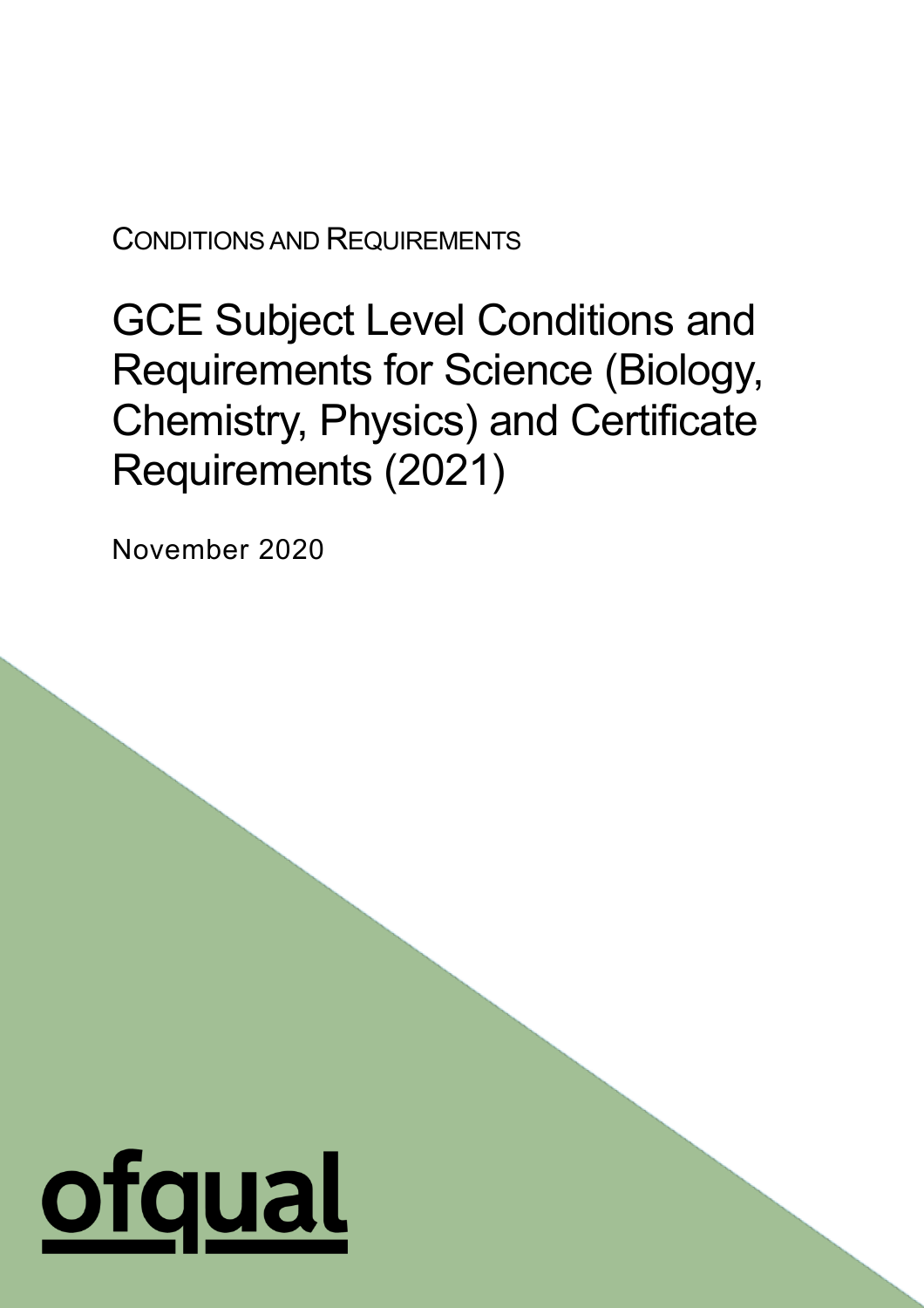# **Contents**

| GCE Subject Level Conditions for Science (Biology, Chemistry and Physics)5     |  |
|--------------------------------------------------------------------------------|--|
|                                                                                |  |
|                                                                                |  |
|                                                                                |  |
|                                                                                |  |
|                                                                                |  |
|                                                                                |  |
|                                                                                |  |
| Assessment objectives - GCE AS and A level qualifications in Science (Biology, |  |
| Appendix 1 – Subject content (published by Department for Education) 19        |  |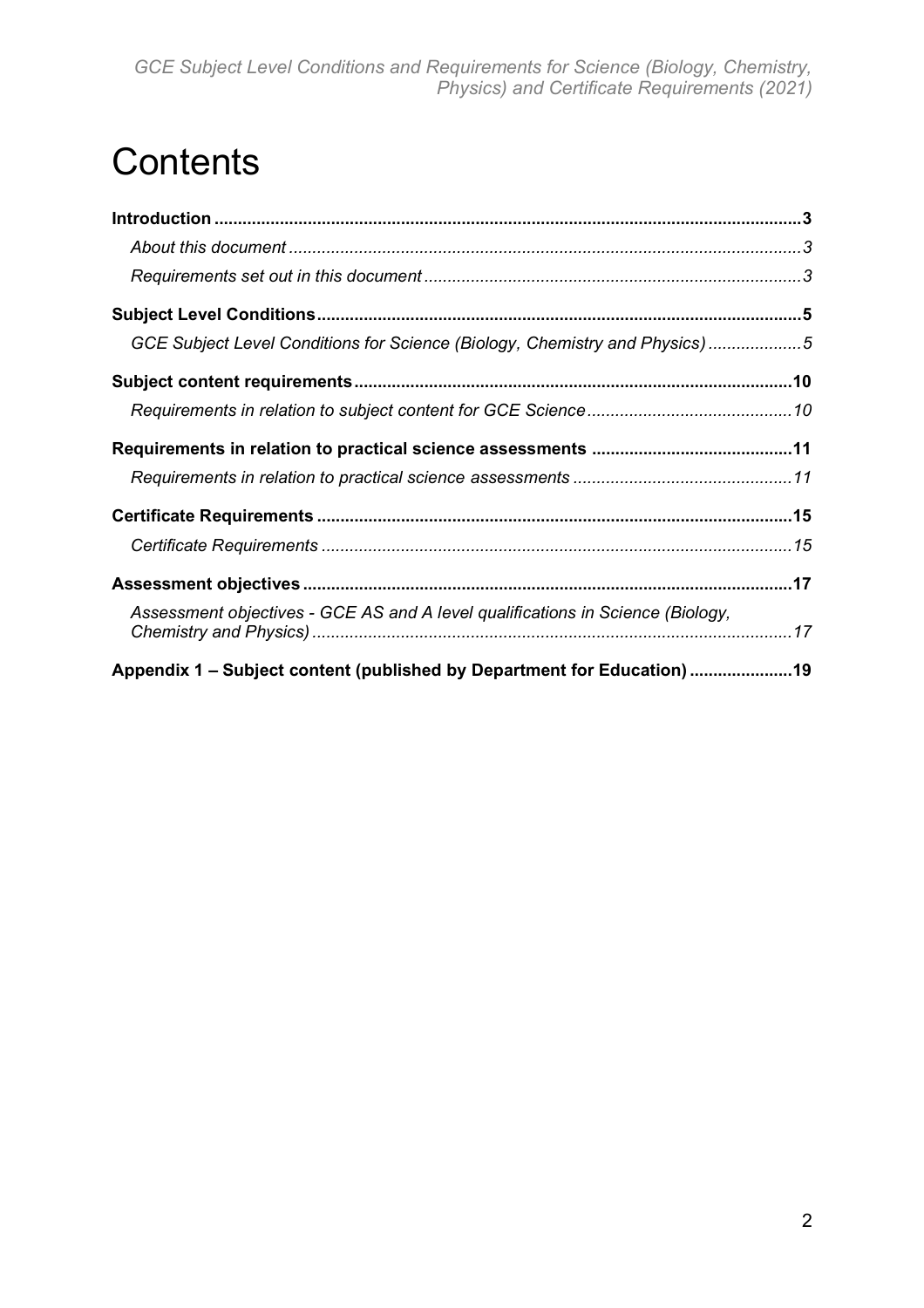# <span id="page-2-0"></span>Introduction

# <span id="page-2-1"></span>About this document

This document is part of a suite of documents which sets out the regulatory requirements for awarding organisations offering reformed A levels and AS qualifications in 2021.

We have developed all our requirements for GCE qualifications with the intention that AS and A level qualifications should fulfil the purposes set out in the table below:

| <b>A</b> levels                                                                                                                                                                                                                                                                                                                                                                                                                | <b>AS qualifications</b>                                                                                                                                                                                                              |
|--------------------------------------------------------------------------------------------------------------------------------------------------------------------------------------------------------------------------------------------------------------------------------------------------------------------------------------------------------------------------------------------------------------------------------|---------------------------------------------------------------------------------------------------------------------------------------------------------------------------------------------------------------------------------------|
| ■ define and assess achievement of the<br>knowledge, skills and understanding which<br>will be needed by students planning to<br>progress to undergraduate study at a UK<br>higher education establishment, particularly<br>(although not only) in the same subject<br>area;<br>set out a robust and internationally<br>comparable post-16 academic course of<br>study to develop that knowledge, skills and<br>understanding; | provide evidence of students'<br>achievements in a robust and<br>internationally comparable<br>post-16 course of study that is<br>a sub-set of A level content;<br>enable students to broaden<br>the range of subjects they<br>study. |
| permit UK universities to accurately identify<br>the level of attainment of students;                                                                                                                                                                                                                                                                                                                                          |                                                                                                                                                                                                                                       |
| provide a basis for school and college<br>accountability measures at age 18; and                                                                                                                                                                                                                                                                                                                                               |                                                                                                                                                                                                                                       |
| provide a benchmark of academic ability for<br>employers.                                                                                                                                                                                                                                                                                                                                                                      |                                                                                                                                                                                                                                       |

# <span id="page-2-2"></span>Requirements set out in this document

This document sets out the GCE Subject Level Conditions for Science subjects (Biology, Chemistry and Physics) in 2021. These conditions will come into effect at 09:30 on 5 November 2020 for the following qualifications:

- All GCE A levels in Science subjects (Biology, Chemistry and Physics); and
- All standalone GCE AS qualifications in Science subjects (Biology, Chemistry and Physics)

for Learners completing the qualification in 2021, except where the GQCov Framework applies.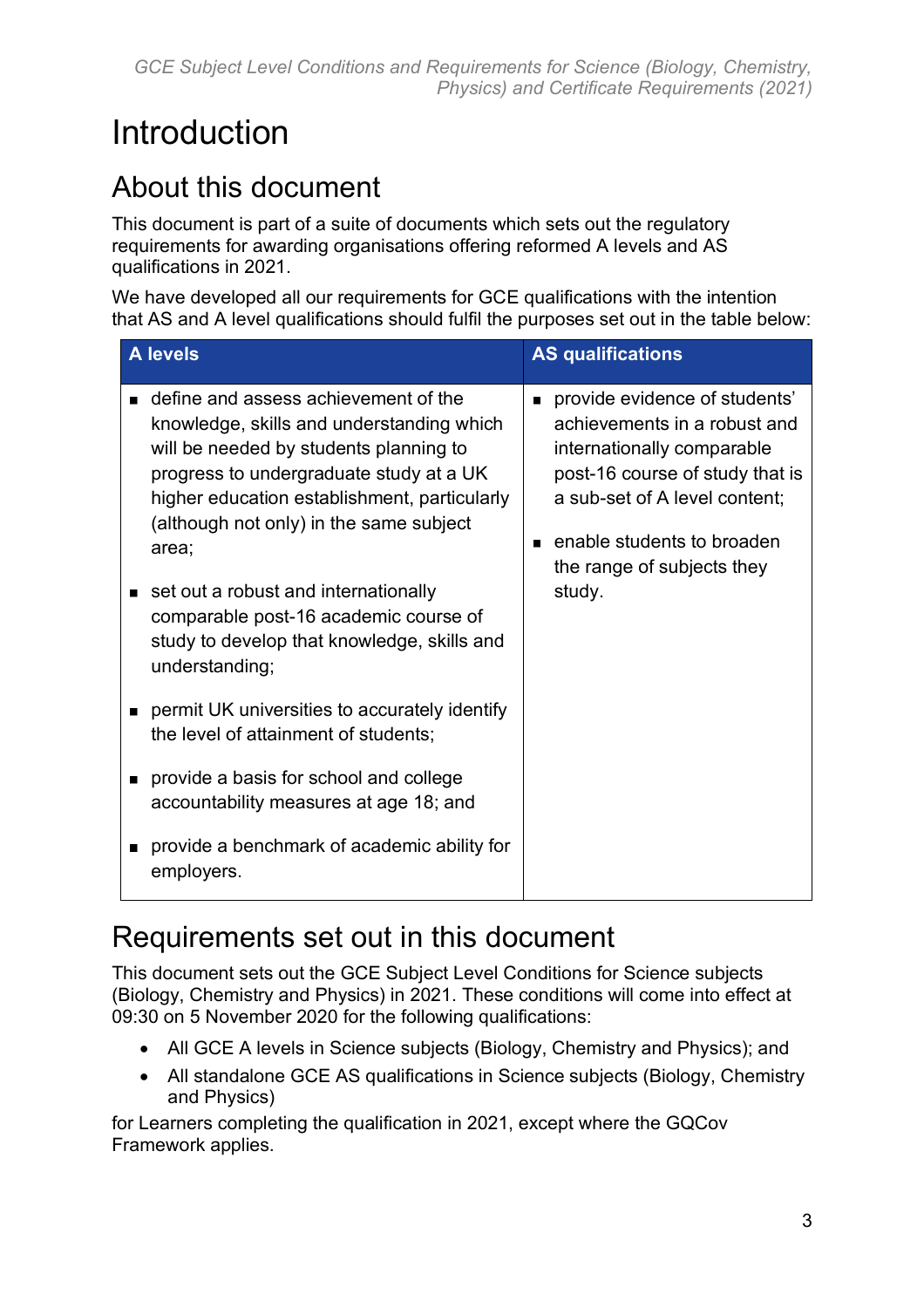It also sets out our:

- interpretation of the content document an awarding organisation must comply with these requirements under Condition GCE(Science)1.1(c);
- assessment objectives awarding organisations must comply with these assessment objectives under Condition GCE(Science)1.2;
- requirements in relation to practical assessments awarding organisations must comply with these requirements under Condition GCE(Science)3.2; and
- certificate requirements awarding organisations must comply with these requirements under Condition GCE(Science)4.3 and General Condition I3.1.

Appendix 1 reproduces the subject content requirements for GCE Science qualifications in Biology, Chemistry and Physics, as published by the Department for Education. Awarding organisations must comply with these requirements under Condition GCE(Science)1.1.

With respect to the qualifications listed above, awarding organisations must also comply with:

- our [General Conditions of Recognition,](https://www.ofqual.gov.uk/documents/general-conditions-of-recognition) which apply to all awarding organisations and qualifications;
- our [GCE Qualification Level Conditions;](https://www.ofqual.gov.uk/documents/gce-qualification-level-conditions) and
- all [relevant Regulatory Documents.](https://www.ofqual.gov.uk/documents/list-of-additional-regulatory-documents)

With respect to all other GCE qualifications in Biology, Chemistry and Physics, taken by Learners completing the qualification in 2022 and after, an awarding organisation must continue to comply with the [GCE Subject Level Conditions and Requirements](https://www.gov.uk/government/publications/gce-subject-level-conditions-and-requirements-for-science)  [for Science \(Biology, Chemistry, Physics\).](https://www.gov.uk/government/publications/gce-subject-level-conditions-and-requirements-for-science)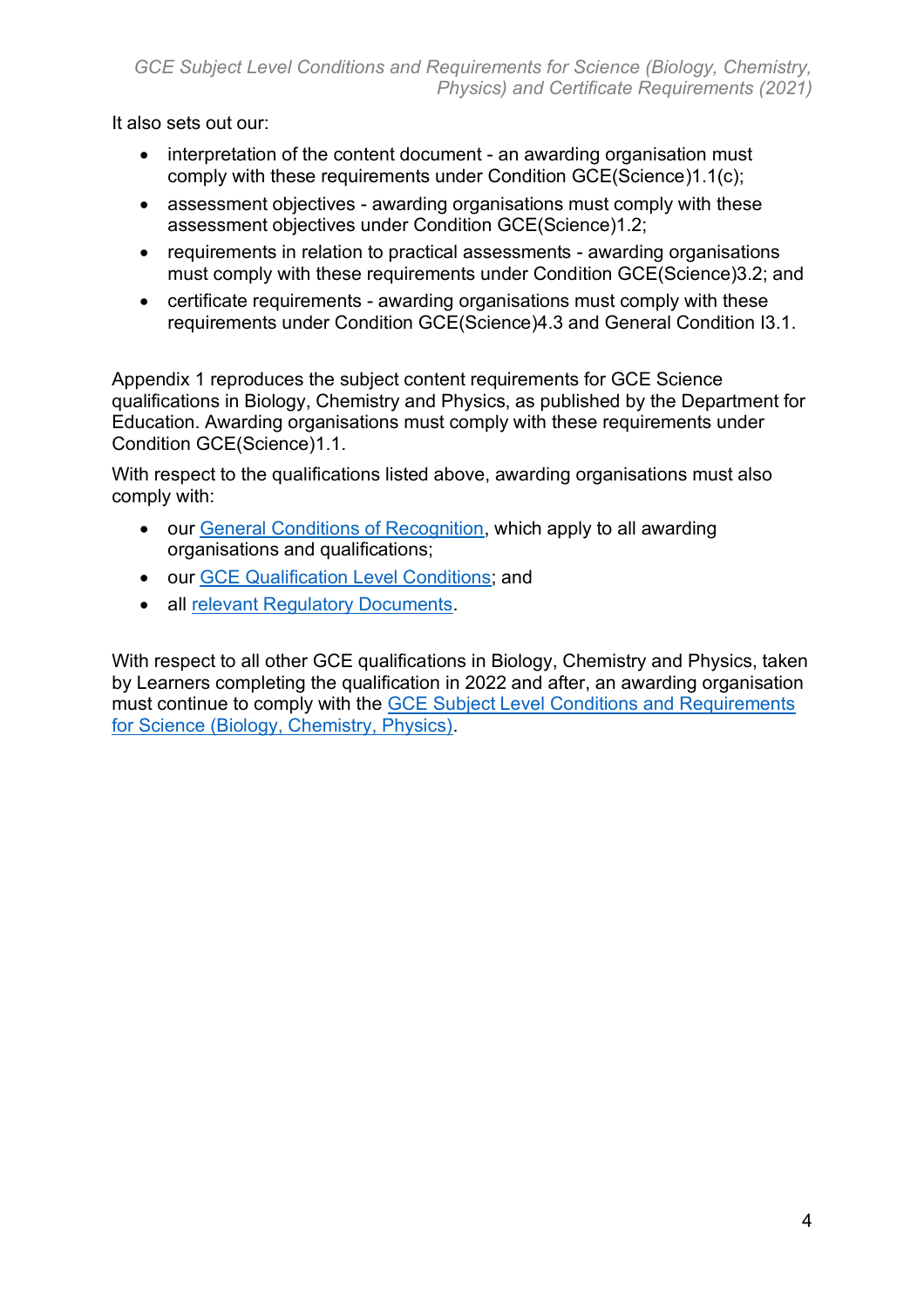# <span id="page-4-0"></span>Subject Level Conditions

# <span id="page-4-1"></span>GCE Subject Level Conditions for Science (Biology, Chemistry and Physics)

# *Condition GCE(Science) 1: Compliance with content requirements*

### *GCE (Science)1.1*

In respect of each GCE Qualification in Biology, Chemistry or Physics which it makes available, or proposes to make available, an awarding organisation must -

- (a) comply with the requirements relating to that qualification set out in the document published by the Secretary of State entitled ['GCE AS and A level](https://www.gov.uk/government/publications/gce-as-and-a-level-for-science)  [subject content for biology, chemistry, physics and psychology'](https://www.gov.uk/government/publications/gce-as-and-a-level-for-science) DFE-00356- 2014,
- (b) have regard to any recommendations or guidelines relating to that qualification set out in that document, and
- (c) interpret that document in accordance with any requirements, and having regard to any guidance, which may be published by Ofqual and revised from time to time.

# *GCE (Science)1.2*

In respect of each GCE Qualification in Biology, Chemistry or Physics which it makes available, or proposes to make available, an awarding organisation must comply with any requirements, and have regard to any guidance, relating to the objectives to be met by any assessment for that qualification which may be published by Ofqual and revised from time to time.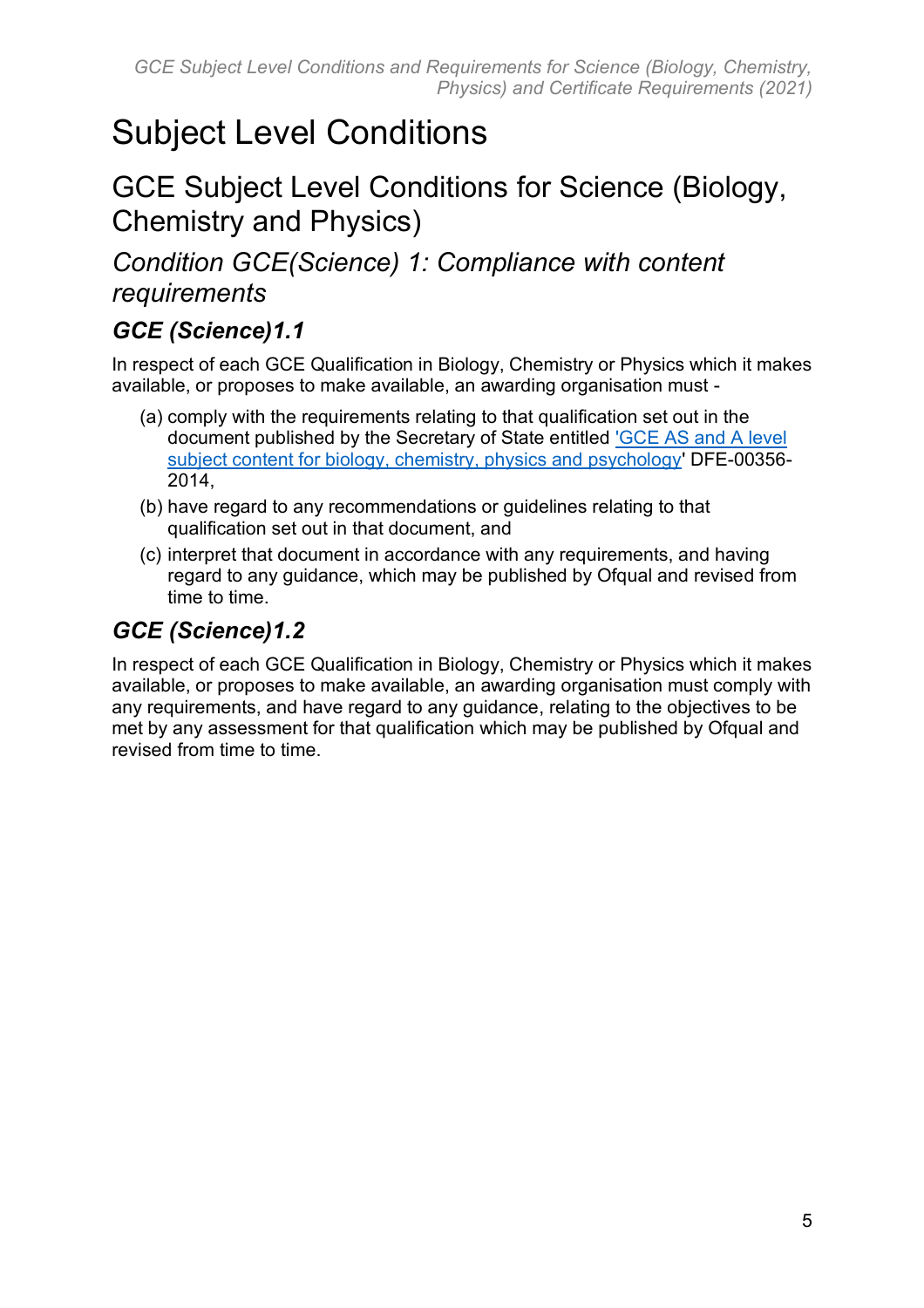# *Condition GCE(Science) 2: Practical skills*

# *GCE (Science)2.1*

In respect of each GCE A level qualification in Biology, Chemistry or Physics which it makes available, or proposes to make available, an awarding organisation must -

- (a) require each Learner to complete practical activities, and
- (b) ensure that, taken together, those practical activities provide opportunities for each Learner to -
	- (i) develop all of the skills specified in relation to the qualification in appendix 5a to the content document, and
	- (ii) use and be assessed in relation to some or all of the skills, apparatus and techniques specified in relation to the qualification in appendices 5b and 5c to the content document.

# *GCE (Science)2.2*

In respect of each GCE A level qualification in Biology, Chemistry or Physics which it makes available, or proposes to make available, an awarding organisation must -

- (a) review the practical activities which it requires each Learner to complete following any revision by the Secretary of State to the skills, apparatus or techniques specified in respect of that qualification, and
- (b) revise those practical activities if appropriate.

# *GCE (Science)2.3*

In respect of each GCE A level qualification in Biology, Chemistry or Physics which it makes available, or proposes to make available, an awarding organisation must -

- (a) set out in the specification for that qualification
	- (i) the practical activities which each Learner must complete, and
	- (ii) in particular, the skills and techniques which those practical activities must allow each Learner to develop or demonstrate, and the apparatus which those practical activities must allow each Learner to use, and
- (b) promptly amend that specification when the awarding organisation makes any revision to those skills, techniques or apparatus, or those practical activities, and
- (c) where such an amendment has been made to the specification, publish that specification as amended.

# *GCE (Science)2.4*

In respect of each assessment cycle for each GCE A level qualification in Biology, Chemistry or Physics which it makes available, an awarding organisation must -

- (a) require each Centre to provide a practical science statement to the awarding organisation, and
- (b) treat any failure by a Centre to provide a practical science statement to the awarding organisation in a timely manner as malpractice and/or maladministration (under General Condition A8 (Malpractice and maladministration)).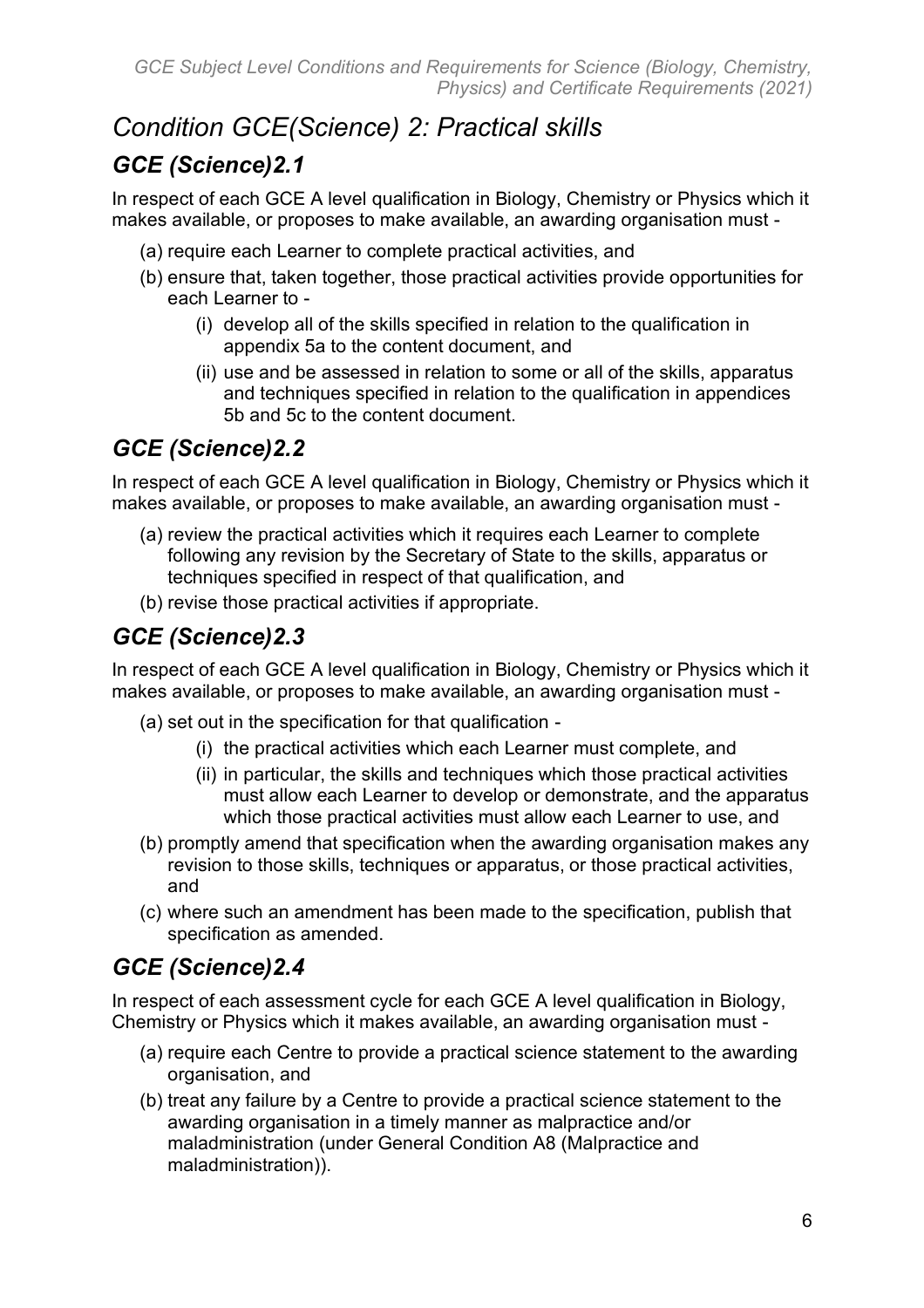# *GCE (Science)2.5*

For the purposes of this condition, the content document is the document specified in Condition GCE(Science)1.1(a).

# *GCE (Science)2.6*

For the purposes of this condition, a 'practical science statement' is a true and accurate written statement made by a Centre to an awarding organisation which confirms that it has taken reasonable steps to secure that each Learner to which that Centre has delivered the assessments to be taken in a particular assessment cycle for each A level qualification in Biology, Chemistry or Physics which the awarding organisation makes available has -

- (a) completed practical activities as required by the awarding organisation, and
- (b) made a contemporaneous record of the work which that Learner has undertaken during those practical activities.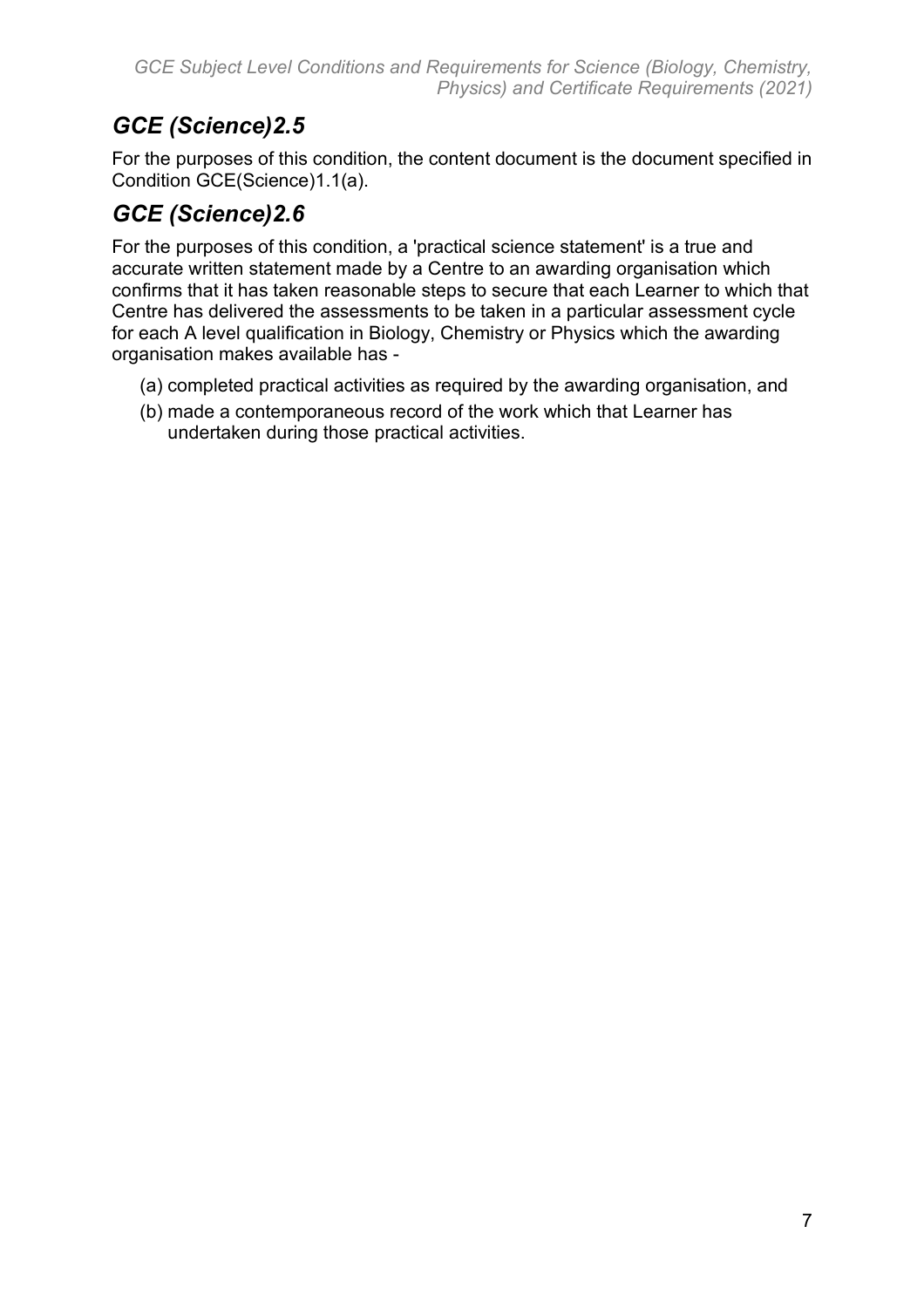# *Condition GCE(Science) 3: Practical Science Assessments GCE(Science)3.1*

In respect of a practical science assessment for each GCE A level qualification in Biology, Chemistry or Physics that an awarding organisation makes available or proposes to make available -

- (a) Condition H2 does not apply,
- (b) Condition GCE4.1 does not apply, and
- (c) that assessment must not be an Assessment by Examination.

### *GCE(Science)3.2*

An awarding organisation must ensure that in respect of each practical science assessment for each GCE A level qualification in Biology, Chemistry or Physics which it makes available it complies with any requirements, and has regard to any guidance, which may be published by Ofqual and revised from time to time.

### *GCE(Science)3.3*

-

For the purposes of this condition, a 'practical science assessment' is an assessment

- (a) of a Learner's competency in the skills outlined in appendix 5b, and the use of some or all of the apparatus and techniques outlined in the relevant section of appendix 5c, to the document published by the Secretary of State entitled ['GCE AS and A level subject content for biology, chemistry, physics and](https://www.gov.uk/government/publications/gcse-single-science)  [psychology'](https://www.gov.uk/government/publications/gcse-single-science), document reference DFE- 00356-2014,
- (b) as evidenced by the Learner's performance in practical activities as required by the awarding organisation under Condition GCE(Science)2.1.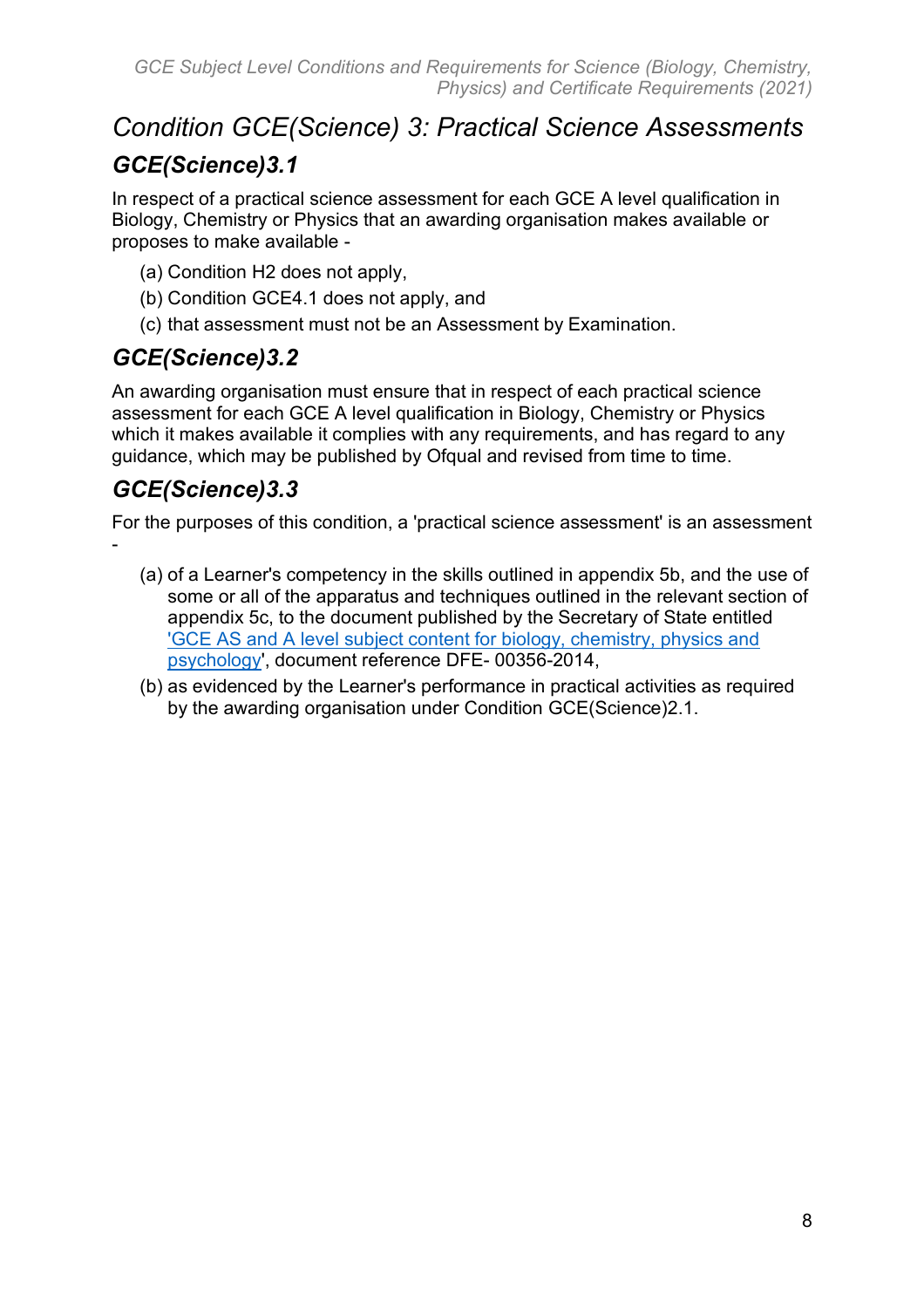# *Condition GCE(Science) 4: Marking and results*

# *GCE(Science)4.1*

In respect of each GCE A level qualification in Biology, Chemistry or Physics which it makes available an awarding organisation must calculate and publish the following two separate results for each Learner -

- (a) a result for the Assessments by Examination to be taken for that qualification, and
- (b) a result for the practical science assessment.

# *GCE(Science)4.2*

In respect of each GCE A level qualification in Biology, Chemistry or Physics which it makes available, an awarding organisation must ensure that an Assessor does not have any regard to a Learner's

- -
- (a) result for the practical science assessment in calculating that Learner's final mark and result for the Assessments by Examination, and/or
- (b) final mark or result for the Assessments by Examination in determining that Learner's result for the practical science assessment.

# *GCE(Science)4.3*

In respect of each practical science assessment an awarding organisation must ensure that it complies with any Certificate Requirements in relation to that assessment which may be published by Ofqual and revised from time to time.

# *GCE(Science)4.4*

In respect of each GCE A level qualification in Biology, Chemistry or Physics which it makes available, an awarding organisation must ensure that

-

- (a) a Learner may use the result for a practical science assessment which he or she has taken for a GCE A level qualification in the same science subject made available by the awarding organisation or another awarding organisation, and
- (a) that Learner is not required to take a further practical science assessment before being awarded the qualification.

# *GCE(Science)4.5*

For the purposes of this condition, a practical science assessment' has the same meaning as in Condition GCE(Science)3.3.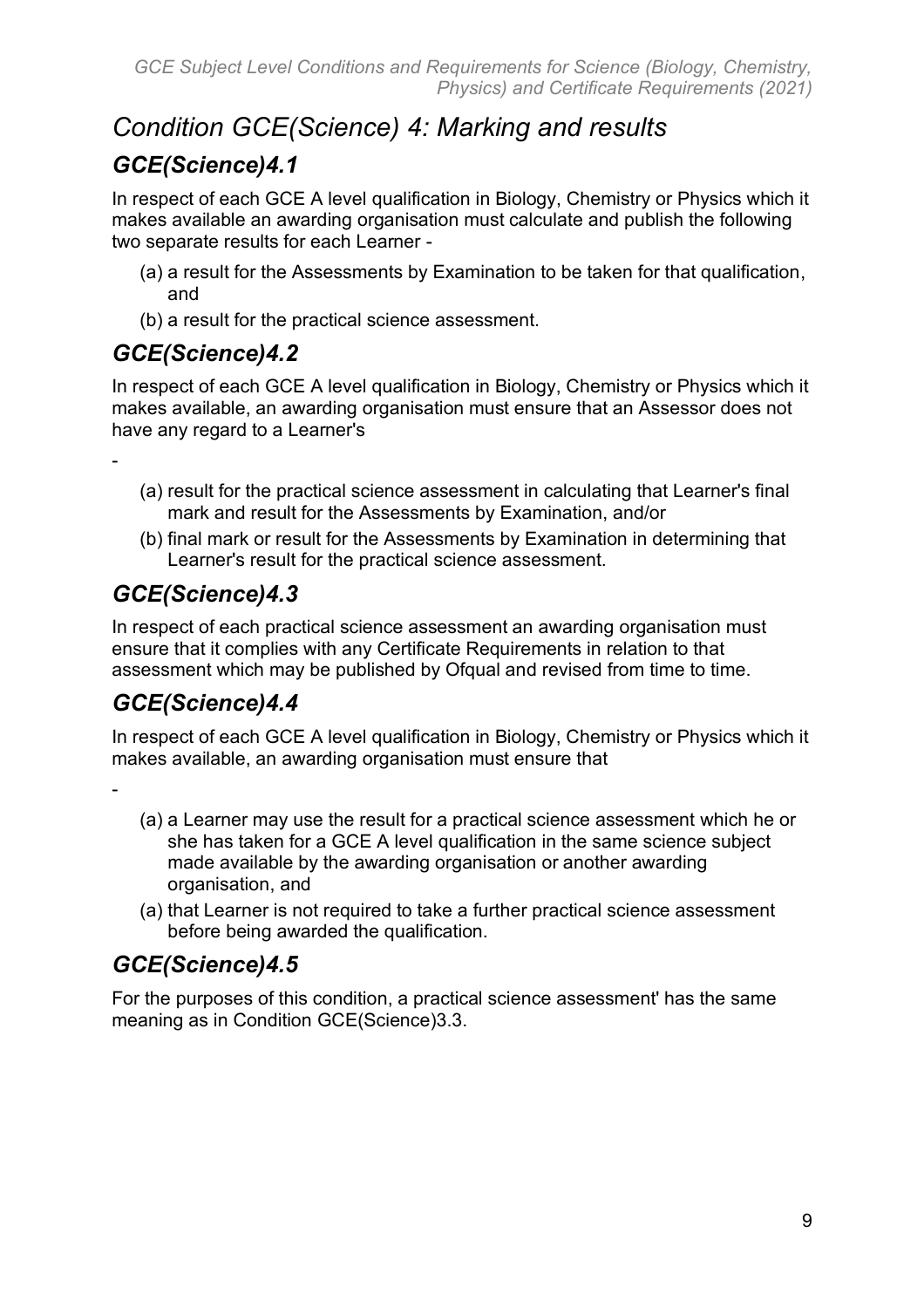# <span id="page-9-0"></span>Subject content requirements

# <span id="page-9-1"></span>Requirements in relation to subject content for GCE **Science**

The subject content for GCE Qualifications in Science (Biology, Chemistry and Physics) is set out in the Department for Education's [GCE AS and A level subject](https://www.gov.uk/government/publications/gce-as-and-a-level-for-science)  [content,](https://www.gov.uk/government/publications/gce-as-and-a-level-for-science) document reference DFE-00356- 2014 (the 'Content Document').

Condition GCE(Science)1.1(c) requires awarding organisations to interpret the Content Document in line with any requirements, and having regard to any guidance, published by Ofqual.

We set out our requirements for the purposes of Condition GCE(Science)1.1(c) below.

# *Practical activities*

An awarding organisation must interpret the Content Document as if -

- (b) the requirement for a Learner to complete 12 practical activities has been disapplied, and
- (c) the Common Practical Assessment Criteria are assessed using the minimum number of practical activities required to demonstrate competence.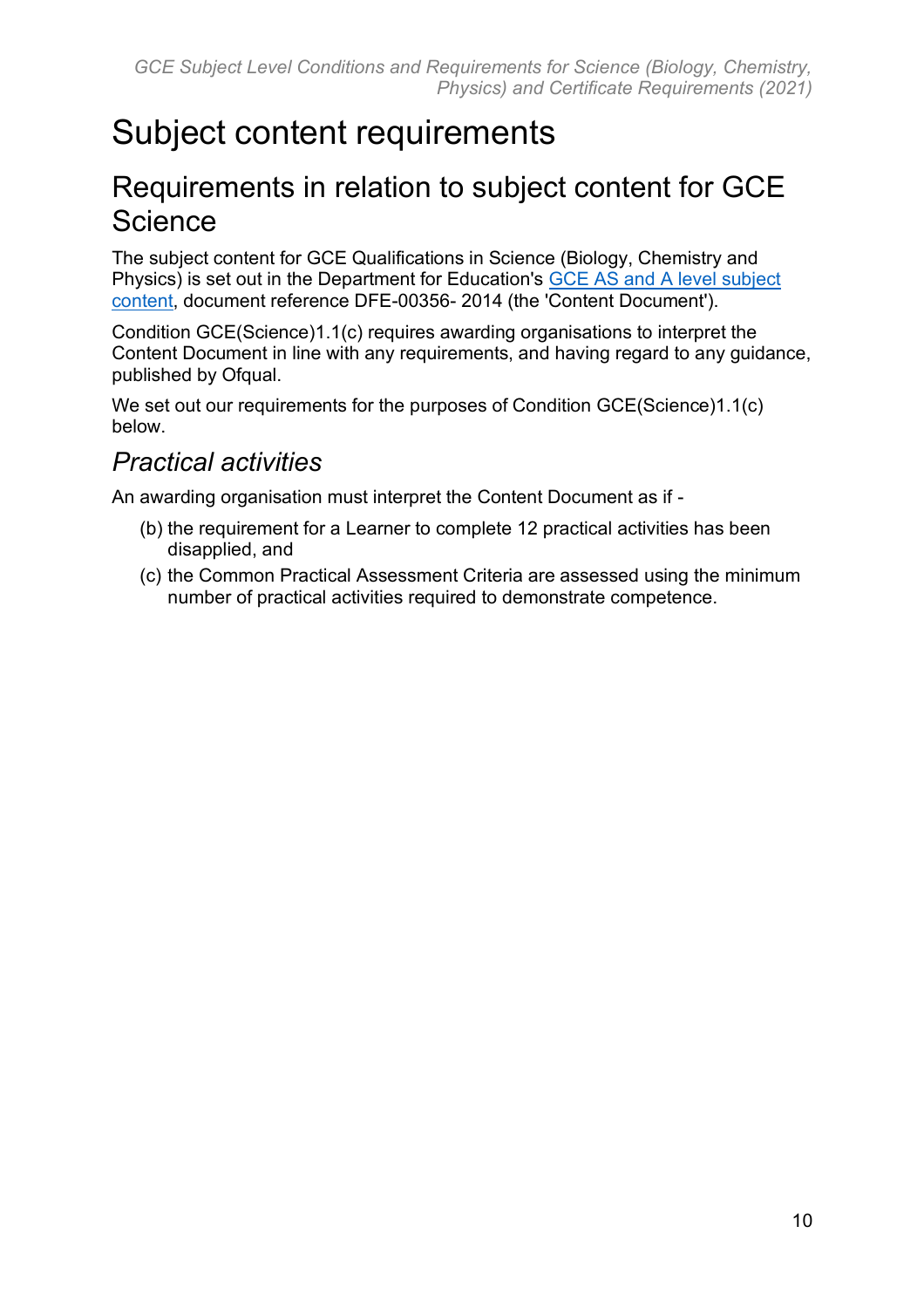# <span id="page-10-0"></span>Requirements in relation to practical science assessments

# <span id="page-10-1"></span>Requirements in relation to practical science assessments

Condition GCE(Science)3.2 allows us to specify requirements and guidance in relation to practical science assessments (as defined in Condition GCE(Science)3.3) for GCE Science qualifications in Biology, Chemistry and Physics.

We set out our requirements for the purposes of Condition GCE(Science)3.2 below.

### *Form of the practical science assessment*

An awarding organisation must ensure that each practical science assessment is designed and set in such a way as to allow a Learner who has demonstrated the competencies outlined in Table 1 below to reach a Pass.

### *Marking of practical science assessments*

Evidence generated by a Learner in a practical science assessment may be marked

- (a) by a Centre,
- (b) by the awarding organisation or a person connected to the awarding organisation, or
- (c) through a combination of (a) and (b).

In any event, the awarding organisation must demonstrate to Ofqual's satisfaction in its assessment strategy that -

- (a) it has taken all reasonable steps to identify the risk of any Adverse Effect which may result from its approach to marking practical science assessments, and
- (b) where such a risk is identified, it has taken all reasonable steps to prevent that Adverse Effect or, where it cannot be prevented, to mitigate that Adverse **Effect.**

# *The specified level of attainment in practical science assessments*

In relation to each practical science assessment, an awarding organisation must ensure that -

- (a) the only specified level of attainment is a Pass,
- (b) the criteria used by Assessors to determine whether each Learner will be awarded a Pass are those set out in Table 1 below, and
- (c) a Learner who does not meet the criteria to be awarded a Pass, or who has not been exempted on grounds of disability from the assessment but who does not take that assessment, is issued a result of Not Classified .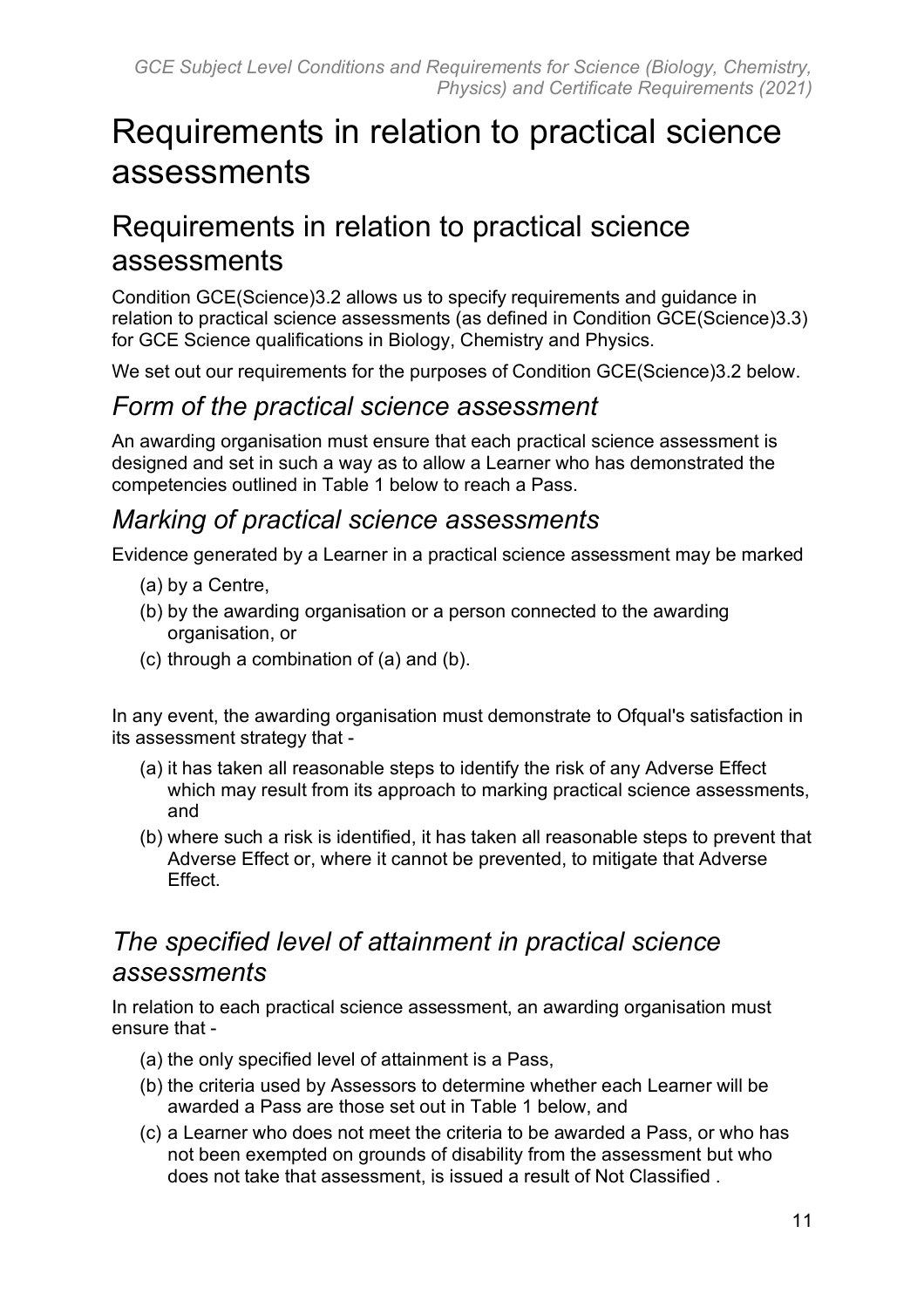Under Condition H1.1, an awarding organisation must have in place arrangements to ensure that, as far as possible, the criteria set out in Table 1 are -

- (a) understood by Assessors and accurately applied, and
- (b) applied consistently by Assessors, regardless of the identity of the Assessor, Learner or Centre.

### *The criteria for a Pass*

In order to be awarded a Pass a Learner must, by the end of the practical science assessment, consistently and routinely meet the criteria in respect of each competency listed below. A Learner may demonstrate the competencies in any practical activity undertaken as part of that assessment throughout the course of study.

Learners may undertake practical activities in groups. However, the evidence generated by each Learner must demonstrate that he or she independently meets the criteria outlined below in respect of each competency. Such evidence -

- (a) will comprise both the Learner's performance during each practical activity and his or her contemporaneous record of the work that he or she has undertaken during that activity, and
- (b) must include evidence of independent application of investigative approaches and methods to practical work.

| <b>Competency</b>                                                                                 | <b>Assessment criteria</b>                                                                                                                                                                                             |
|---------------------------------------------------------------------------------------------------|------------------------------------------------------------------------------------------------------------------------------------------------------------------------------------------------------------------------|
| 1 - Follows written<br>procedures                                                                 | a) Correctly follows written instructions to carry out<br>experimental techniques or procedures                                                                                                                        |
| 2 – Applies investigative<br>approaches and<br>methods when using<br>instruments and<br>equipment | a) Correctly uses appropriate instrumentation,<br>apparatus and materials (including ICT) to carry<br>out investigative activities, experimental<br>techniques and procedures with minimal<br>assistance or prompting. |
|                                                                                                   | b) Carries out techniques or procedures methodically,<br>in sequence and in combination, identifying<br>practical issues and making adjustments where<br>necessary.                                                    |
|                                                                                                   | c) Identifies and controls significant quantitative<br>variables where applicable, and plans approaches<br>to take account of variables that cannot readily be<br>controlled.                                          |
|                                                                                                   | d) Selects appropriate equipment and measurement<br>strategies in order to ensure suitably accurate                                                                                                                    |

|  |  |  | Table 1: The criteria for a Pass |  |  |  |
|--|--|--|----------------------------------|--|--|--|
|--|--|--|----------------------------------|--|--|--|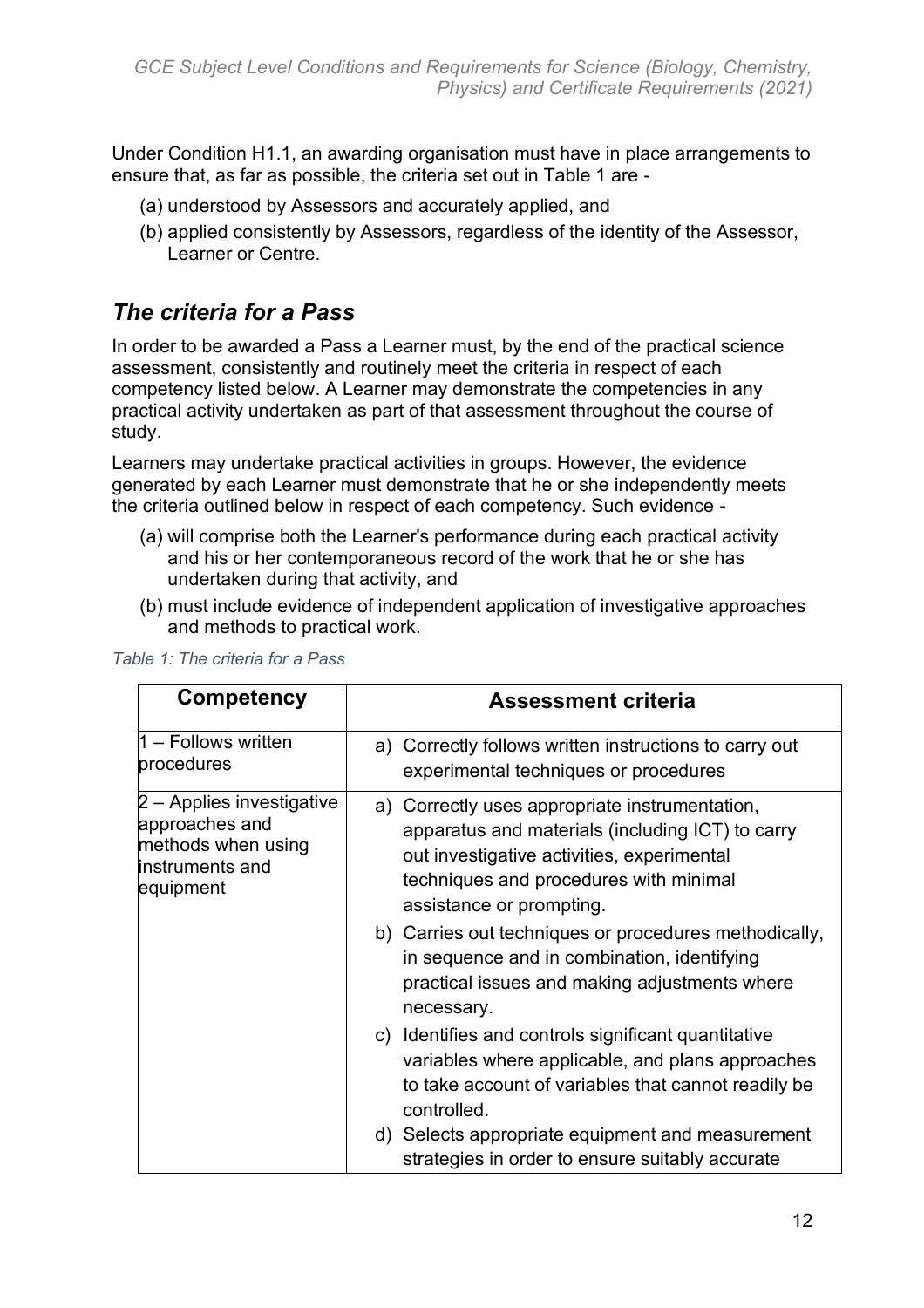| <b>Competency</b>                                                     | <b>Assessment criteria</b>                                                                                                                                                                             |  |
|-----------------------------------------------------------------------|--------------------------------------------------------------------------------------------------------------------------------------------------------------------------------------------------------|--|
|                                                                       | results.                                                                                                                                                                                               |  |
| 3 – Safely uses a<br>range of practical<br>equipment and<br>materials | a) Identifies hazards and assesses risks associated<br>with those hazards, making safety adjustments as<br>necessary, when carrying out experimental<br>techniques and procedures in the lab or field. |  |
|                                                                       | b) Uses appropriate safety equipment and<br>approaches to minimise risks with minimal<br>prompting.                                                                                                    |  |
| 4 – Makes and records<br>observations                                 | a) Makes accurate observations relevant to<br>the experimental or investigative<br>procedure.                                                                                                          |  |
|                                                                       | b) Obtains accurate, precise and sufficient data for<br>experimental and investigative procedures and<br>records this methodically using appropriate units<br>and conventions.                         |  |
| 5 - Researches,<br>references and reports                             | c) Uses appropriate software and/or tools to<br>process data, carry out research and report<br>findings.                                                                                               |  |
|                                                                       | d) Cites sources of information demonstrating that<br>research has taken place, supporting planning<br>and conclusions.                                                                                |  |

# *Monitoring of practical science assessments*

In respect of each GCE A level qualification in Biology, Chemistry or Physics which it makes available, an awarding organisation must have in place clear and effective arrangements to monitor the delivery and, where relevant, the marking of practical science assessments by Centres.

As part of those arrangements, an awarding organisation must ensure that each Centre which delivers practical science assessments receives a monitoring visit at least every two years (a 'Monitoring Visit').

This requirement may be met by way of a Monitoring Visit conducted by another awarding organisation which makes available a GCE A level qualification in Biology, Chemistry or Physics. Such a Monitoring Visit conducted by another awarding organisation may relate to practical science assessments in any of Biology, Chemistry or Physics. An awarding organisation must ensure that, over time, the practical science assessments for the GCE A level qualification in Biology, Chemistry or Physics which it makes available are the subject of a Monitoring Visit.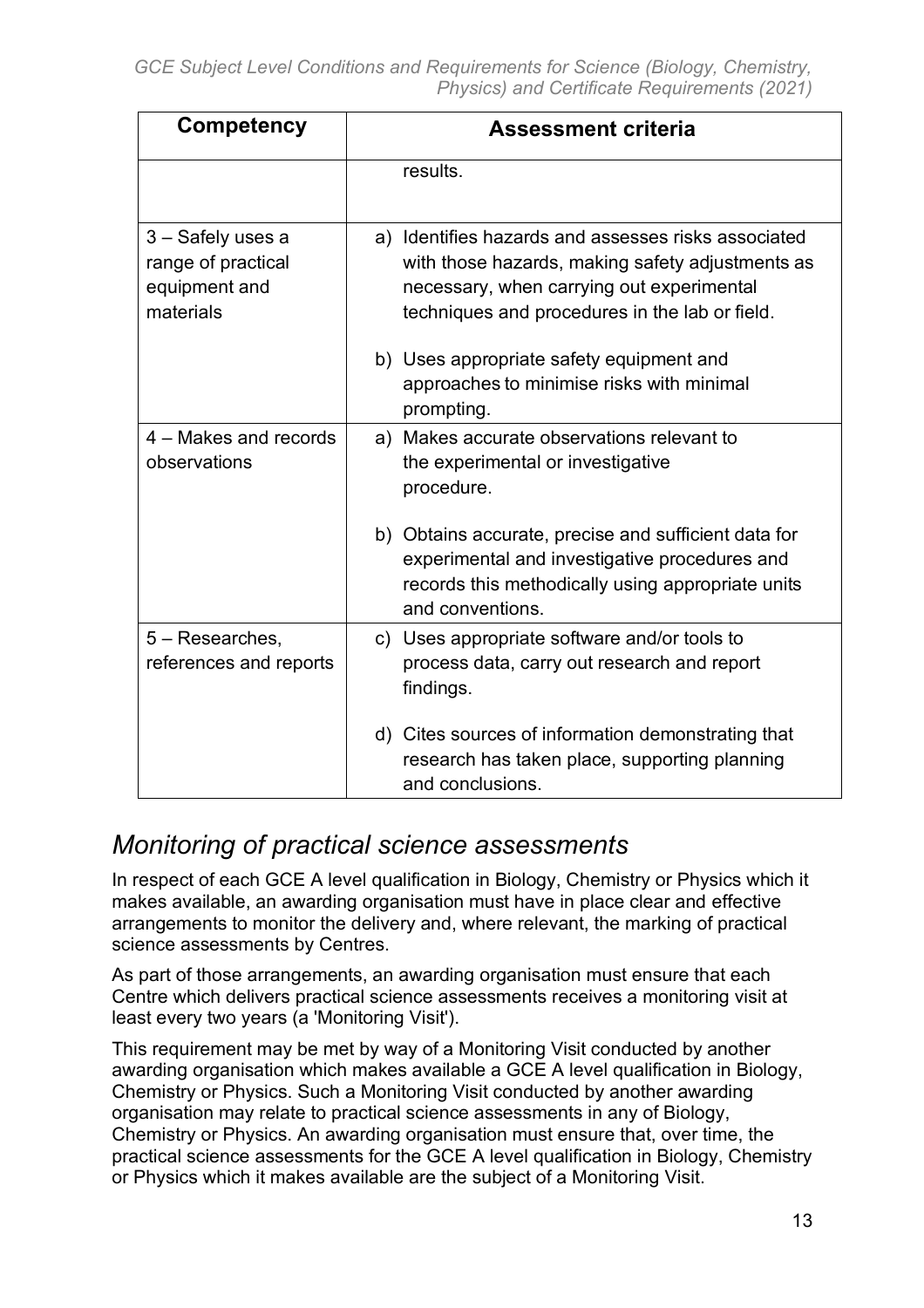An awarding organisation may only rely on a Monitoring Visit undertaken by another awarding organisation where it has reasonable grounds to believe that the Monitoring Visit has included the activities outlined at (a) - (e) below. Where an awarding organisation does not have reasonable grounds for such a belief it must take action to ensure that it satisfies its obligations in respect of the monitoring of practical science assessments.

An awarding organisation must take reasonable steps to ensure that each Monitoring Visit it conducts, and must have reasonable grounds to believe that each Monitoring Visit undertaken by another awarding organisation on which it wishes to rely, includes the following activities -

- (a) Observation of one or more practical activities being undertaken.
- (b) Steps to ensure that, where evidence generated by a Learner in the practical science assessment is marked by the Centre, Teachers are applying the criteria outlined above accurately and consistently.
- (c) Steps to ensure that Learners have been provided with opportunities to undertake practical activities.
- (d) A review of samples of records of Learners' practical activities and Centres' documentation in relation to those activities to ensure that all relevant requirements in relation to the practical activities and practical science assessments are being met.
- (e) Where appropriate, the provision of advice and guidance to the Centre.

Where, during a Monitoring Visit, an awarding organisation identifies an Adverse Effect, or a risk of an Adverse Effect, relating to the delivery or marking of practical science assessments, it must ensure all other awarding organisations for whom that Centre delivers practical assessments for GCE A level qualifications in Biology, Chemistry, Geology or Physics are informed.

An awarding organisation must set out its approach to monitoring, and in particular how it will meet the above requirements, in its assessment strategy for each GCE A level qualification in Biology, Chemistry or Physics which it makes available, or proposes to make available.

An awarding organisation may carry out Monitoring Visits remotely in 2020/21.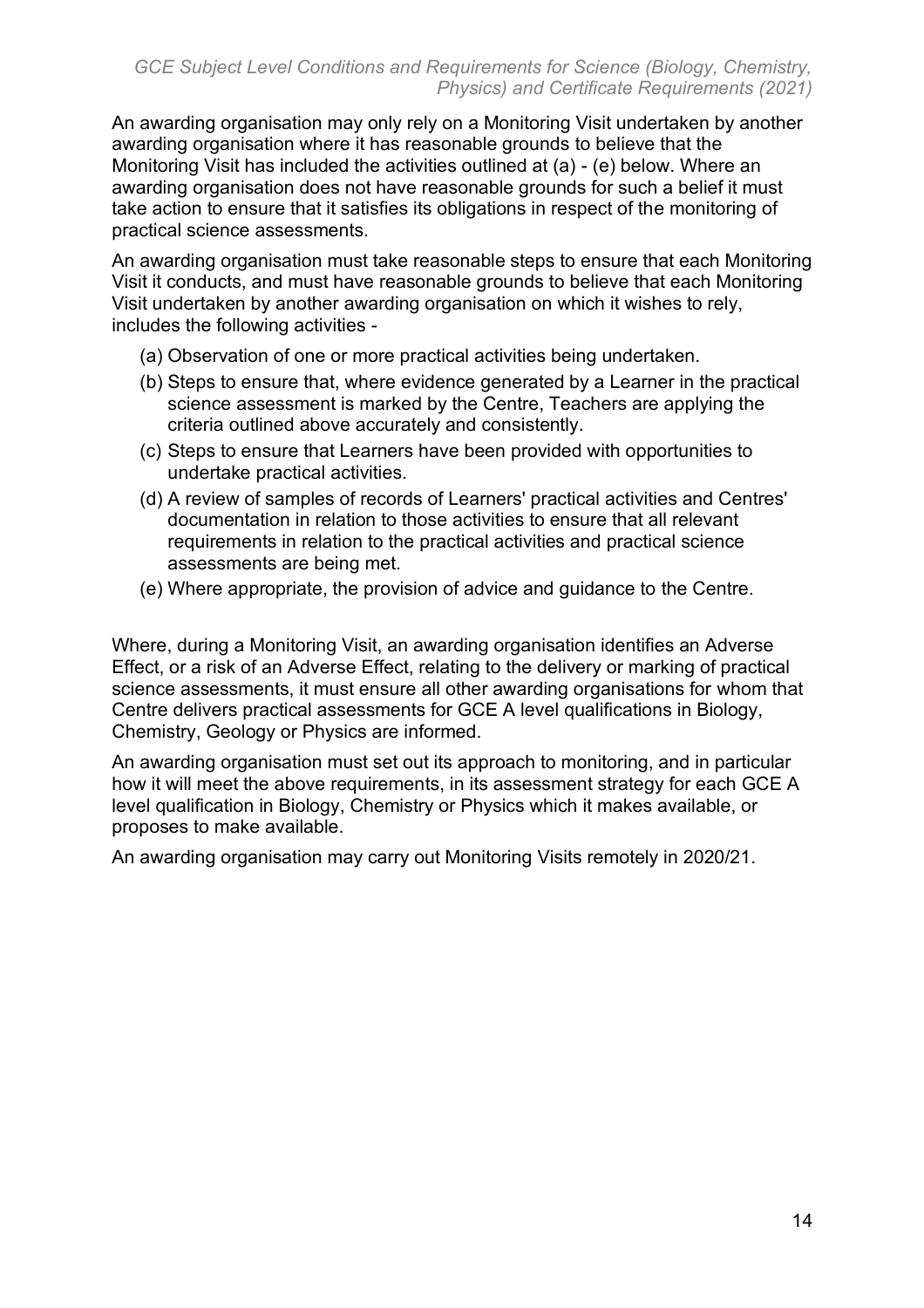# <span id="page-14-0"></span>Certificate Requirements

# <span id="page-14-1"></span>Certificate Requirements

Condition GCE(Science)4.3 allows us to specify Certificate Requirements in relation to the way in which a Learner's attainment in a practical science assessment is reflected on that Learner's certificate for the qualification.

In addition, under Condition I3.1, an awarding organisation is required to ensure that the design of each certificate in relation to a qualification which it makes available complies with the Certificate Requirements which may be published by Ofqual and revised from time to time.

We set out our Certificate Requirements for the purposes of Condition GCE(Science)4.3 and Condition I3.1 below.

These requirements must be followed together with the *[Additional Certificate](https://www.gov.uk/government/uploads/system/uploads/attachment_data/file/371129/2011-09-12-%20additional_certificate_requirements.pdf)  [Requirement](https://www.gov.uk/government/uploads/system/uploads/attachment_data/file/371129/2011-09-12-%20additional_certificate_requirements.pdf)*s which apply to all qualifications.

### *Certificate requirements for practical science assessments*

A certificate will only be issued for a GCE A level Science qualification in Biology, Chemistry or Physics where a Learner has been awarded a grade A\* - E in respect of the level of attainment he or she has demonstrated in the Assessments by Examination to be taken for that qualification.

Where a Learner has not been awarded a grade A\* - E in respect of those Assessments by Examination, an awarding organisation must ensure that no certificate is issued in respect of that Learner's practical science assessment, regardless of the result for that assessment.

For clarity, the result for that Learner's practical science assessment must still be issued, together with the Learner's result in respect of the Assessments by Examination, under Condition H6.1.

Where a certificate will be issued to a Learner in respect of the Assessments by Examination, an awarding organisation must ensure that it meets the following requirements in recording the outcome of the practical science assessment on that certificate -

- (a) Where the Learner has been awarded a Pass, that outcome must be recorded on the certificate.
- (b) Where the Learner
	- (i) has taken the practical science assessment but has not been awarded a Pass, or
	- (ii) has not been granted an exemption on grounds of disability from taking the practical science assessment, but has not taken it,

the outcome reported on the certificate must be Not Classified.

(c) Where the Learner has been granted an exemption from taking the practical science assessment on grounds of disability, the outcome reported on the certificate must be in line with any requirements which may be published by Ofqual and revised from time to time.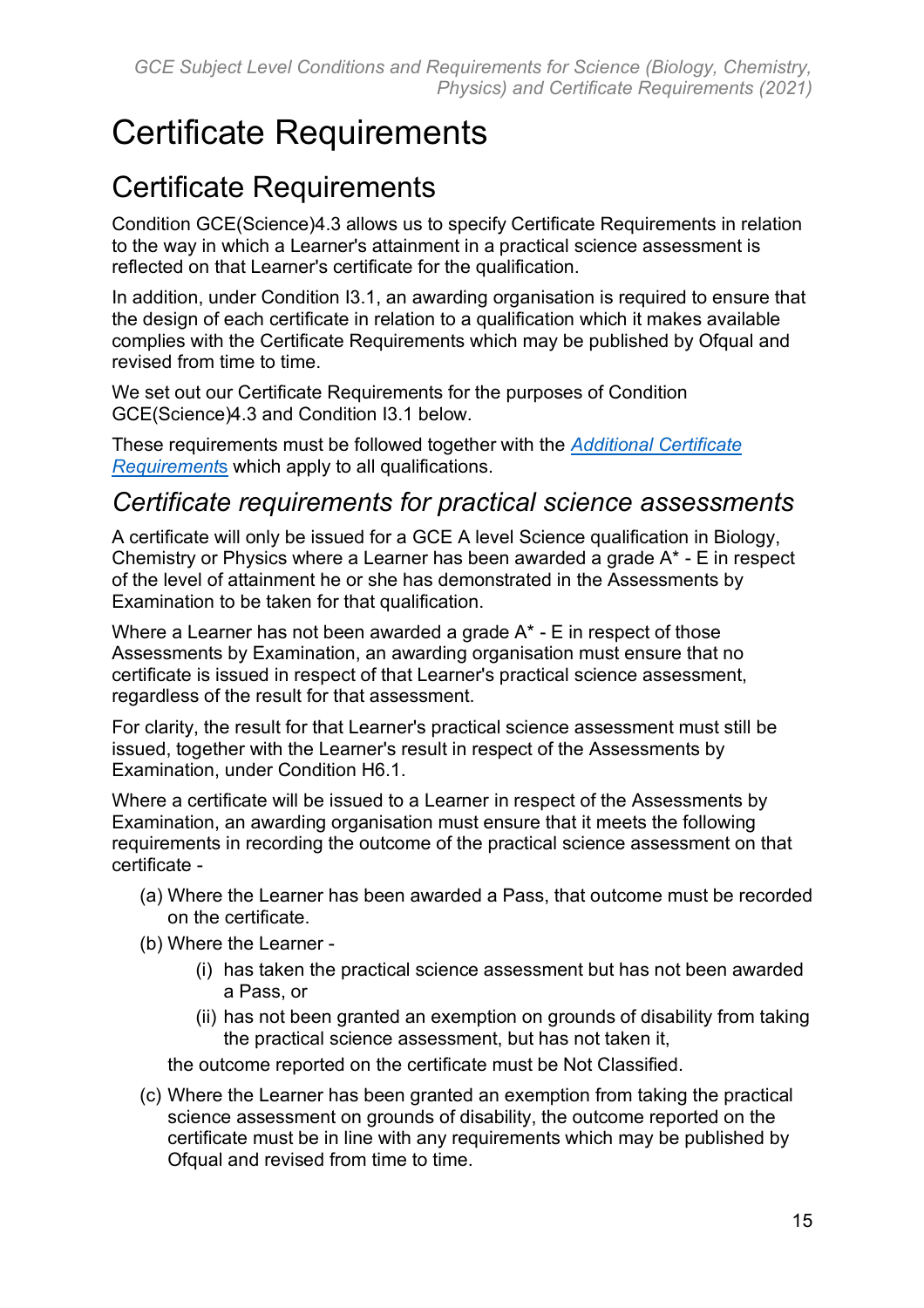In all cases an awarding organisation must ensure that it is clear that the above outcomes are in relation to the practical science assessment.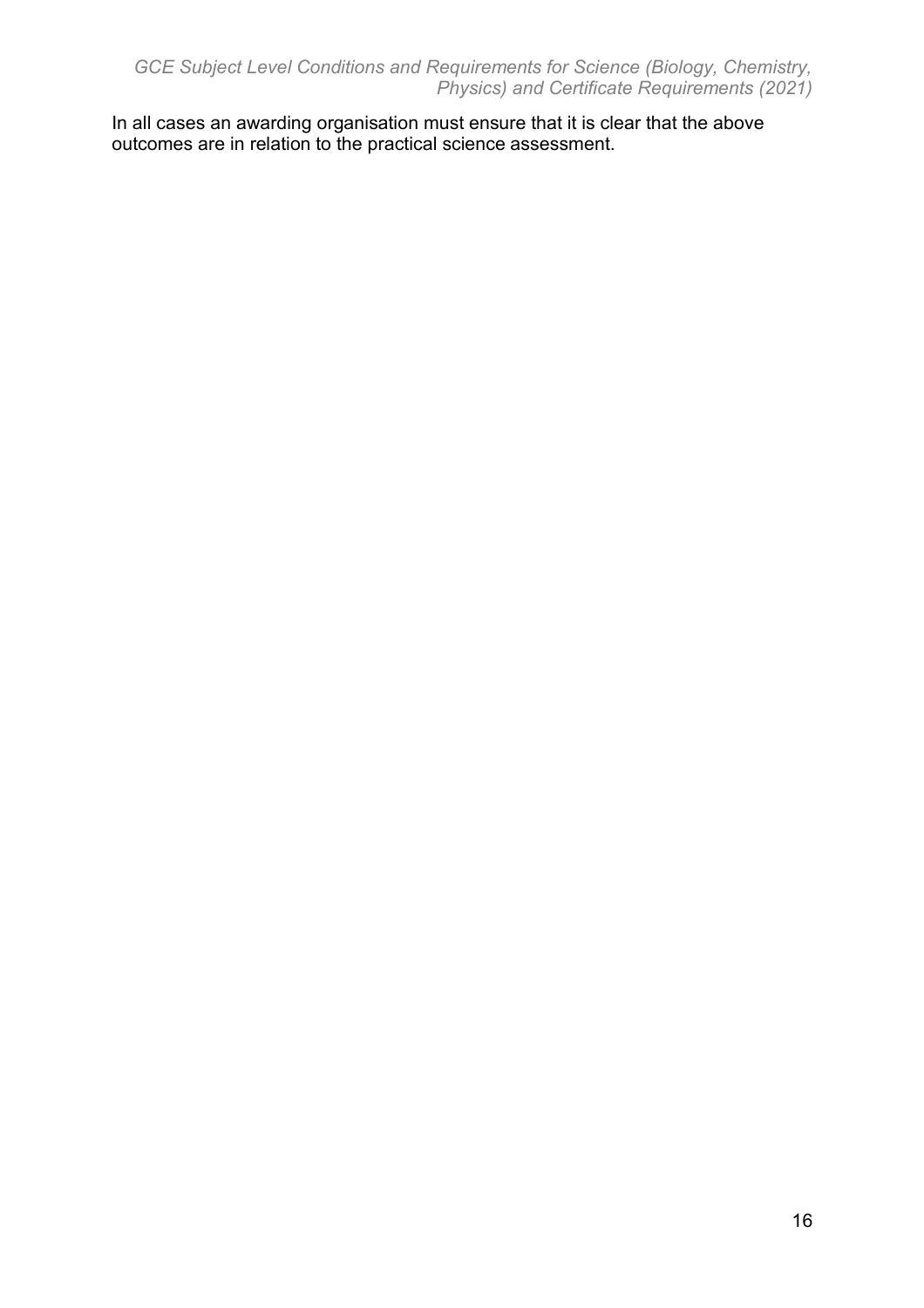# <span id="page-16-0"></span>Assessment objectives

# <span id="page-16-1"></span>Assessment objectives - GCE AS and A level qualifications in Science (Biology, Chemistry and Physics)

Condition GCE(Science)1.2 allows us to specify requirements relating to the objectives to be met by any assessment for GCE Science Qualifications in Biology, Chemistry or Physics.

The assessment objectives set out below constitute requirements for the purposes of Condition GCE(Science)1.2. Awarding organisations must comply with these requirements in relation to all GCE AS and A level Science qualifications in Biology, Chemistry or Physics they make available.

|            | <b>Objective</b>                                                                                                                                                                                                                                                                                   | <b>A</b> level | <b>AS</b> |
|------------|----------------------------------------------------------------------------------------------------------------------------------------------------------------------------------------------------------------------------------------------------------------------------------------------------|----------------|-----------|
| <b>AO1</b> | Demonstrate knowledge and understanding of scientific<br>ideas, processes, techniques and procedures                                                                                                                                                                                               | $30 - 35%$     | 35-40%    |
| <b>AO2</b> | Apply knowledge and understanding of scientific ideas,<br>processes, techniques and procedures:<br>in a theoretical context<br>$\blacksquare$<br>in a practical context<br>$\blacksquare$<br>when handling qualitative data<br>$\blacksquare$<br>when handling quantitative data<br>$\blacksquare$ | $40 - 45%$     | 40-45%    |
| <b>AO3</b> | Analyse, interpret and evaluate scientific information,<br>ideas and evidence, including in relation to issues, to:<br>make judgements and reach conclusions<br>п<br>develop and refine practical design and procedures<br>■                                                                       | $25 - 30%$     | 20-25%    |

The ability to use mathematical skills at a level appropriate for GCE Qualifications in Biology, Chemistry or Physics must be tested across the assessment objectives. The weighting of mathematical skills must be at least -

- in respect of GCE Qualifications in Biology, 10 per cent
- in respect of GCE Qualifications in Chemistry, 20 per cent
- in respect of GCE Qualifications in Physics, 40 per cent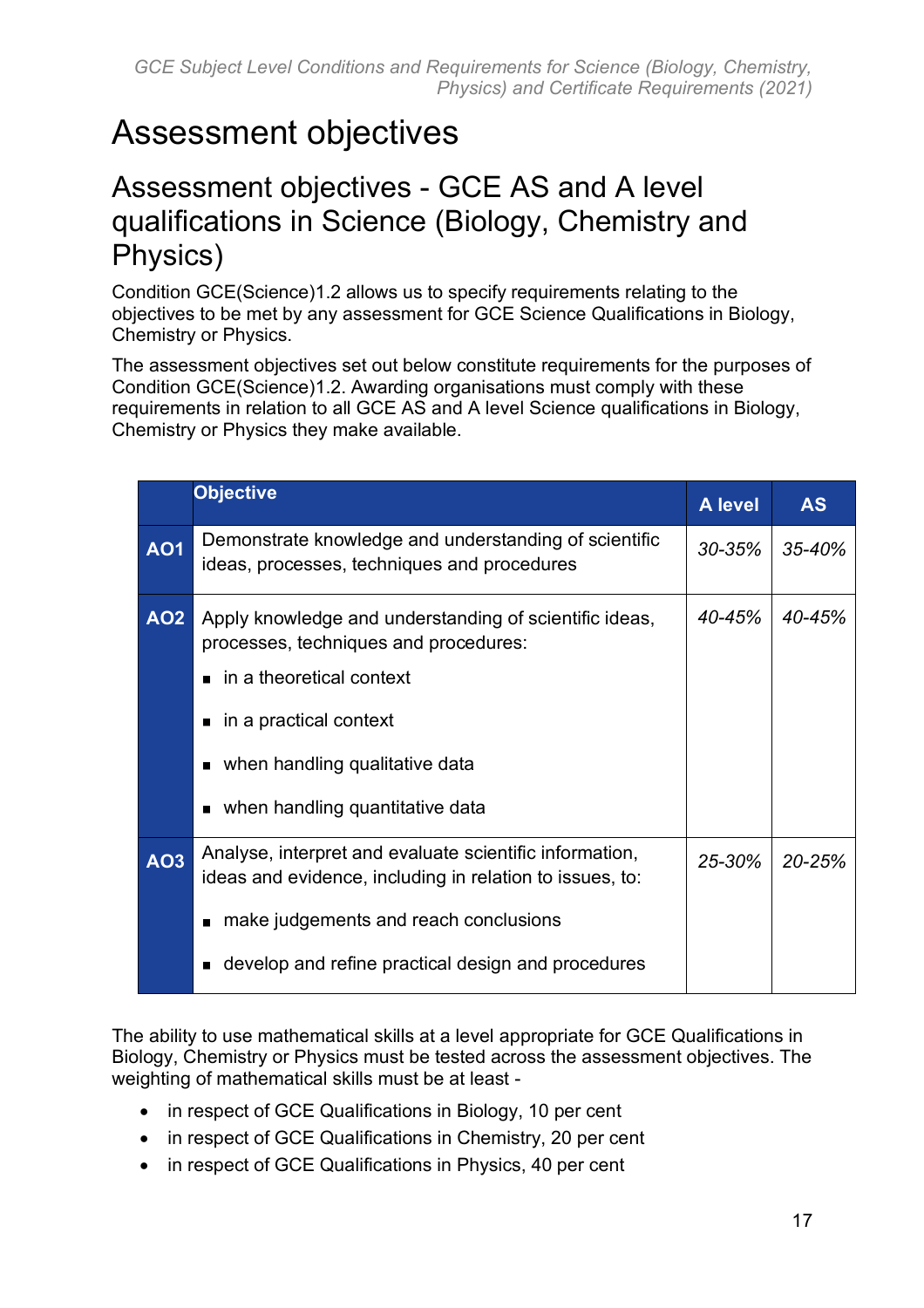The ability to select, organise and communicate information and ideas coherently using appropriate scientific conventions and vocabulary must be tested across the assessment objectives. The following definitions apply in relation to the assessment objectives:

- Knowledge includes facts, specialist vocabulary, principles, concepts, theories, models, practical techniques, studies and methods.
- Processes include collecting evidence, explaining, theorising, modelling, validating, interpreting, planning to test an idea and peer reviewing.
- Issues include those that are ethical, social, economic, environmental, cultural, political and technological.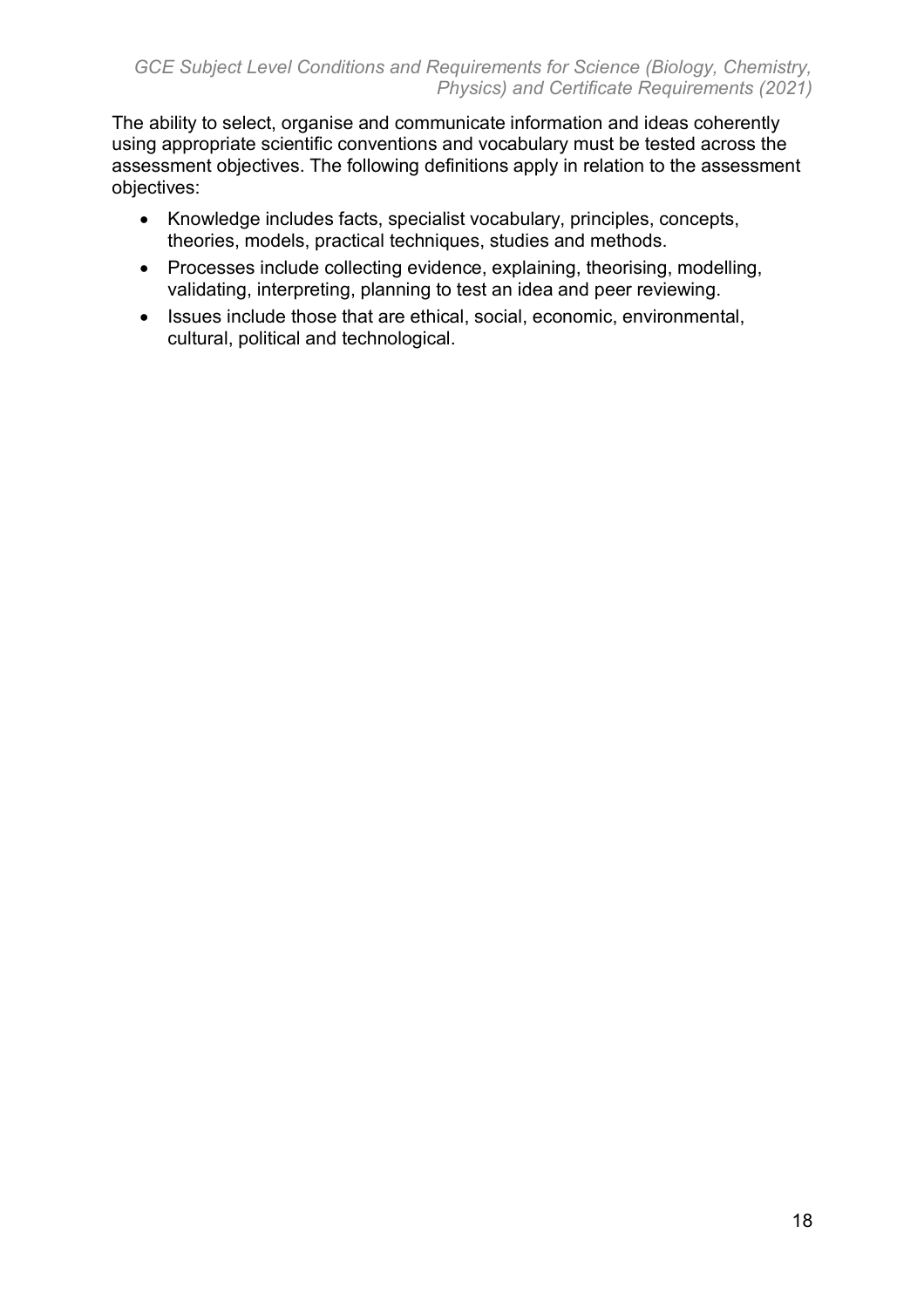*GCE Subject Level Conditions and Requirements for Science (Biology, Chemistry, Physics) and Certificate Requirements (2021)*

# <span id="page-18-0"></span>Appendix 1 – Subject content (published by Department for Education)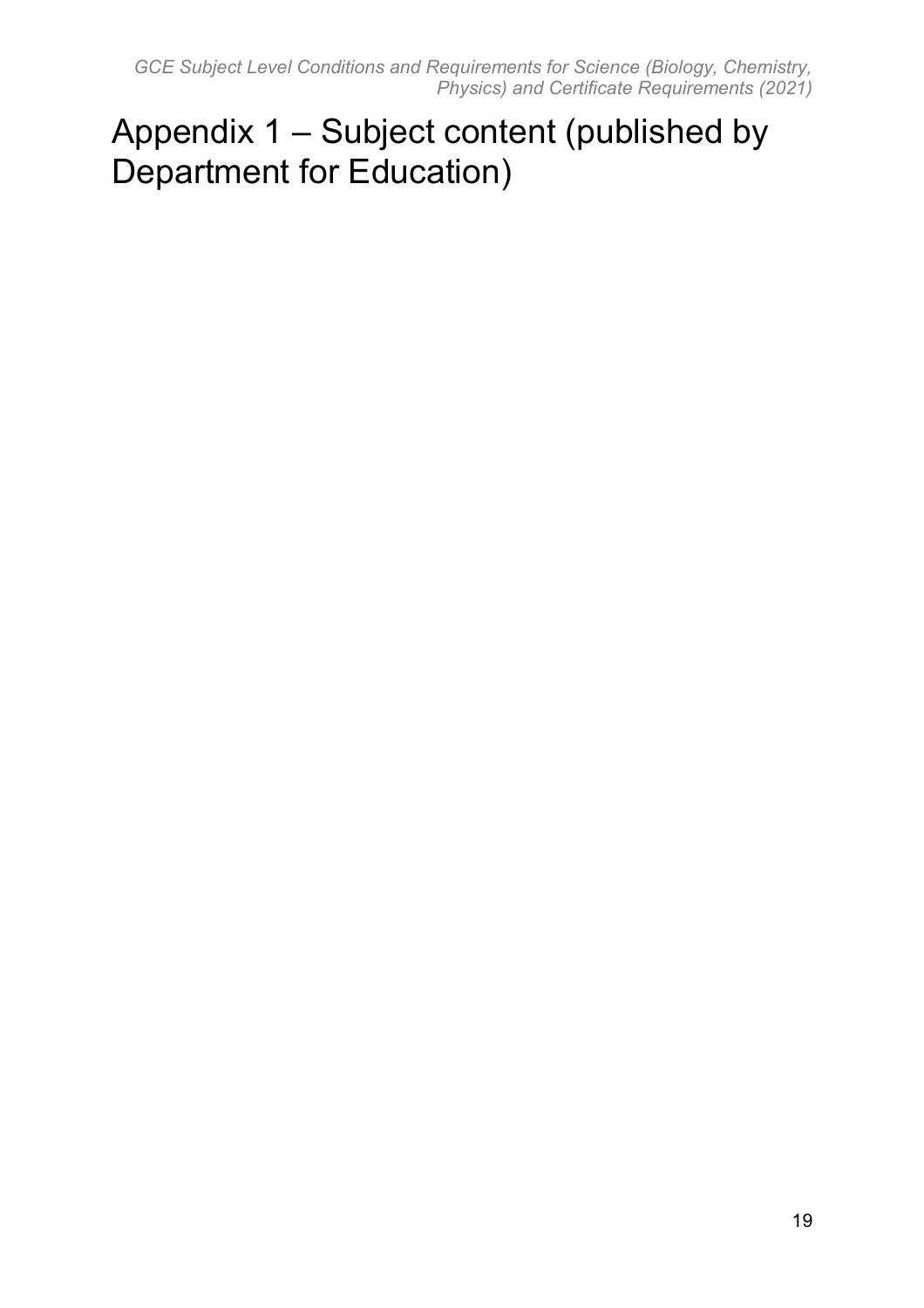

# **GCE AS and A level subject content for biology, chemistry, physics and psychology**

**April 2014**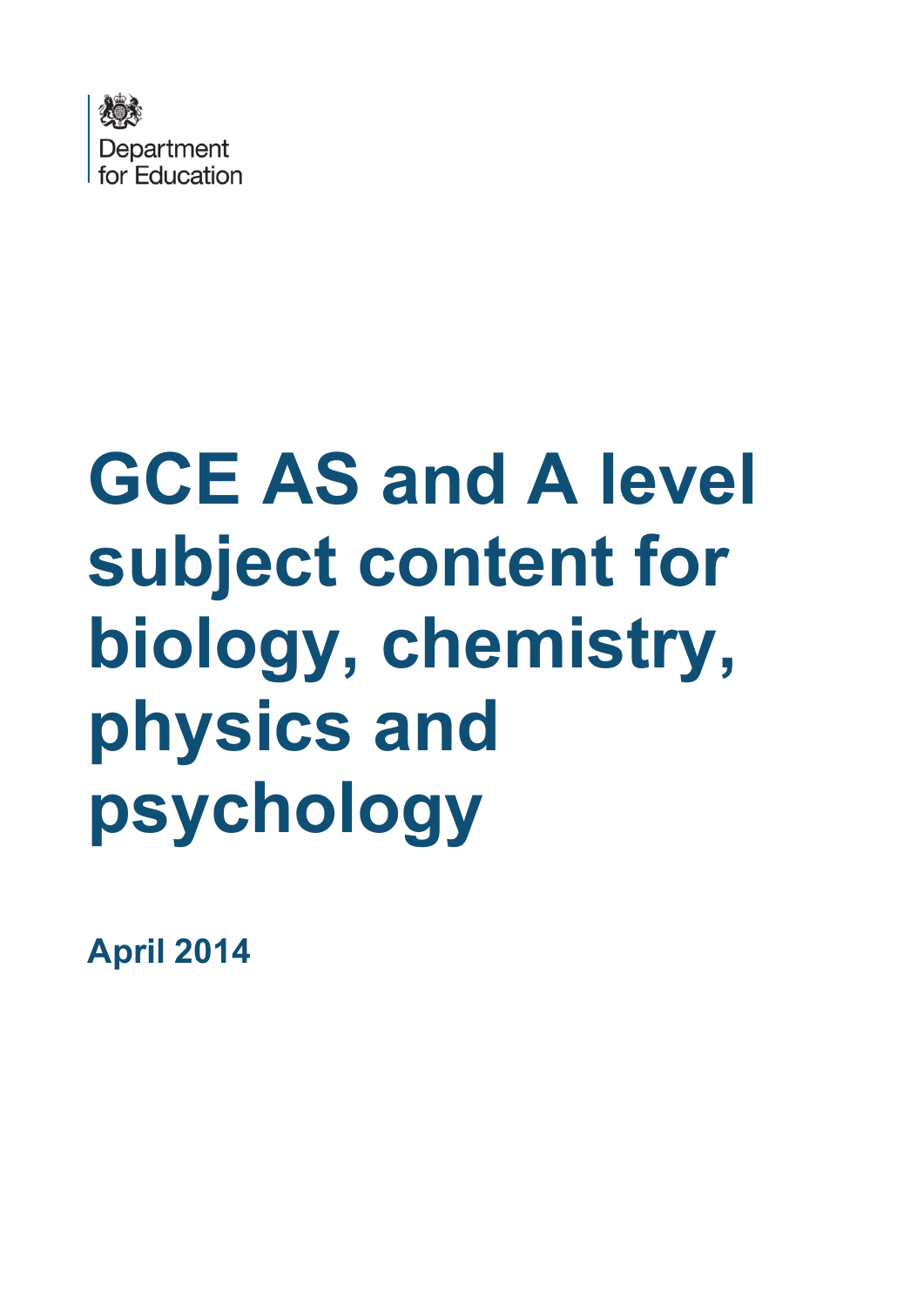# **Contents**

| GCE AS and A level subject content for biology, chemistry, physics and psychology                                | 3  |
|------------------------------------------------------------------------------------------------------------------|----|
| Introduction                                                                                                     | 3  |
| Aims and objectives                                                                                              | 3  |
| Subject content                                                                                                  | 3  |
| Appendix 1 - biology - knowledge and understanding                                                               | 5  |
| Appendix 2 - chemistry - knowledge and understanding                                                             | 9  |
| Appendix 3 - physics - knowledge and understanding                                                               | 12 |
| Appendix 4 - psychology – knowledge and understanding                                                            | 16 |
| Appendix 5 - working scientifically                                                                              | 18 |
| Appendix 5a - practical skills identified for indirect assessment and developed<br>through teaching and learning | 19 |
| Appendix 5b - practical skills identified for direct assessment and developed through<br>teaching and learning   | 20 |
| Appendix 5c -                                                                                                    | 21 |
| Use of apparatus and techniques - biology                                                                        | 21 |
| Use of apparatus and techniques - chemistry                                                                      | 22 |
| Use of apparatus and techniques - physics                                                                        | 23 |
| Appendix 6 - mathematical requirements and exemplifications                                                      | 24 |
| 6a - biology                                                                                                     | 24 |
| 6b - chemistry                                                                                                   | 29 |
| 6c - physics                                                                                                     | 33 |
| 6d - psychology                                                                                                  | 38 |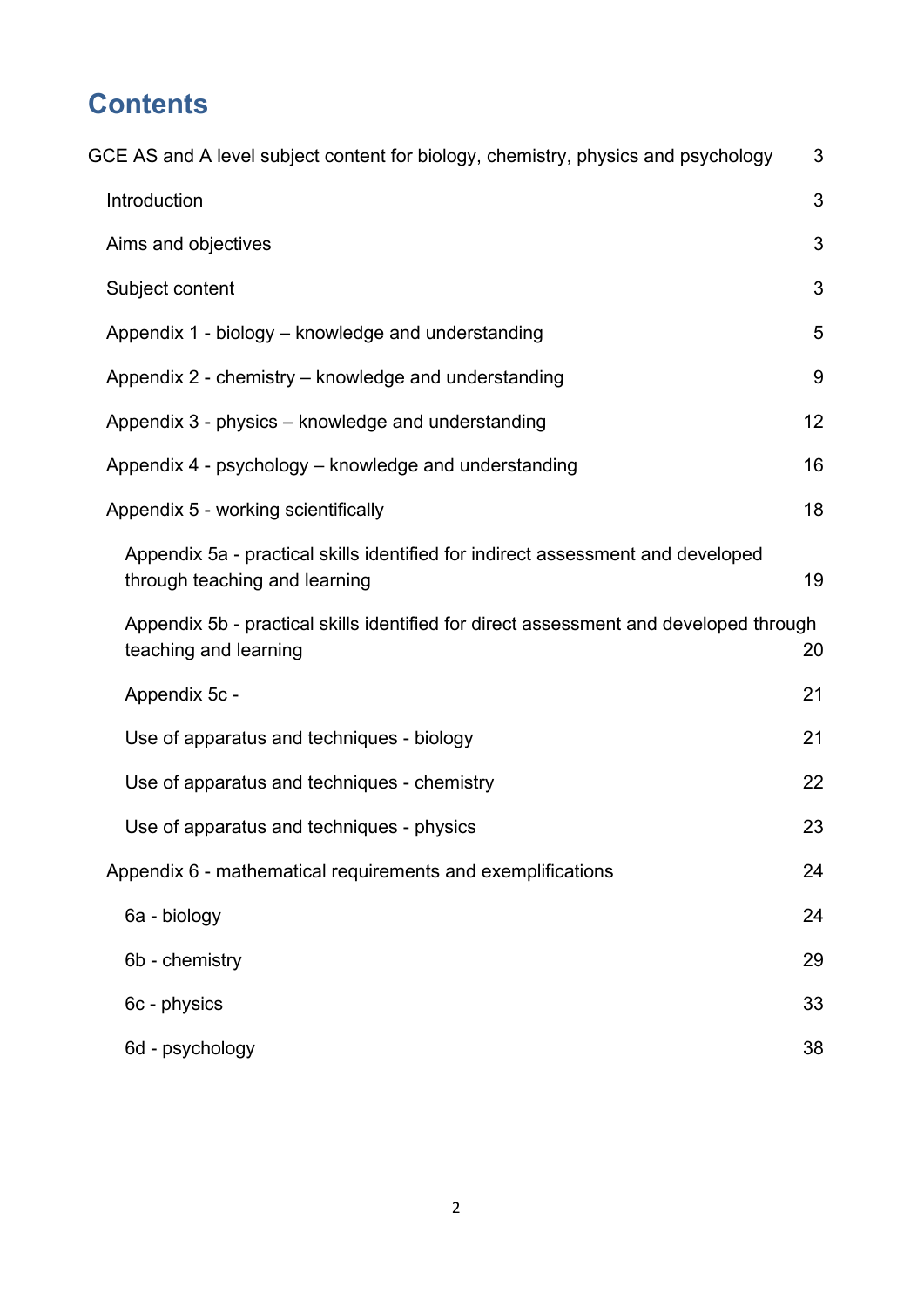# <span id="page-21-0"></span>**GCE AS and A level subject content for biology, chemistry, physics and psychology**

# <span id="page-21-1"></span>**Introduction**

1. AS and A level subject content sets out the knowledge, understanding and skills common to all AS and A level specifications in biology, chemistry, physics and psychology.

# <span id="page-21-2"></span>**Aims and objectives**

- 2. AS and A level specifications in a science subject must encourage students to:
	- develop essential knowledge and understanding of different areas of the subject and how they relate to each other
	- develop and demonstrate a deep appreciation of the skills, knowledge and understanding of scientific methods
	- develop competence and confidence in a variety of practical, mathematical and problem solving skills
	- develop their interest in and enthusiasm for the subject, including developing an interest in further study and careers associated with the subject
	- understand how society makes decisions about scientific issues and how the sciences contribute to the success of the economy and society

# <span id="page-21-3"></span>**Subject content**

3. AS and A level science specifications must build on the skills, knowledge and understanding set out in the GCSE criteria/content for science.

4. The skills, knowledge and understanding set out in the appendices for AS in each science subject must comprise approximately 60 per cent of AS specifications. The skills, knowledge and understanding for A level must comprise approximately 60 per cent of an A level specification. For A level this would include all the practical requirements in Appendix 5, while for AS it would include those from Appendix 5a. For both AS and A level it would include the mathematical requirements on Appendix 6.

5. The remainder of both AS and A level specifications allows both for:

• further consideration of applications and implications of science and the development of scientific ideas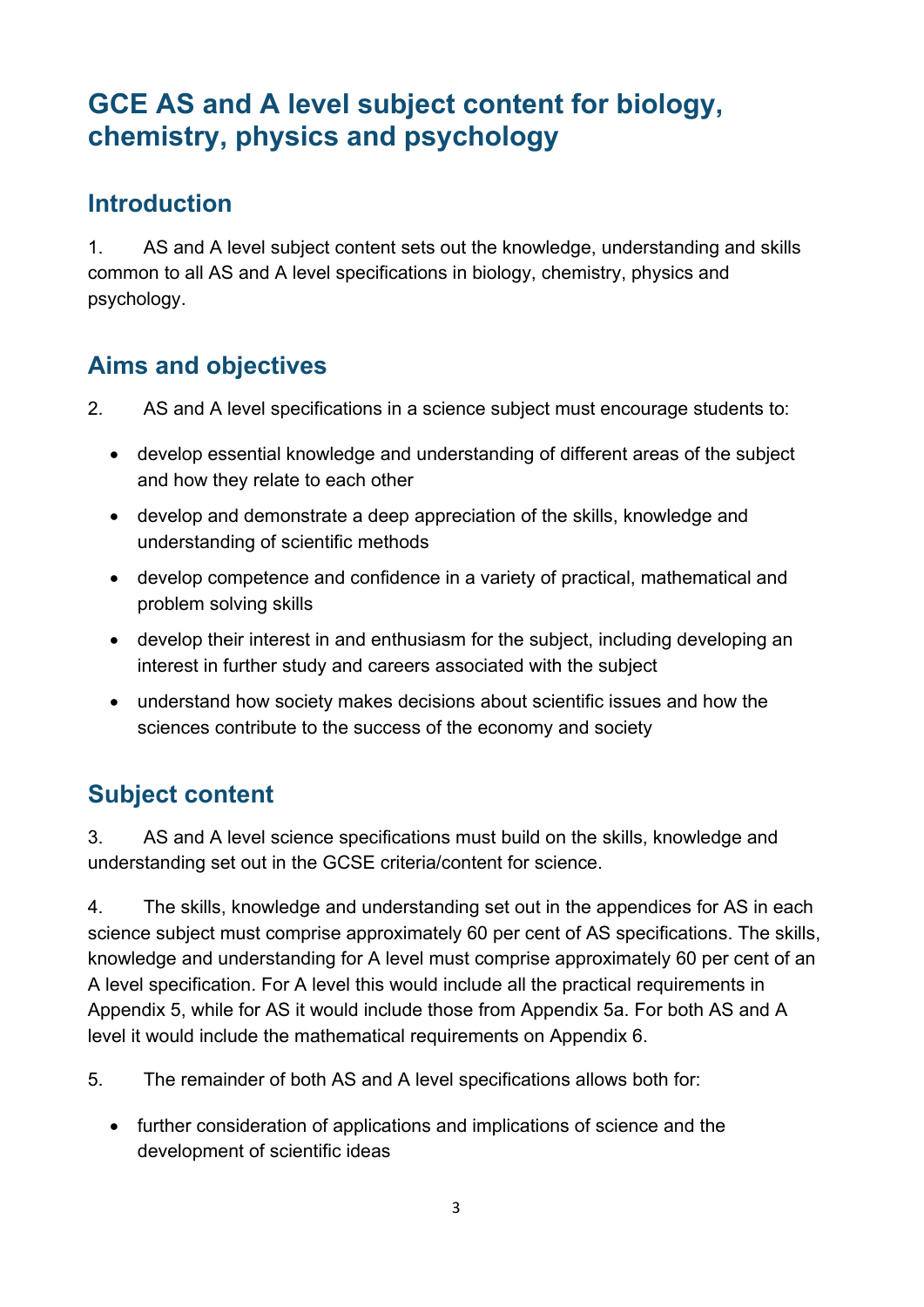• the introduction of different areas of study

6. AS and A level specifications must include a range of contemporary and other contexts.

7. AS and A level specifications must require students to cover the areas of the subject as illustrated in the relevant appendix.

8. The skills, knowledge and understanding of each specification in the subject must, where appropriate, include the requirements set out below, and be integrated into the mandatory content indicated in the relevant appendix and any content added by the awarding organisation, where appropriate:

- use theories, models and ideas to develop scientific explanations
- use knowledge and understanding to pose scientific questions, define scientific problems, present scientific arguments and scientific ideas
- use appropriate methodology, including information and communication technology (ICT), to answer scientific questions and solve scientific problems
- carry out experimental and investigative activities, including appropriate risk management, in a range of contexts
- analyse and interpret data to provide evidence, recognising correlations and causal relationships
- evaluate methodology, evidence and data, and resolve conflicting evidence
- know that scientific knowledge and understanding develops over time
- communicate information and ideas in appropriate ways using appropriate terminology
- consider applications and implications of science and evaluate their associated benefits and risks
- consider ethical issues in the treatment of humans, other organisms and the environment
- evaluate the role of the scientific community in validating new knowledge and ensuring integrity
- evaluate the ways in which society uses science to inform decision making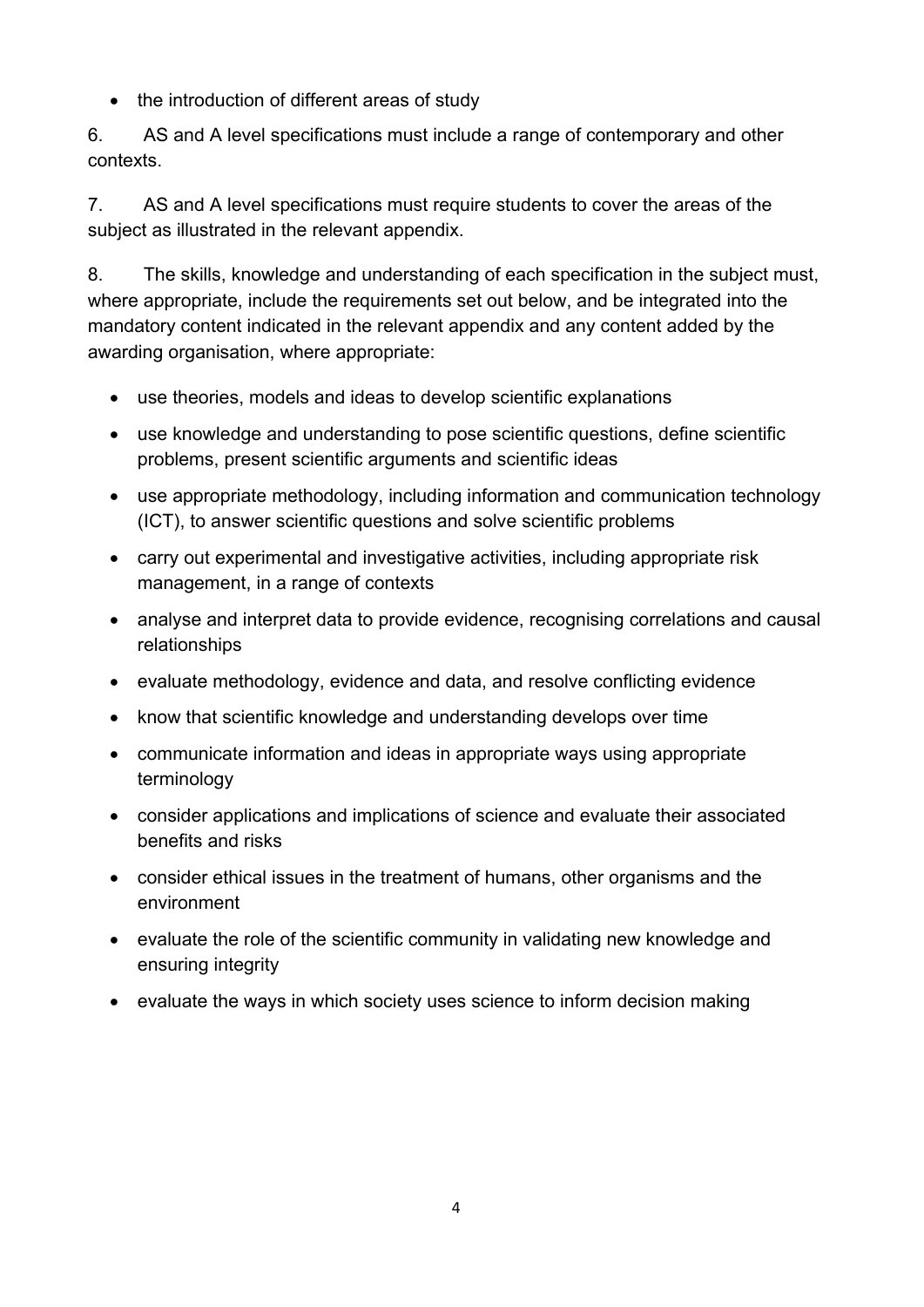# <span id="page-23-0"></span>**Appendix 1 - biology – knowledge and understanding**

9. This appendix must be read in conjunction with sections 3 - 8 of this content.

10. The A level knowledge and understanding combined must comprise approximately 60 per cent of an A level specification. All of the content below is required for the A level. The AS knowledge and understanding set out in this appendix must comprise approximately 60 per cent of the AS specification, and is shown below in normal (nonbold) text.

11. Biology specifications must ensure that there is an appropriate balance between plant biology, animal biology and microbiology and include an appreciation of the relevance of sustainability to all aspects of scientific developments.

12. Living organisms, including plants, animals and microorganisms, interact with each other and with the non-living world. The living world can be studied at population, organism, cell and molecular levels. There are fundamental similarities as well as differences between plants, animals and microorganisms.

### 13. Biodiversity

- the variety of life, both past and present, is extensive, but the biochemical basis of life is similar for all living things
- biodiversity refers to the variety and complexity of life and may be considered at different levels
- biodiversity can be measured, for example within a habitat or at the genetic level
- classification is a means of organising the variety of life based on relationships between organisms and is built around the concept of species
- originally classification systems were based on observable features but more recent approaches draw on a wider range of evidence to clarify relationships between organisms
- adaptations of organisms to their environments can be behavioural, physiological and anatomical
- adaptation and selection are major factors in evolution and make a significant contribution to the diversity of living organisms
- 14. Exchange and transport
	- organisms need to exchange substances selectively with their environment and this takes place at exchange surfaces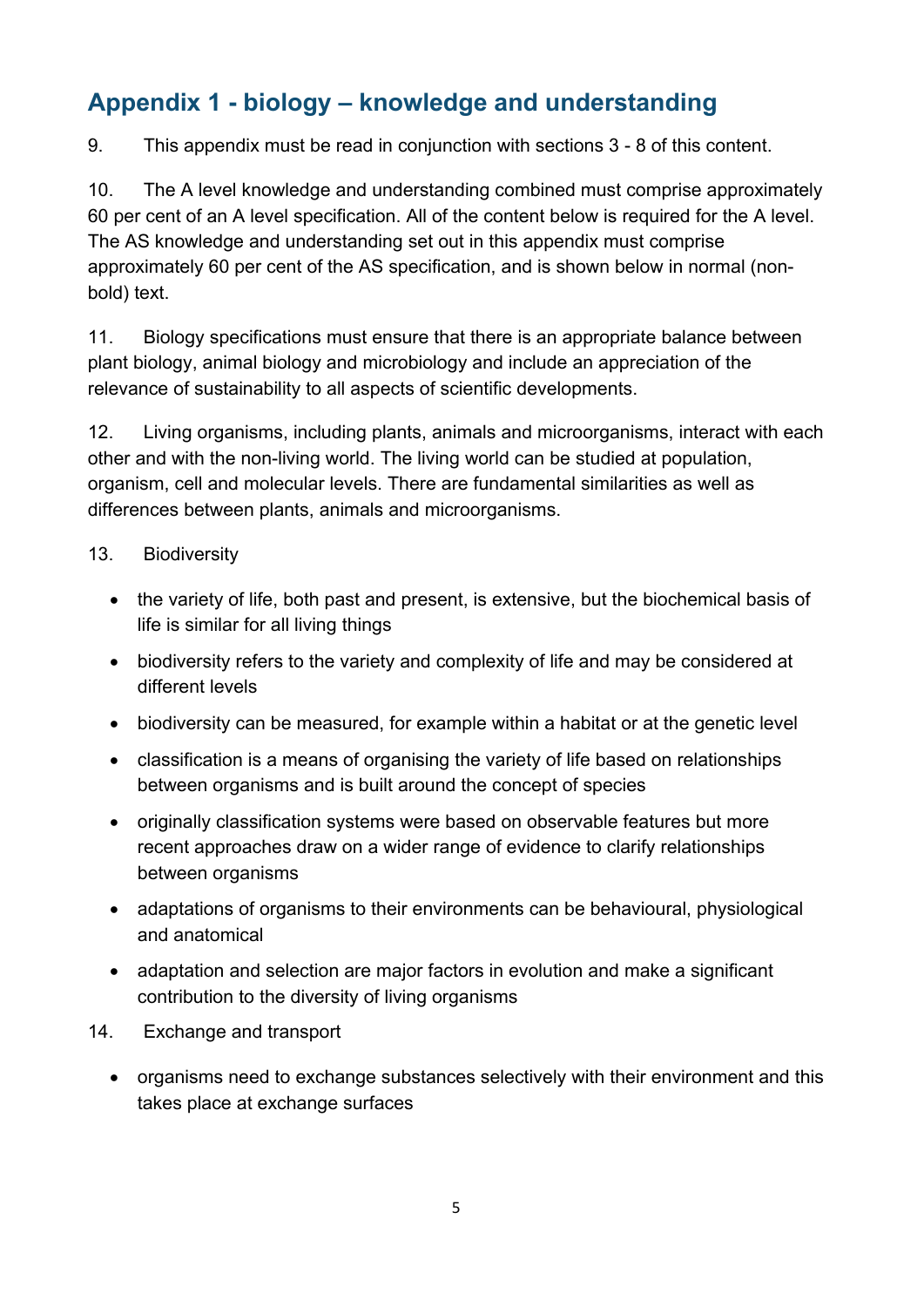- factors such as size or metabolic rate affect the requirements of organisms and this gives rise to adaptations such as specialised exchange surfaces and mass transport systems
- substances are exchanged by passive or active transport across exchange surfaces
- the structure of the plasma membrane enables control of the passage of substances into and out of cells

#### 15. Cells

- the cell theory is a unifying concept in biology
- prokaryotic and eukaryotic cells can be distinguished on the basis of their structure and ultrastructure
- in complex multicellular organisms cells are organised into tissues, tissues into organs and organs into systems
- during the cell cycle genetic information is copied and passed to daughter cells
- daughter cells formed during mitosis have identical copies of genes while cells formed during meiosis are not genetically identical
- 16. Biological molecules
	- biological molecules are often polymers and are based on a small number of chemical elements
	- in living organisms nucleic acids (DNA and RNA), carbohydrates, proteins, lipids, inorganic ions and water all have important roles and functions related to their properties
	- the sequence of bases in the DNA molecule determines the structure of proteins, including enzymes
	- enzymes catalyse the reactions that determine structures and functions from cellular to whole-organism level
	- enzymes are proteins with a mechanism of action and other properties determined by their tertiary structure
	- enzymes catalyse a wide range of intracellular reactions as well as extracellular ones
	- ATP provides the immediate source of energy for biological processes
- 17. Ecosystems
	- **ecosystems range in size from the very large to the very small**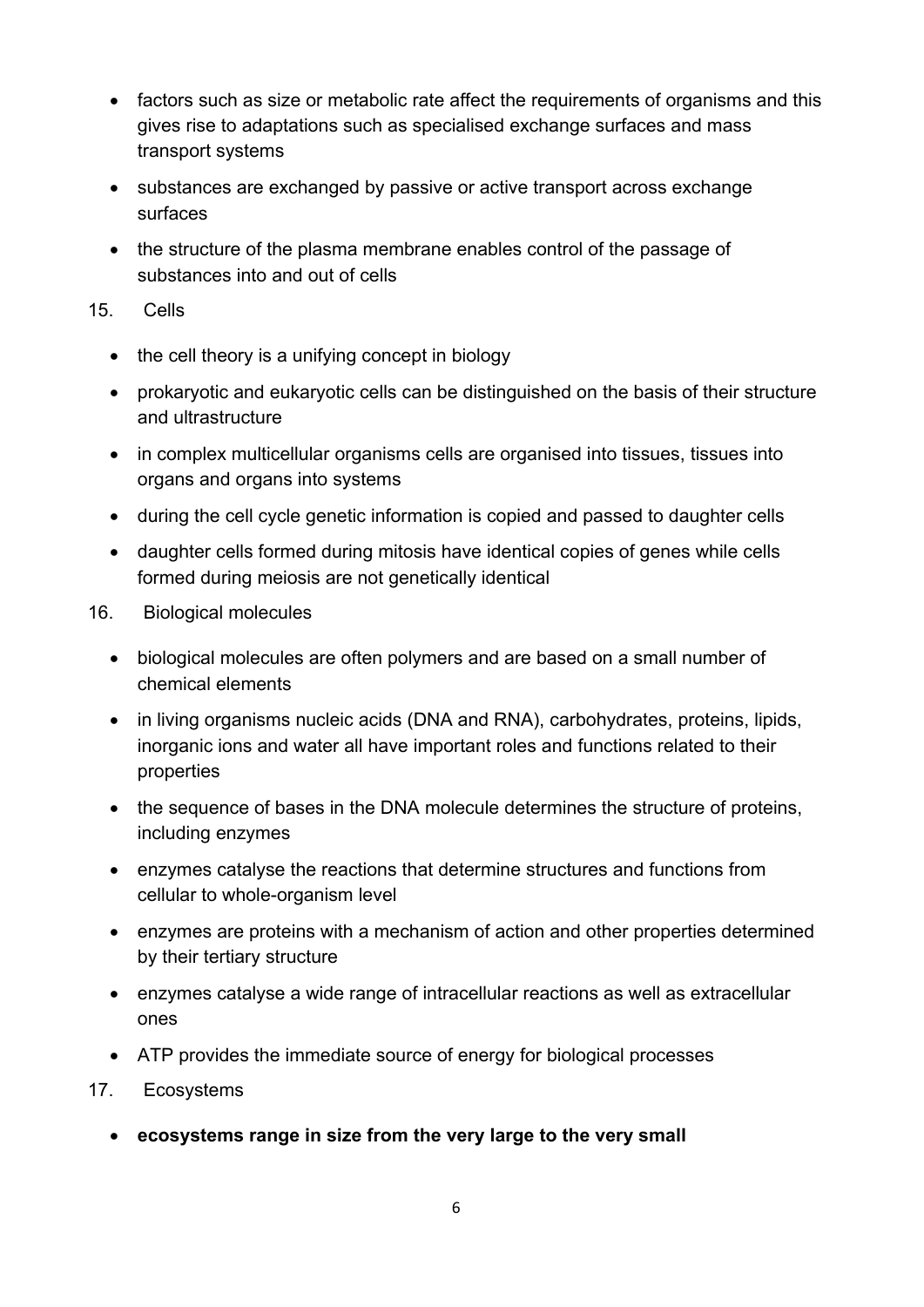- **biomass transfers through ecosystems and the efficiency of transfer through different trophic levels can be measured**
- **microorganisms play a key role in recycling chemical elements**
- **ecosystems are dynamic systems, usually moving from colonisation to climax communities in a process known as succession**
- **the dynamic equilibrium of populations is affected by a range of factors**
- **humans are part of the ecological balance and their activities affect it both directly and indirectly**
- **effective management of the conflict between human needs and conservation help to maintain sustainability of resources**
- 18. Control systems
	- **homeostasis is the maintenance of a constant internal environment**
	- **negative feedback helps maintain an optimal internal state in the context of a dynamic equilibrium. Positive feedback also occurs**
	- **stimuli, both internal and external, are detected leading to responses**
	- **the genome is regulated by a number of factors**
	- **coordination may be chemical or electrical in nature**
- 19. Genetics and evolution
	- **transfer of genetic information from one generation to the next can ensure continuity of species or lead to variation within a species and possible formation of new species**
	- **reproductive isolation can lead to accumulation of different genetic information in populations potentially leading to formation of new species**
	- **sequencing projects have read the genomes of organisms ranging from microbes and plants to humans. This allows the sequences of the proteins that derive from the genetic code to be predicted**
	- **gene technologies allow study and alteration of gene function in order to better understand organism function and to design new industrial and medical processes**
- 20. Energy for biological processes
	- **in cellular respiration, glycolysis takes place in the cytoplasm and the remaining steps in the mitochondria**
	- **ATP synthesis is associated with the electron transfer chain in the membranes of mitochondria and chloroplasts**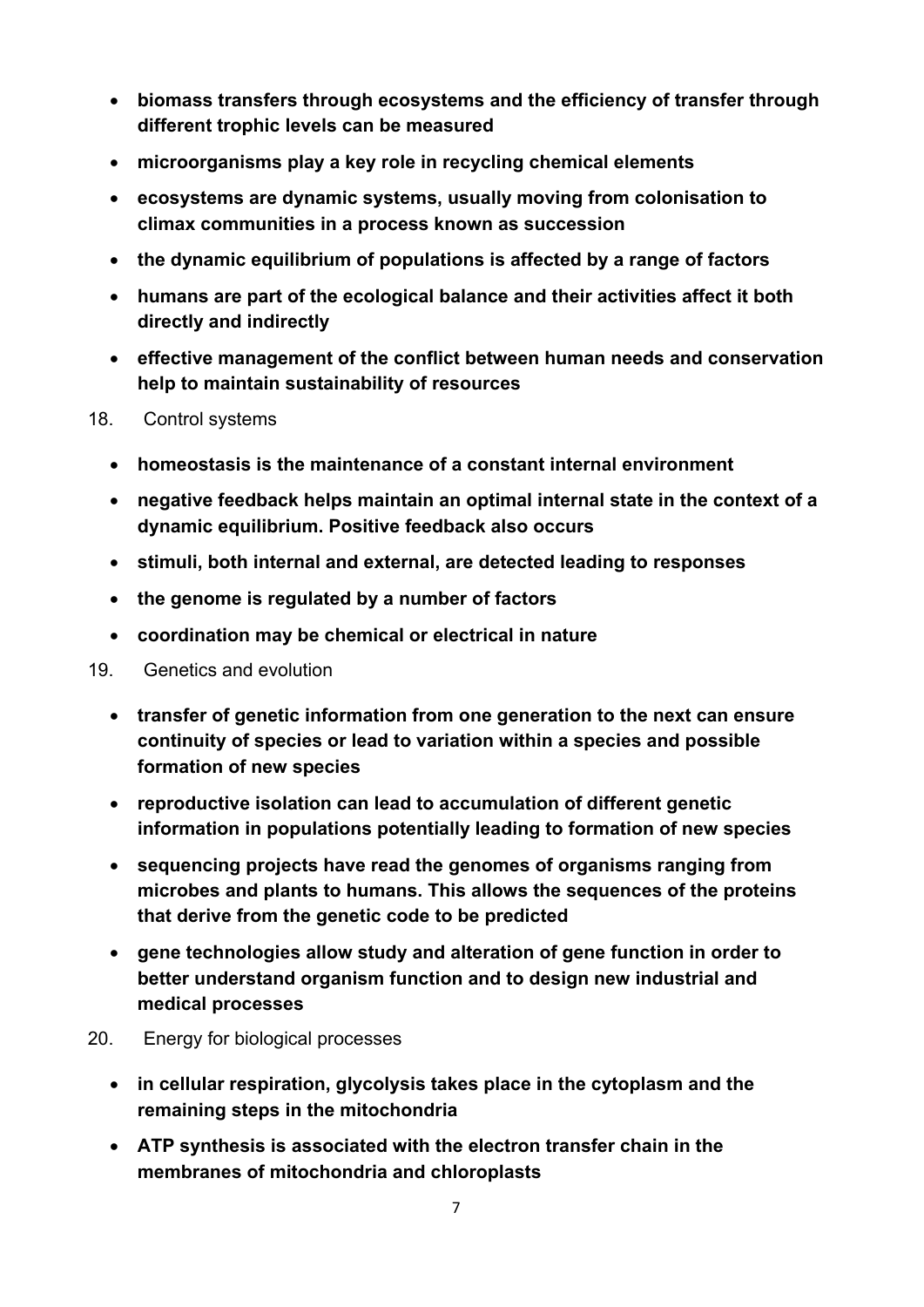• **in photosynthesis energy is transferred to ATP in the light- dependent stage and the ATP is utilised during synthesis in the light-independent stage**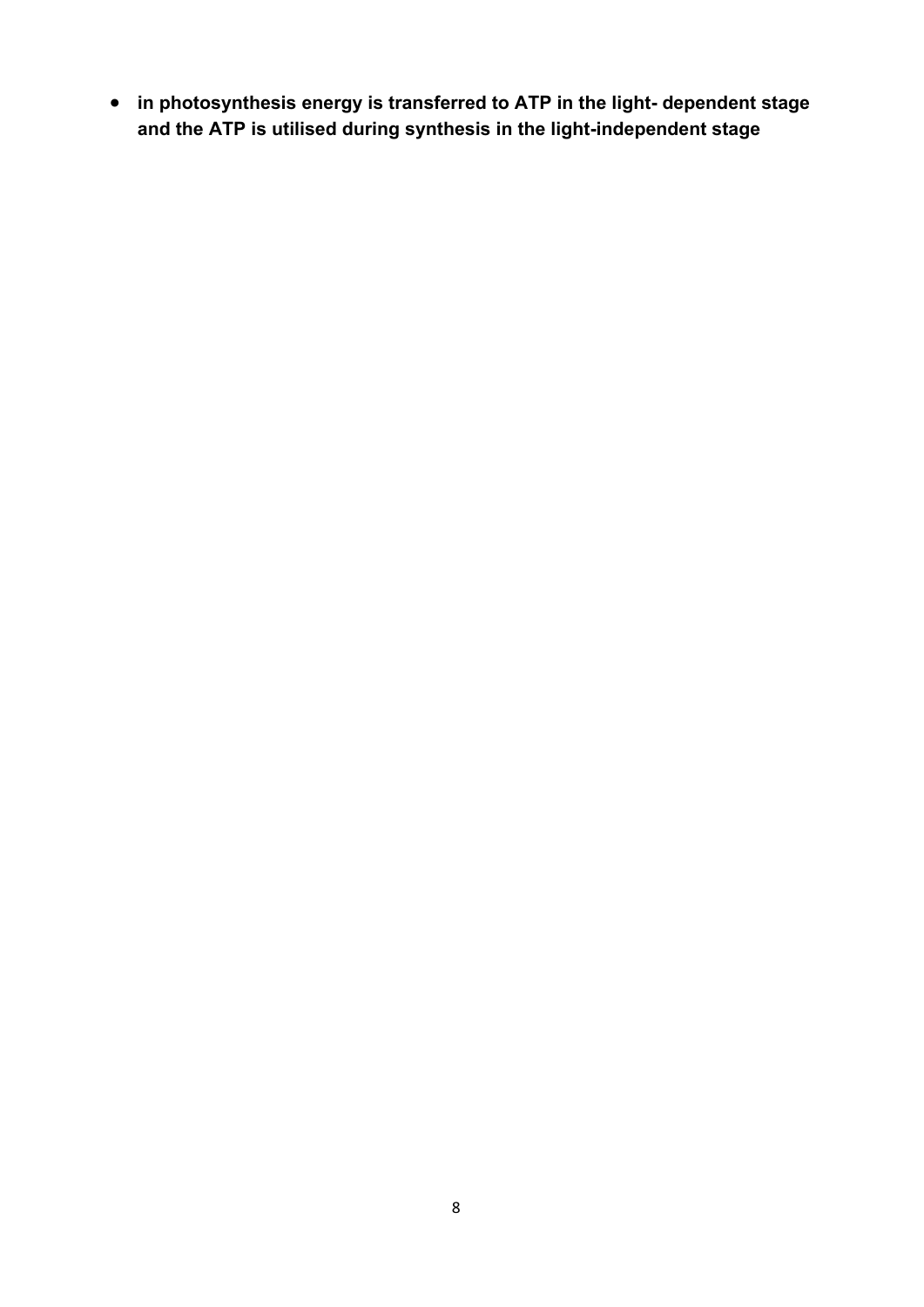# <span id="page-27-0"></span>**Appendix 2 - chemistry – knowledge and understanding**

21. This appendix must be read in conjunction with sections 3 - 8 of this content.

22. The A level knowledge and understanding combined must comprise approximately 60 per cent of an A level specification. All of the content below is required for the A level. The AS knowledge and understanding set out in this appendix must comprise approximately 60 per cent of the AS specification, and is shown below in normal (nonbold) text.

23. Chemistry specifications must ensure that there is an appreciation of the relevance of sustainability to all aspects of scientific developments.

24. Formulae, equations and amounts of substance

- empirical and molecular formulae
- balanced chemical equations (full and ionic)
- the Avogadro constant and the amount of substance (mole)
- relative atomic mass and relative isotopic mass
- calculation of reacting masses, mole concentrations, volumes of gases, per cent yields and atom economies
- simple acid–base titrations
- **non-structured titration calculations, based solely on experimental results**
- 25. Atomic structure
	- structure and electronic configuration of atoms (up to  $Z = 36$ ) in terms of main energy levels and s, p and d orbitals
	- ions and isotopes; use of mass spectrometry in determining relative atomic mass and relative abundance of isotopes
- 26. Bonding and structure
	- interpretation of ionic and covalent bonding in terms of electron arrangements. Examples of simple covalent, giant covalent, ionic and metallic structures
	- permanent and induced dipole–dipole interactions between molecules, including hydrogen bonding. Electronegativity and its application to bond type. Interpretation of the physical properties of materials in terms of structure and bonding
	- shapes of simple molecules and ions with up to six outer pairs of electrons (any combination of bonding pairs and lone pairs). Interpretation in terms of electron pair repulsion theory
- 27. Energetics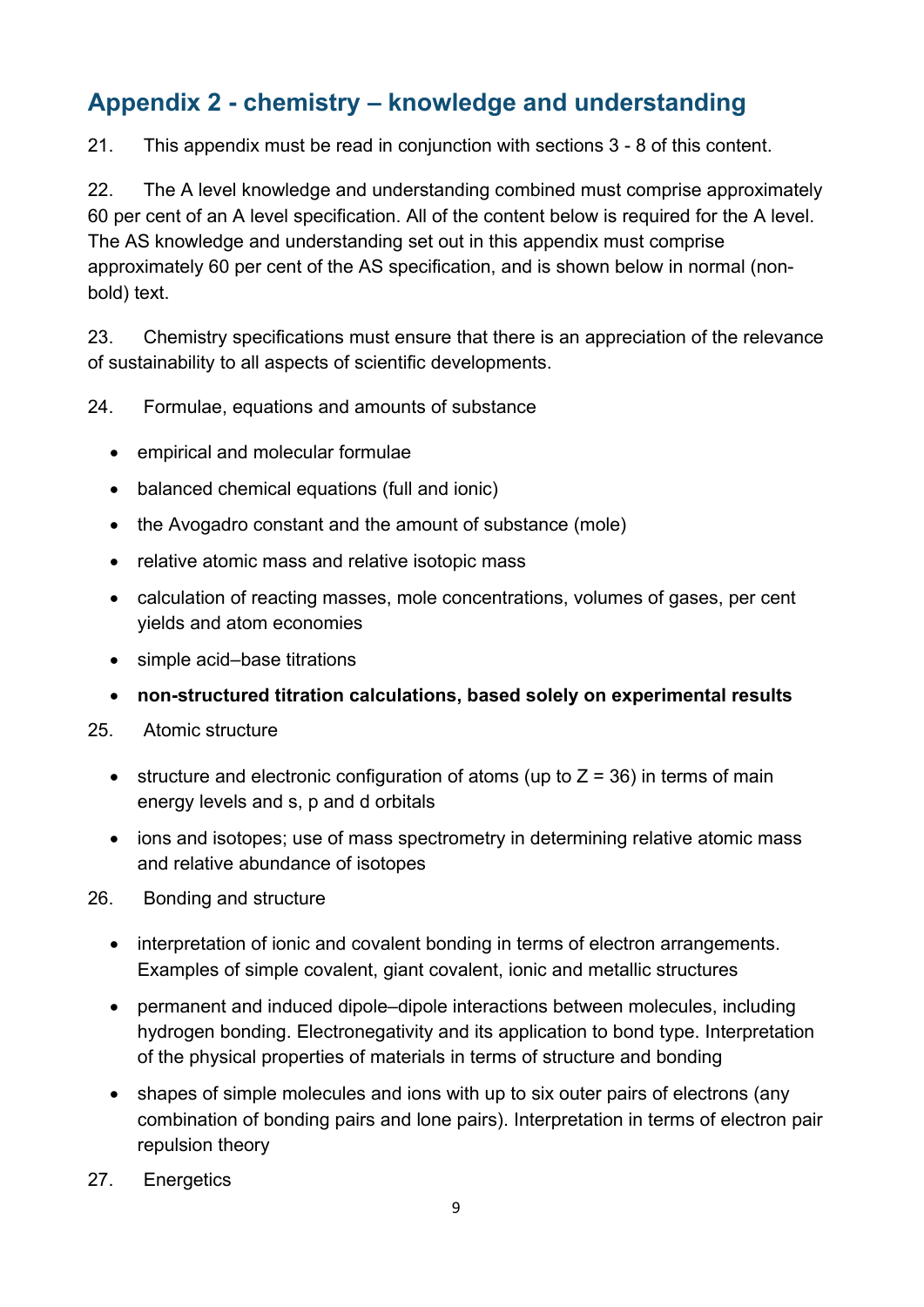- enthalpy changes, including standard enthalpy changes of reaction, formation and combustion. Average bond enthalpies
- use of Hess's law to calculate enthalpy changes
- **use of energetics, including entropy, to predict the feasibility of reactions**
- 28. Kinetics
	- a qualitative understanding of collision theory. Activation energy and its relationship to the qualitative effect of temperature changes on rate of reaction. Boltzman distribution
	- the role of catalysts in providing alternative routes of lower activation energy
	- **determination and use of rate equations of the form:** *Rate = k[A]m[B]n***, where**  *m* **and** *n* **are integers. Using orders of reactions where appropriate, which may give information about a rate-determining/limiting step**
- 29. Equilibria
	- the dynamic nature of equilibria. For homogeneous reactions, the qualitative effects of temperature, pressure and concentration changes on the position of equilibrium
	- equilibrium constants, *Kc*
	- **calculation of** *Kc* **and reacting quantities**
	- **the effect of temperature changes on** *Kc*
	- **the Bronsted–Lowry theory of acid–base reactions. The ionic product of water,** *Kw***; pH and its calculation for strong acids and strong bases**
	- **dissociation constants of weak acids,** *Ka***. Calculation of pH for weak acids. Buffer solutions and their applications**
- 30. Redox
	- oxidation states and their calculation
	- oxidation and reduction as electron transfer, applied to reactions of s, p and d block elements
	- **electrode potentials and their applications**
- 31. Inorganic chemistry and the periodic table
	- the organisation of elements according to their proton number and electronic structures. Classification of elements into s, p and d blocks
	- the characteristic reactions of the elements and compounds of a metallic group and a non-metallic group. Trends in properties of elements and compounds within these groups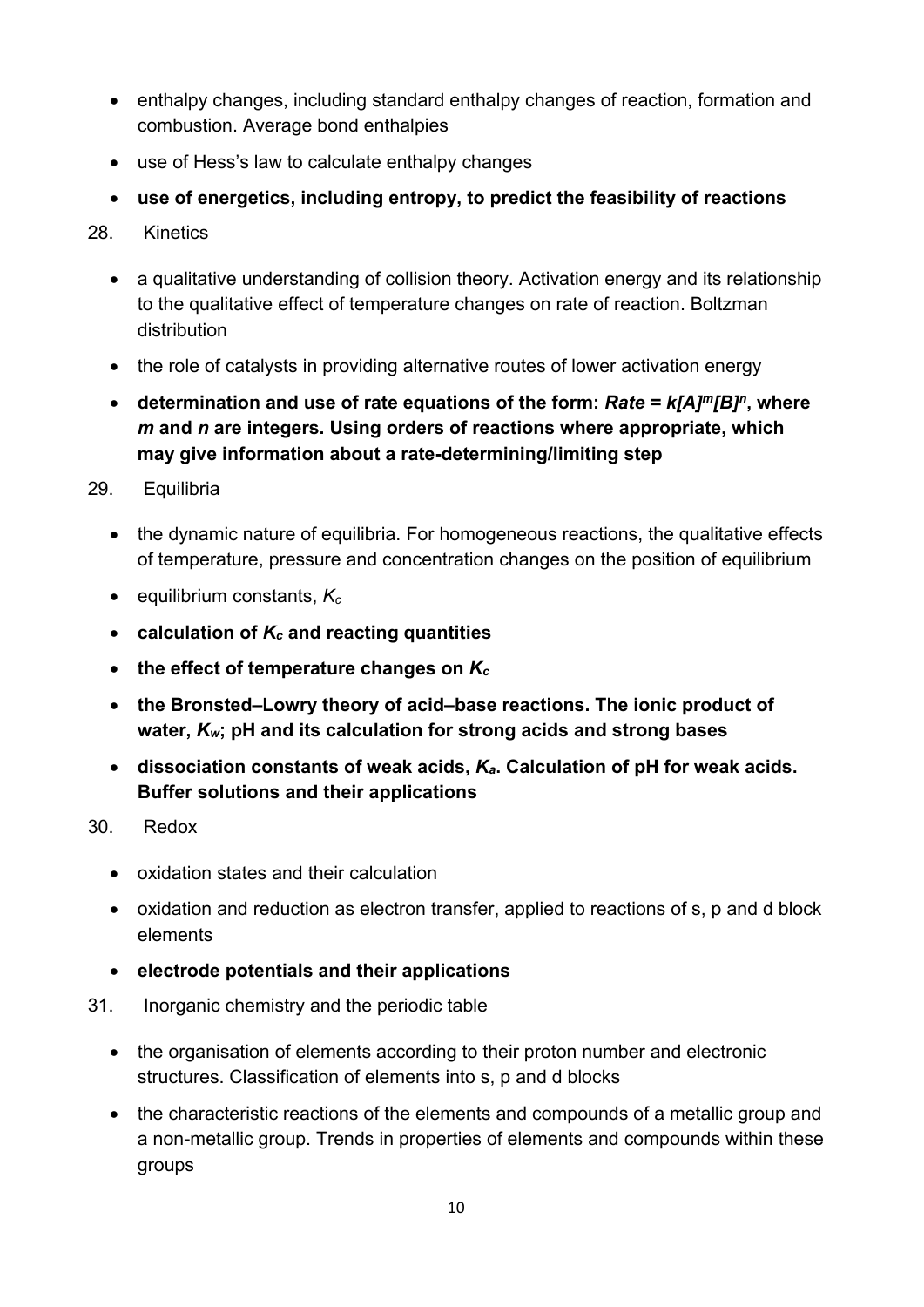- trends in properties of elements across a period including:
	- melting point
	- ionisation energy
- **the transition metals as d block elements forming one or more stable ions that have incompletely filled d orbitals. At least two transition metals, chosen from titanium to copper, to illustrate:**
	- **the existence of more than one oxidation state for each element in its compounds**
	- **the formation of coloured ions in solution and simple precipitation reactions of these**
	- **reactions with ligands to form complexes and reactions involving ligand substitution**
	- **the catalytic behaviour of the elements and their compounds**
- 32. Organic chemistry
	- functional groups. Structural isomers and stereoisomers (to include geometric (E– Z) isomerism as a result of restricted rotation about a carbon–carbon double bond **and optical isomerism as a result of chirality in molecules with a single chiral centre)**
	- reactions classified as addition, elimination, substitution, oxidation, **reduction, hydrolysis**, addition polymerisation **and condensation polymerisation**
	- mechanisms classified as radical substitution, electrophilic addition, nucleophilic substitution, **electrophilic substitution and nucleophilic addition**
	- single and double covalent bonds, bond polarity and bond enthalpy as factors influencing reactivity, illustrated by reference to appropriate reactions
	- **the structure of, and the bonding in, benzene**
	- organic synthesis, including characteristic reactions of alkanes, alkenes, halogenoalkanes, alcohols**, arenes, aldehydes, ketones, carboxylic acids, esters, amines, amino acids and amides**
- 33. Modern analytical techniques
	- the use of mass spectrometry, infrared spectroscopy, **nuclear magnetic resonance spectroscopy and chromatography** in analysis, including techniques for the elucidation of structure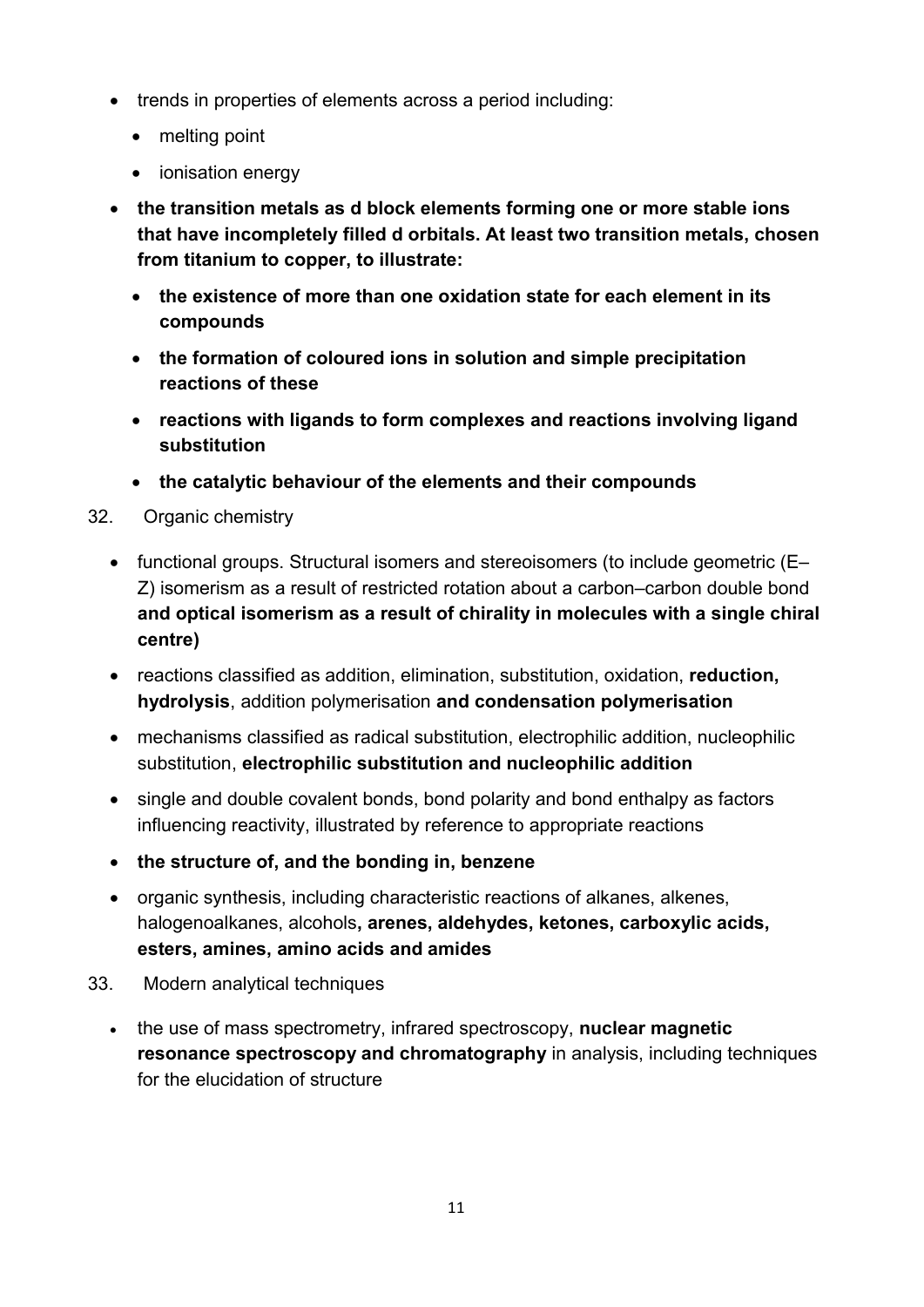# <span id="page-30-0"></span>**Appendix 3 - physics – knowledge and understanding**

34. This appendix must be read in conjunction with sections 3 - 8 of this content.

35. The A level knowledge and understanding combined must comprise approximately 60 per cent of an A level specification. All of the content below is required for the A level. The AS knowledge and understanding set out in this appendix must comprise approximately 60 per cent of the AS specification, and is shown below in normal (nonbold) text.

36. All physics specifications must ensure that there is an appropriate balance between mathematical calculations and written explanations. They also need to ensure that practical skills are developed.

37. All physics specifications must require knowledge and understanding of:

- the use of SI units and their prefixes
- Newton's laws of motion
- the estimation of physical quantities
- the limitations of physical measurements
- 38. Vectors and scalars
	- the distinction between vector and scalar quantities
	- resolution of vectors into two components at right angles
	- addition rule for two vectors
	- calculations for two perpendicular vectors

#### 39. Mechanics

- kinematics:
	- use of kinematic equations in one dimension with constant velocity or acceleration
	- graphical representation of accelerated motion
	- interpretation of velocity-time and displacement-time graphs
- dynamics:
	- use of *F = ma* when mass is constant
	- one- and two-dimensional motion under constant force
	- independent effect of perpendicular components with uniform acceleration, projectile motion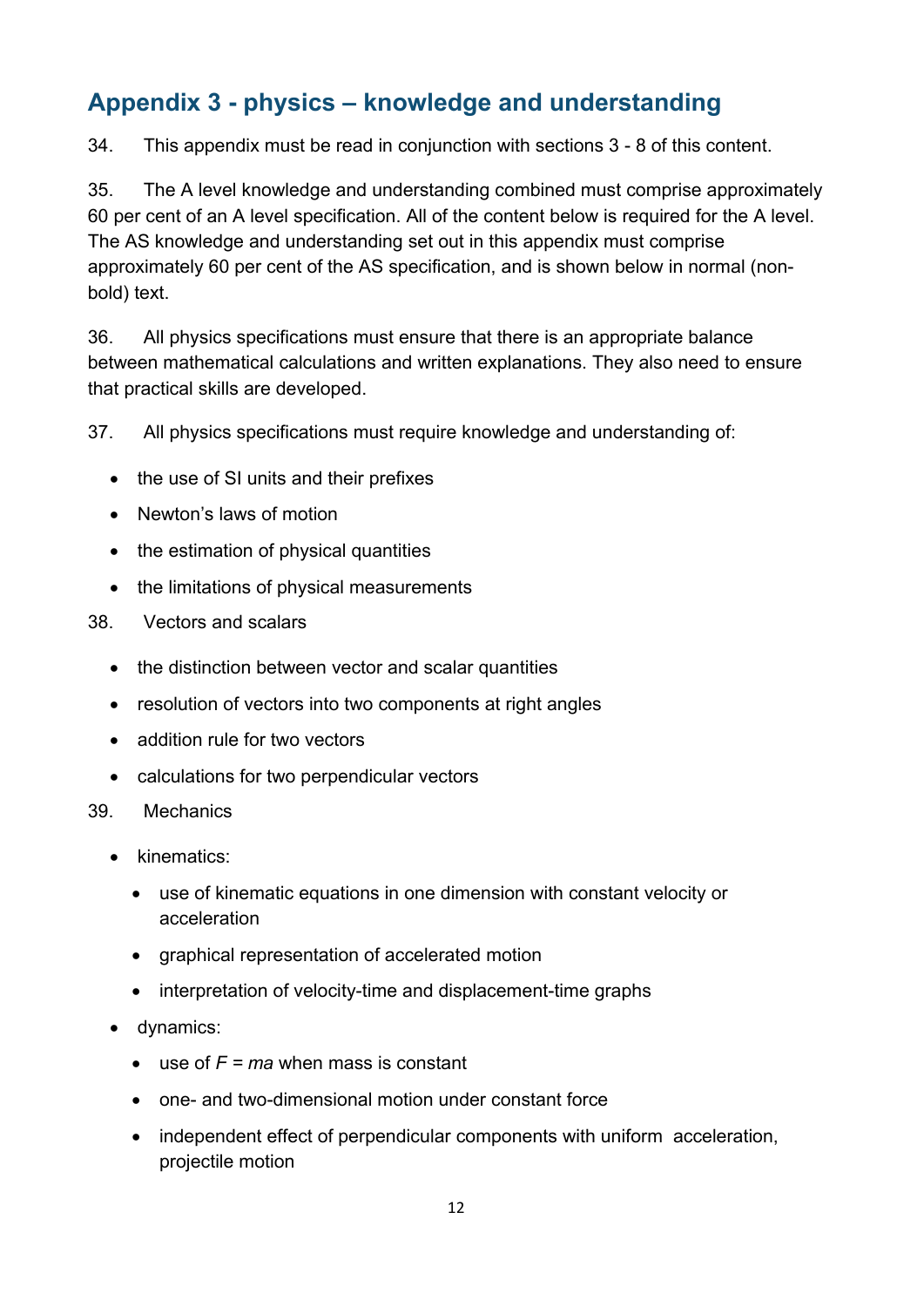- energy:
	- calculation of work done for constant forces, including force not along the line of motion
	- calculation of exchanges between gravitational potential energy and kinetic energy
	- principle of conservation of energy
- momentum:
	- definition
	- principle of conservation of momentum
	- calculations for one-dimensional problems
- **circular motion:** 
	- **radian measure of angle and angular velocity**
	- application of  $F = ma = mv^2/r = mr\omega^2$  to motion in a circle at constant speed
- **oscillations:** 
	- **simple harmonic motion**
	- **quantitative treatment using** *a = –ω²x* **and its solution** *x = A cos ωt***.**
- 40. Mechanical properties of matter
	- stress, strain, Young modulus
	- force-extension graphs, energy stored
- 41. Electric circuits
	- current:
		- electric current as rate of flow of charge, *I = Δq/Δt*
	- emf and potential difference:
		- definition of emf and concept of internal resistance
		- potential difference in terms of energy transfer
	- resistance:
		- definition
		- resistivity
		- Ohm's law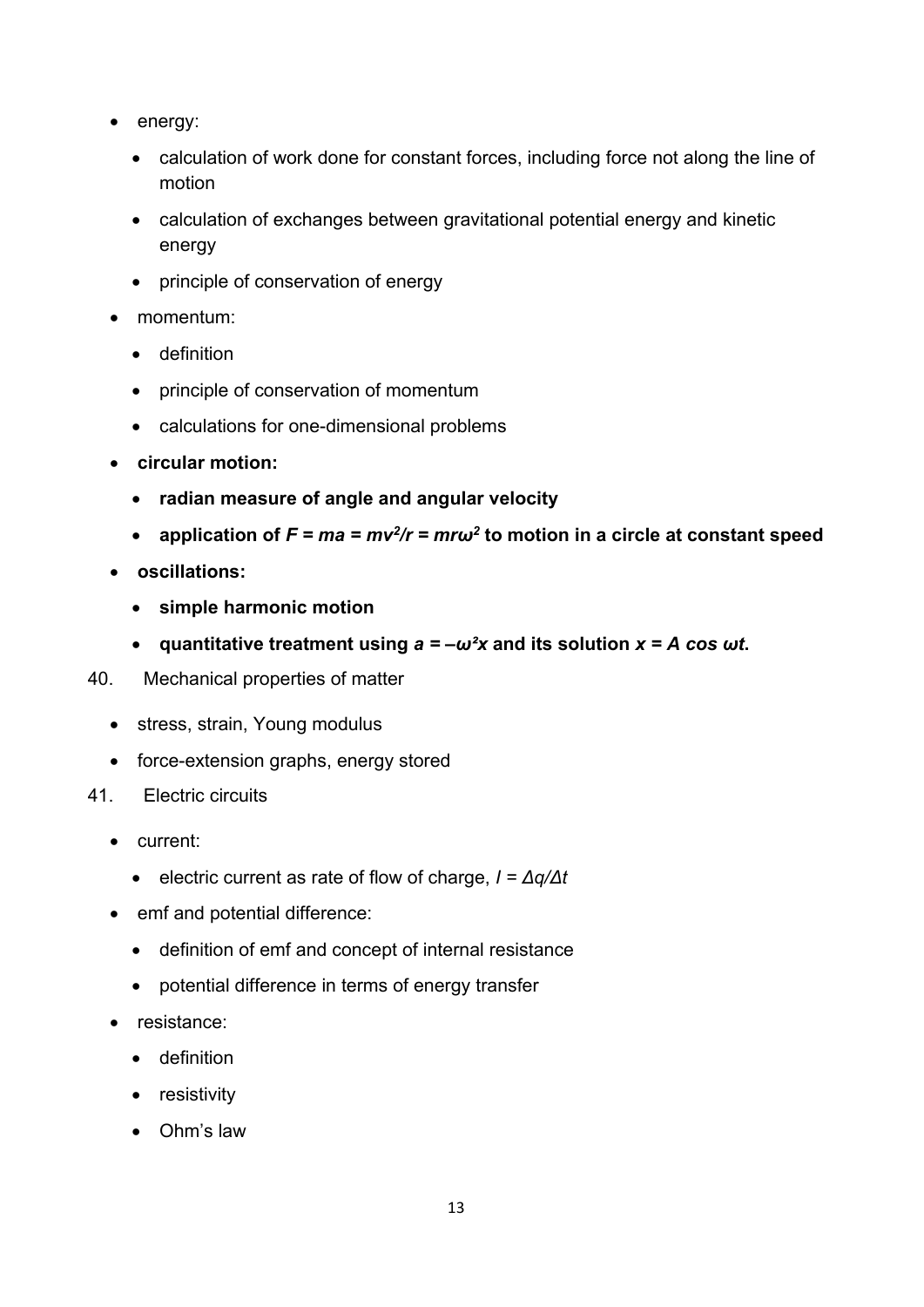- DC Circuits:
	- conservation of charge and energy in circuits
	- relationships between currents, voltages and resistances in series and parallel circuits
	- power dissipated
	- potential divider circuits
- **capacitance:** 
	- **definition**
	- **energy of a capacitor**
	- **quantitative treatment of charge and discharge curves**
- 42. Waves
	- qualitative treatment of polarisation and diffraction
	- path difference, phase and coherence, interference
	- graphical treatment of superposition and stationary waves
- 43. Matter
	- **molecular kinetic theory:** 
		- **ideal gases;** *pV = NkT*
		- **absolute zero**
		- **relationship between temperature and average molecular kinetic energy**
	- **internal energy:** 
		- **idea of internal energy**
		- **energy required for temperature change** *= mcΔθ*
- 44. Quantum and nuclear physics
	- photons and particles:
		- photon model to explain observable phenomena
		- evidence supporting the photon model
		- wave-particle duality, particle diffraction
	- **nuclear decay:** 
		- **connections between nature, penetration and range of emissions from radioactive substances**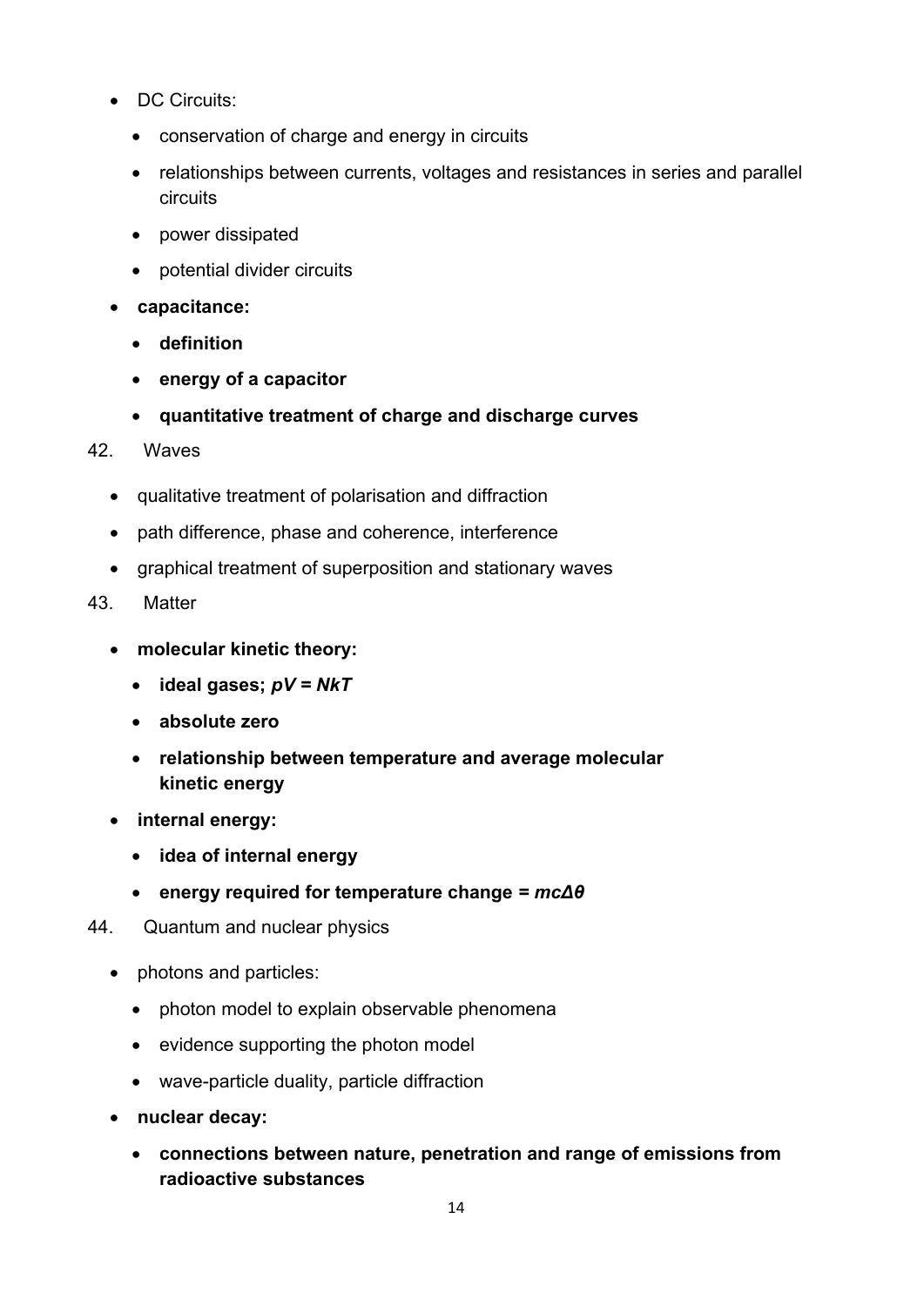- **evidence for existence of nucleus**
- **activity of radioactive sources and idea of half-life**
- **modelling with constant decay probability leading to exponential decay**
- **nuclear changes in decay**
- **nuclear energy:** 
	- **fission and fusion processes**
	- *E = mc2* **applied to nuclear processes**
	- **calculations relating mass difference to energy change**

#### 45. Fields

- **force fields:** 
	- **concept and definition**
	- **gravitational force and inverse square field for point (or spherical) masses**
	- **electric force and field for point (or spherical) charges in a vacuum**
	- **electric and gravitational potential and changes in potential energy**
	- **uniform electric field**
	- **similarities and differences between electric and gravitational fields**
- **B-fields:** 
	- **force on a straight wire and force on a moving charge in a uniform field**
- **flux and electromagnetic induction:** 
	- **concept and definition**
	- **Faraday's and Lenz's laws**
	- **emf equals rate of change of magnetic flux linkage**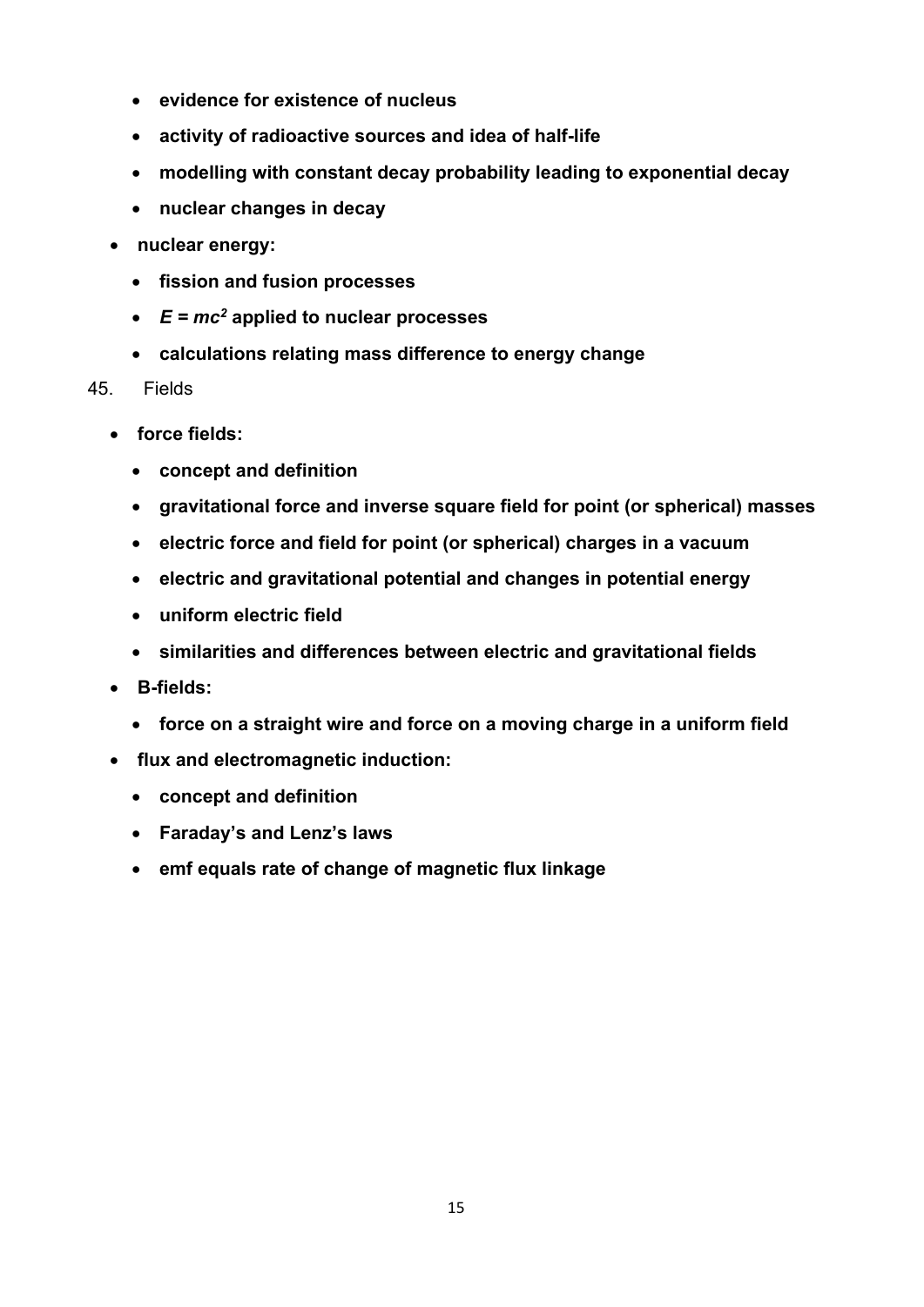# <span id="page-34-0"></span>**Appendix 4 - psychology – knowledge and understanding**

46. This appendix must be read in conjunction with sections 3 - 8 of this content.

47. The A level knowledge and understanding combined must comprise approximately 60 per cent of an A level specification. All of the content below is required for the A level. The AS knowledge and understanding set out in this appendix must comprise approximately 60 per cent of the AS specification, and is set out in normal (non-bold) type below.

48. No prior knowledge of psychology is required for AS and A level specifications in psychology.

49. AS and A level specifications must require students to have a basic understanding of the scope of different areas in psychology and the breadth of different approaches used in psychology.

50. Students are expected to carry out ethical, investigative activities appropriate for the study of psychology at this level, but they will not be directly assessed on these activities.

51. AS specifications must require students to develop knowledge and understanding from all of the following areas of psychology:

- cognitive
- social
- developmental
- individual differences
- biological

52. AS specifications must also require students to develop knowledge and understanding of research in psychology including:

- methods and techniques for collection of quantitative and qualitative data including experimentation, observation, self-report and correlational analysis
- experimental design including independent measures and repeated measures
- descriptive statistics including measures of central tendency, dispersion and graphical presentation of results

53. In 51 and 52 above, there is a minimum requirement for specifications to cover the following:

• specialist vocabulary and terminology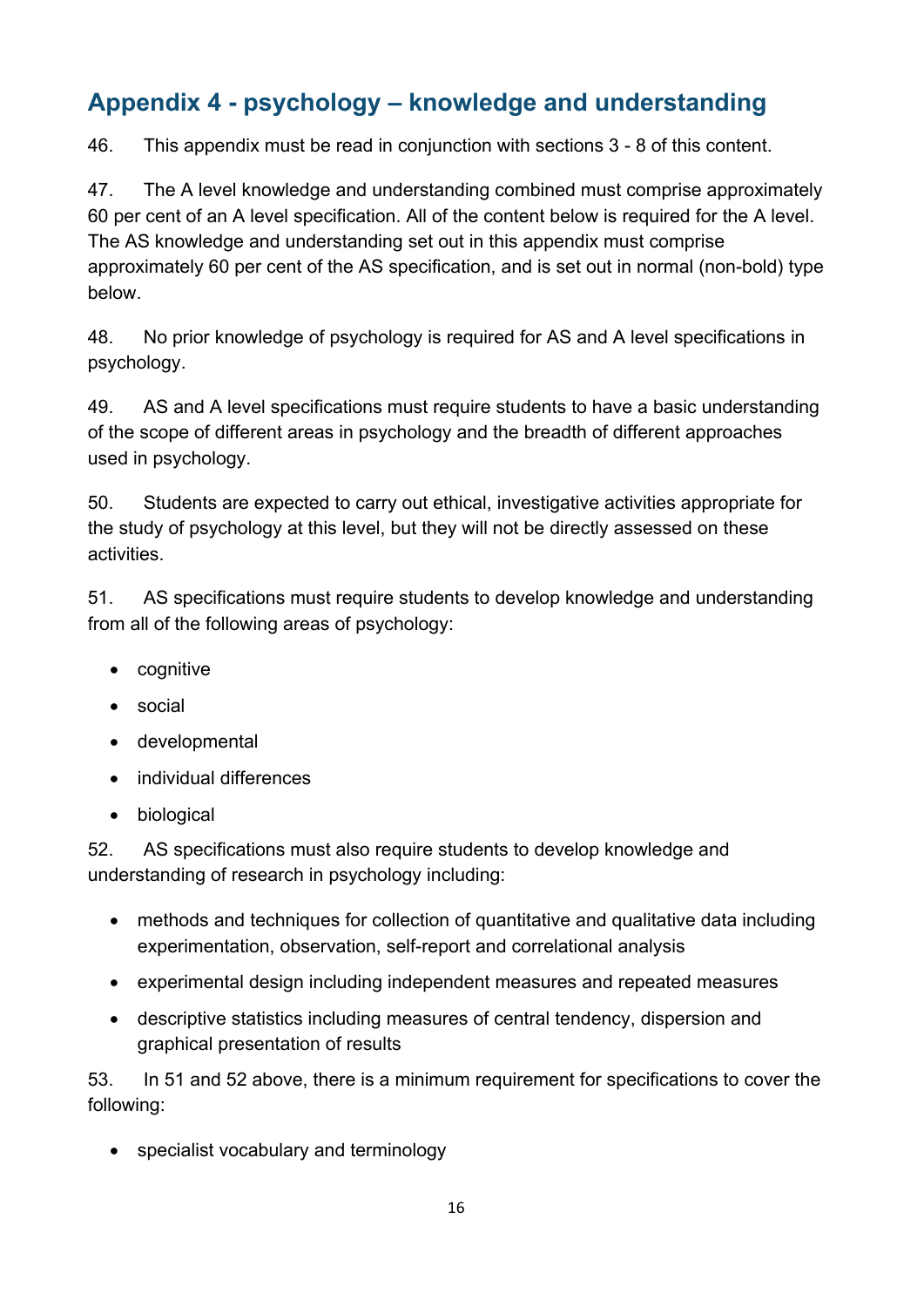- psychological theories, concepts and studies
- ethical issues in psychology
- the collection and analysis of both quantitative and qualitative data in psychology, including the use of descriptive statistics
- the strengths and weaknesses of methods of research and investigation in psychology
- the contribution of psychology to an understanding of individual, social and cultural diversity

54. **In addition to the AS content, A level specifications must require students to develop further knowledge, understanding and skills from at least two of the core areas (from cognitive, social, developmental, individual differences and biological psychology).**

55. **Students must have an understanding of different approaches used in psychology including cognitive, biological, behavioural and psychodynamic. Knowledge and understanding must be related to:**

- **the applications and implications of psychology to cultural, social and contemporary issues**
- **the interrelationship between different areas of psychology**
- **the scientific nature of psychology**
- **the application of theories, concepts and approaches to the solution of problems**
- **the design and reporting of investigations and drawing valid conclusions from them**
- **the collection and analysis of both quantitative and qualitative data including the use of inferential statistics**
- **the application of principles and perspectives**
- **an appreciation of issues and debates in psychology**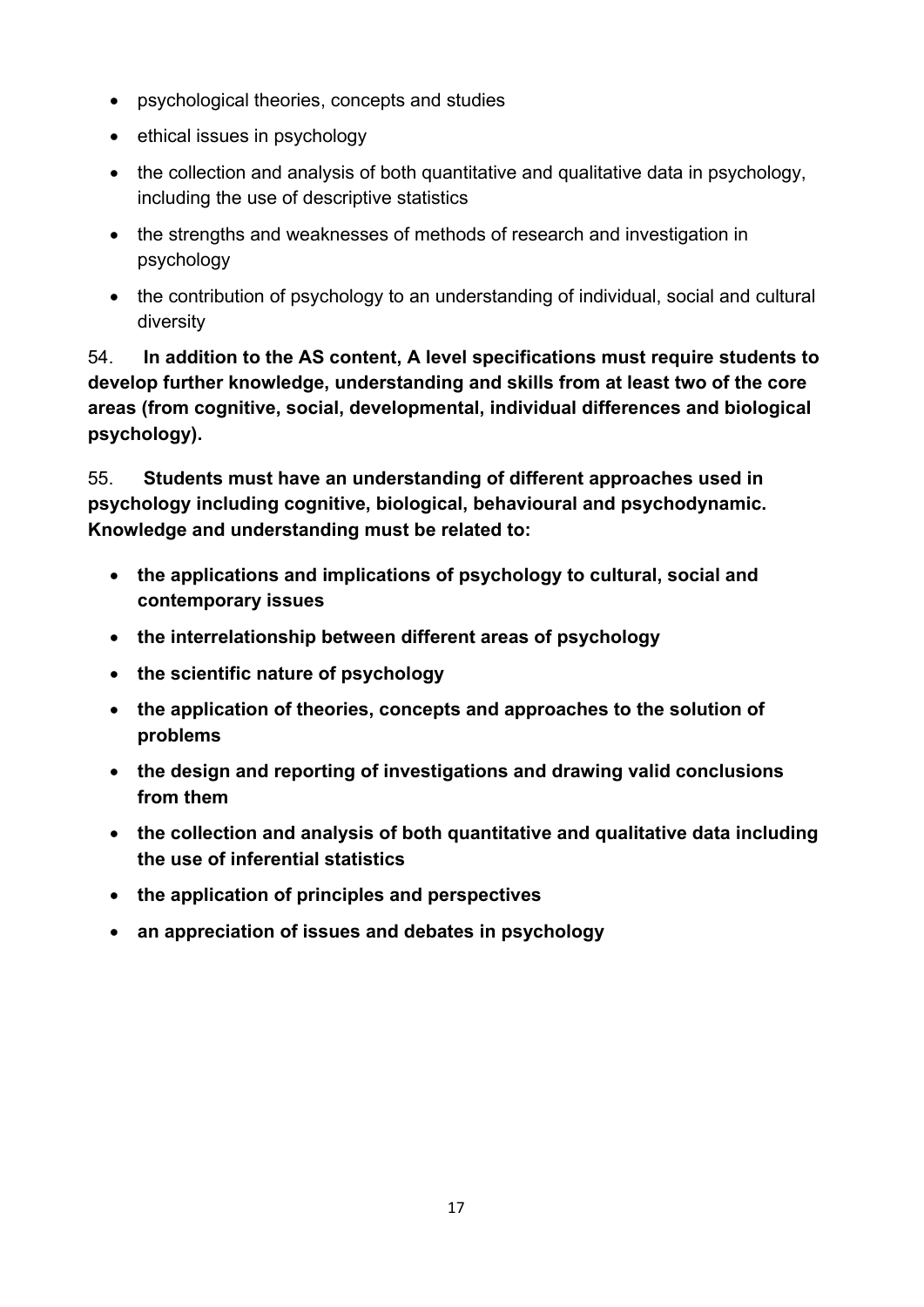# <span id="page-36-0"></span>**Appendix 5 - working scientifically**

Specifications in biology, chemistry and physics must encourage the development of the skills, knowledge and understanding in science through teaching and learning opportunities for regular hands-on practical work.

In order to develop the necessary skills, knowledge and understanding, students studying A levels in biology, chemistry and physics will be required to have carried out a minimum of 12 practical activities, which will contribute towards the Practical Endorsement. These skills, knowledge and understanding will also be assessed in A level written examinations in the context of these, and other, practical activities. The written examination for AS will also assess students in relation to their practical skills, knowledge and understanding.

The practical skills can be split into those which can be assessed through written examinations for AS and A level (Appendix 5a); and those for A levels that will be assessed directly through appropriate practical activities (Appendix 5b).

The practical activities highlighted as the minimum requirement within specifications must cover the use of apparatus and practical techniques identified for each science (Appendix 5c).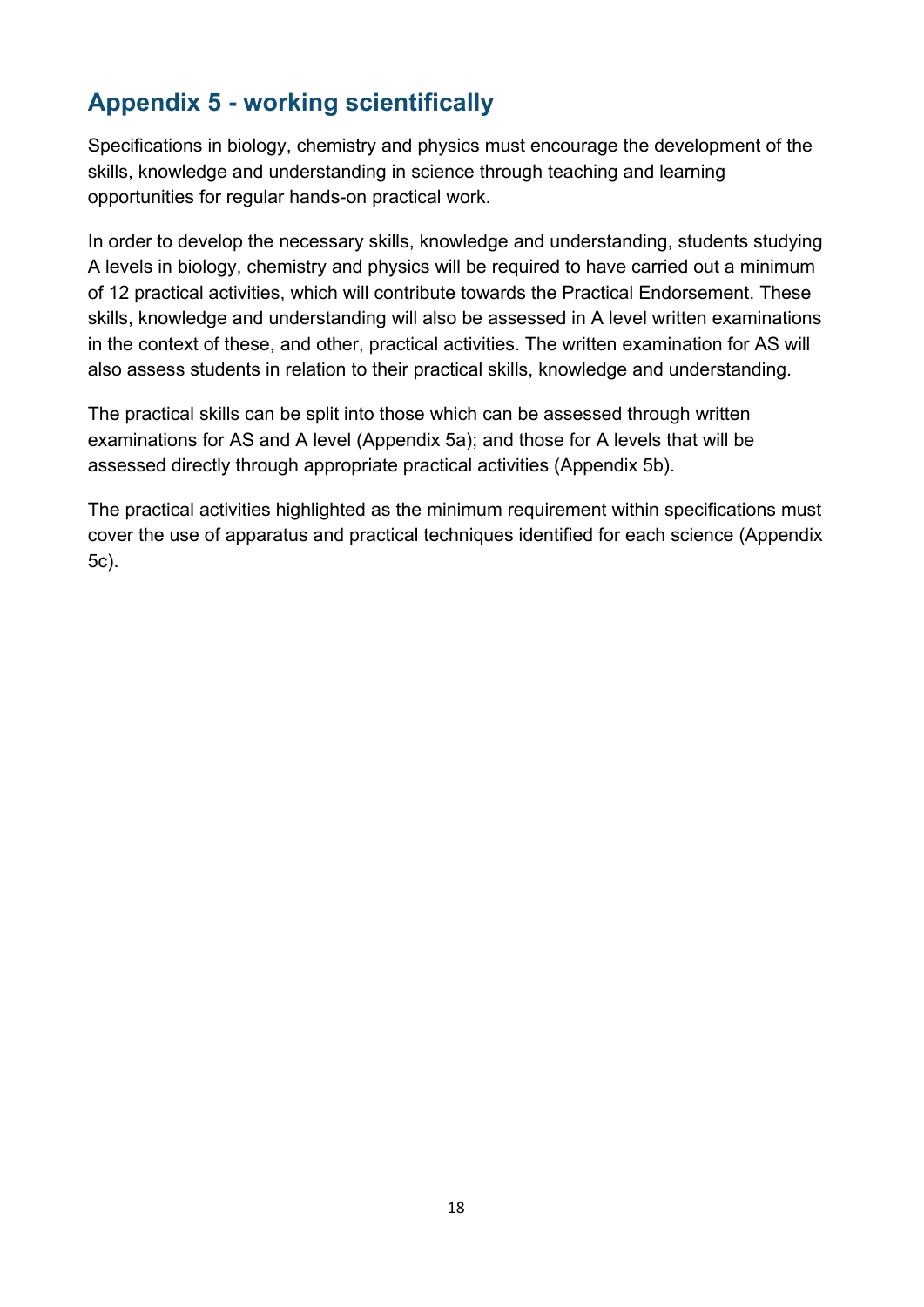### <span id="page-37-0"></span>**Appendix 5a - practical skills identified for indirect assessment and developed through teaching and learning**

Question papers for AS and A level qualifications will assess student's abilities to:

#### **Independent thinking**

- solve problems set in practical contexts
- apply scientific knowledge to practical contexts

#### **Use and application of scientific methods and practices**

- comment on experimental design and evaluate scientific methods
- present data in appropriate ways
- evaluate results and draw conclusions with reference to measurement uncertainties and errors
- identify variables including those that must be controlled

#### **Numeracy and the application of mathematical concepts in a practical context**

- plot and interpret graphs
- process and analyse data using appropriate mathematical skills as exemplified in the mathematical appendix for each science
- consider margins of error, accuracy and precision of data

#### **Instruments and equipment**

• know and understand how to use a wide range of experimental and practical instruments, equipment and techniques appropriate to the knowledge and understanding included in the specification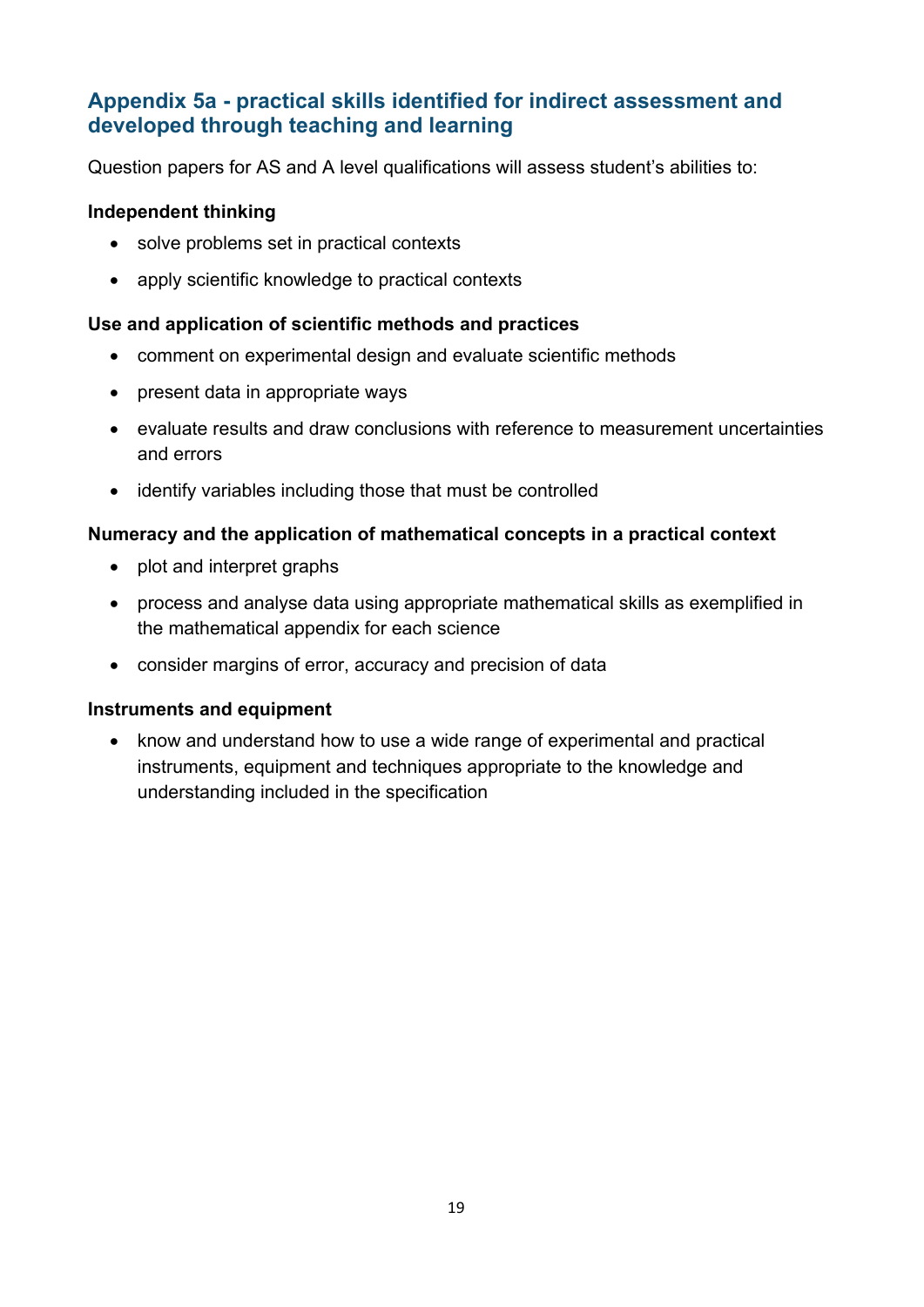### <span id="page-38-0"></span>**Appendix 5b - practical skills identified for direct assessment and developed through teaching and learning**

Practical work carried out throughout each A level course will enable students to develop the following skills. Students will be directly assessed in relation to these skills based on their completion of at least 12 practical activities during the A level course.

#### **Independent thinking**

• apply investigative approaches and methods to practical work

#### **Use and apply scientific methods and practices**

- safely and correctly use a range of practical equipment and materials
- follow written instructions
- make and record observations
- keep appropriate records of experimental activities
- present information and data in a scientific way
- use appropriate software and tools to process data, carry out research and report findings

#### **Research and referencing**

- use online and offline research skills including websites, textbooks and other printed scientific sources of information
- correctly cite sources of information

#### **Instruments and equipment**

• use a wide range of experimental and practical instruments, equipment and techniques appropriate to the knowledge and understanding included in the specification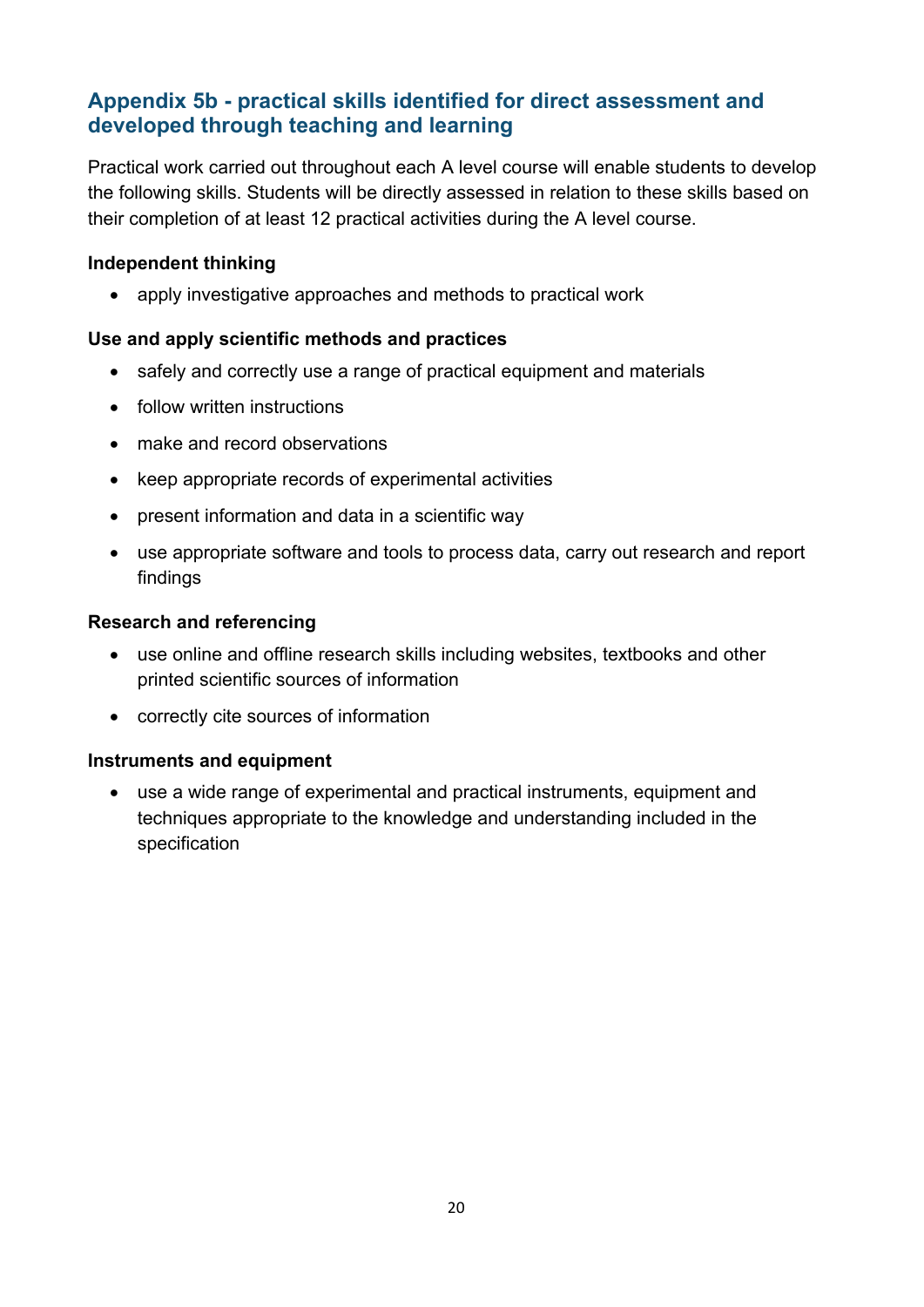### <span id="page-39-0"></span>**Appendix 5c -**

### <span id="page-39-1"></span>**Use of apparatus and techniques - biology**

Specifications for biology must give students opportunities to use relevant apparatus to develop and demonstrate these techniques.

For A level, all of the techniques listed below will be assessed through a minimum of 12 identified practical activities within each specification. These 'core' practicals must allow students to demonstrate all of the practical skills given in appendix 5b.

### **Practical techniques to be completed by candidates**

- use appropriate apparatus to record a range of quantitative measurements (to include mass, time, volume, temperature, length and pH)
- use appropriate instrumentation to record quantitative measurements, such as a colorimeter or potometer
- use laboratory glassware apparatus for a variety of experimental techniques to include serial dilutions
- use of light microscope at high power and low power, including use of a graticule
- produce scientific drawing from observation with annotations
- use qualitative reagents to identify biological molecules
- separate biological compounds using thin layer/paper chromatography or electrophoresis
- safely and ethically use organisms to measure:
	- plant or animal responses
	- physiological functions
- use microbiological aseptic techniques, including the use of agar plates and broth
- safely use instruments for dissection of an animal organ, or plant organ
- use sampling techniques in fieldwork
- use ICT such as computer modelling, or data logger to collect data, or use software to process data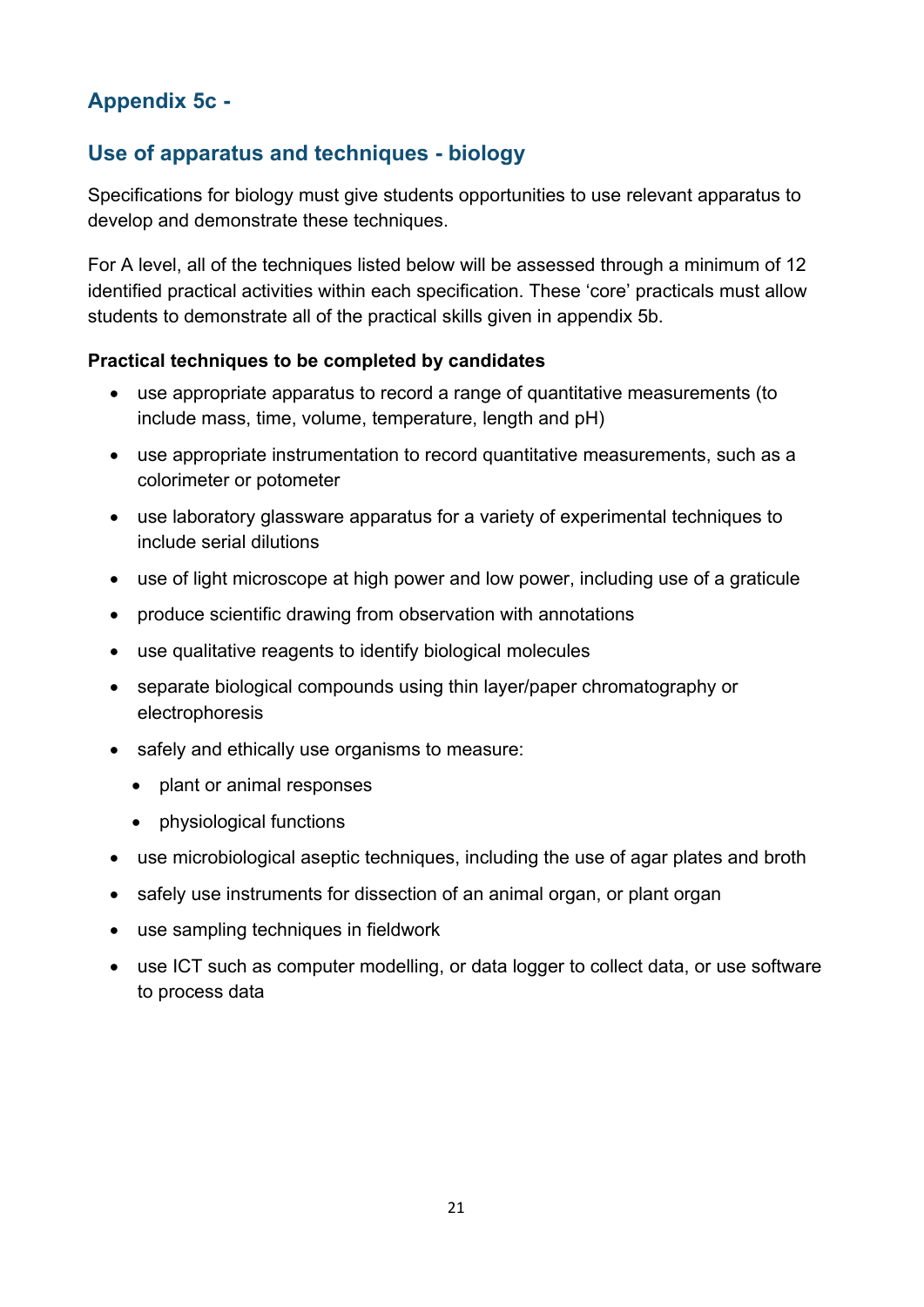### <span id="page-40-0"></span>**Use of apparatus and techniques - chemistry**

Specifications for chemistry must give students opportunities to use relevant apparatus to develop and demonstrate these techniques.

All of the techniques listed below will be assessed through a minimum of 12 identified practical activities within each specification. These 'core' practicals must allow students to demonstrate all of the practical skills given in appendix 5b.

#### **Practical techniques to be gained by candidate**

- use appropriate apparatus to record a range of measurements (to include mass, time, volume of liquids and gases, temperature)
- use water bath or electric heater or sand bath for heating
- measure pH using pH charts, or pH meter, or pH probe on a data logger
- use laboratory apparatus for a variety of experimental techniques including:
	- titration, using burette and pipette
	- distillation and heating under reflux, including setting up glassware using retort stand and clamps
	- qualitative tests for ions and organic functional groups
	- filtration, including use of fluted filter paper, or filtration under reduced pressure
- use volumetric flask, including accurate technique for making up a standard solution
- use acid-base indicators in titrations of weak/strong acids with weak/strong alkalis
- purify:
	- a solid product by recrystallization
	- a liquid product, including use of separating funnel
- use melting point apparatus
- use thin-layer or paper chromatography
- set up electrochemical cells and measuring voltages
- safely and carefully handle solids and liquids, including corrosive, irritant, flammable and toxic substances
- measure rates of reaction by at least two different methods, for example:
	- an initial rate method such as a clock reaction
	- a continuous monitoring method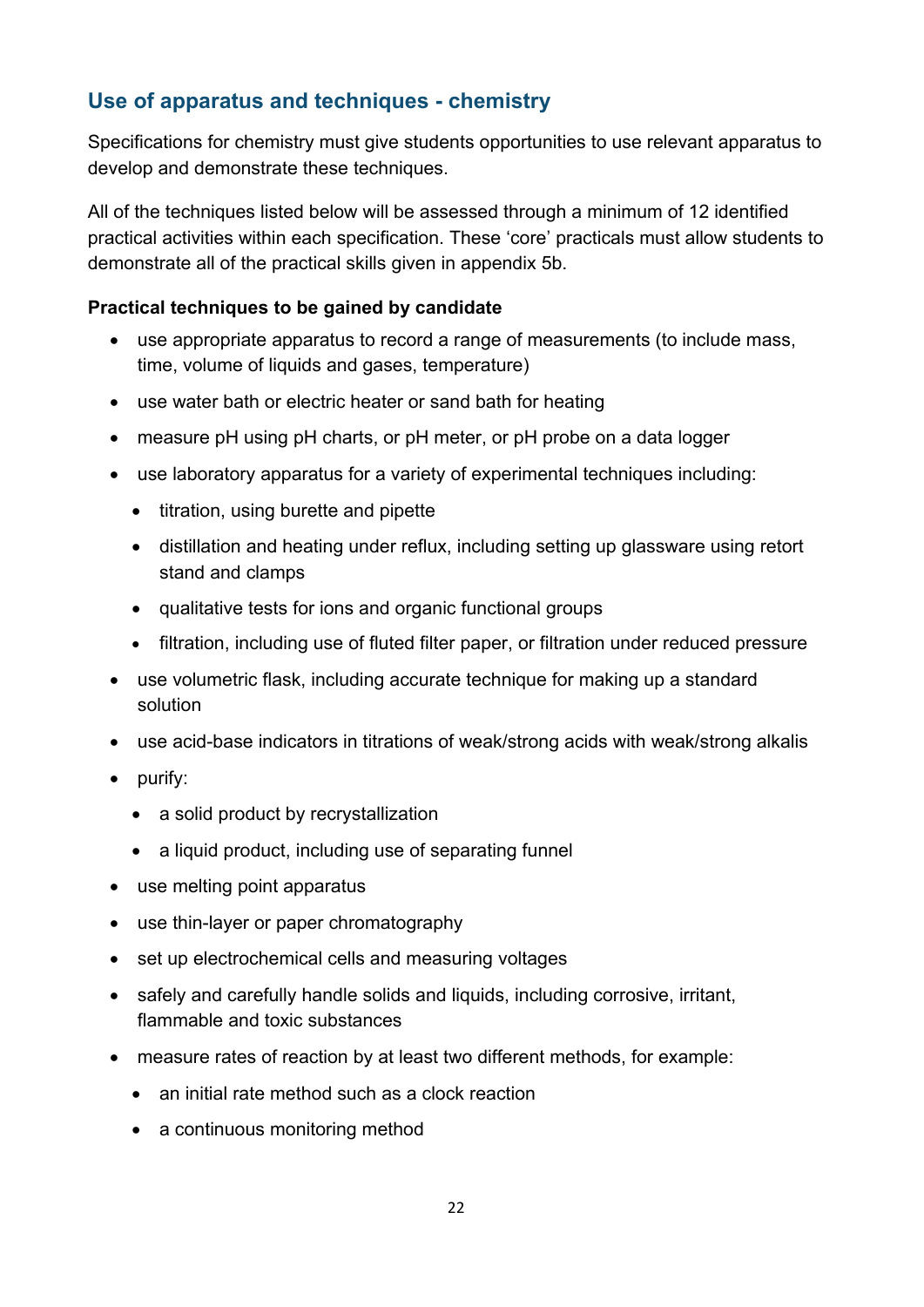### <span id="page-41-0"></span>**Use of apparatus and techniques - physics**

Specifications for physics must give students opportunities to use relevant apparatus to develop and demonstrate these techniques.

All of the techniques listed below will be assessed through a minimum of 12 identified practical activities within each specification. These 'core' practicals must allow students to demonstrate all of the practical skills given in appendix 5b.

#### **Practical techniques to be gained by candidate**

- use appropriate analogue apparatus to record a range of measurements (to include length/distance, temperature, pressure, force, angles, volume) and to interpolate between scale markings
- use appropriate digital instruments, including electrical multimeters, to obtain a range of measurements (to include time, current, voltage, resistance, mass)
- use methods to increase accuracy of measurements, such as timing over multiple oscillations, or use of fiducial marker, set square or plumb line
- use stopwatch or light gates for timing
- use calipers and micrometers for small distances, using digital or vernier scales
- correctly construct circuits from circuit diagrams using DC power supplies, cells, and a range of circuit components, including those where polarity is important
- design, construct and check circuits using DC power supplies, cells, and a range of circuit components
- use signal generator and oscilloscope, including volts/division and time-base
- generate and measure waves, using microphone and loudspeaker, or ripple tank, or vibration transducer, or microwave / radio wave source
- use laser or light source to investigate characteristics of light, including interference and diffraction
- use ICT such as computer modelling, or data logger with a variety of sensors to collect data, or use of software to process data
- use ionising radiation, including detectors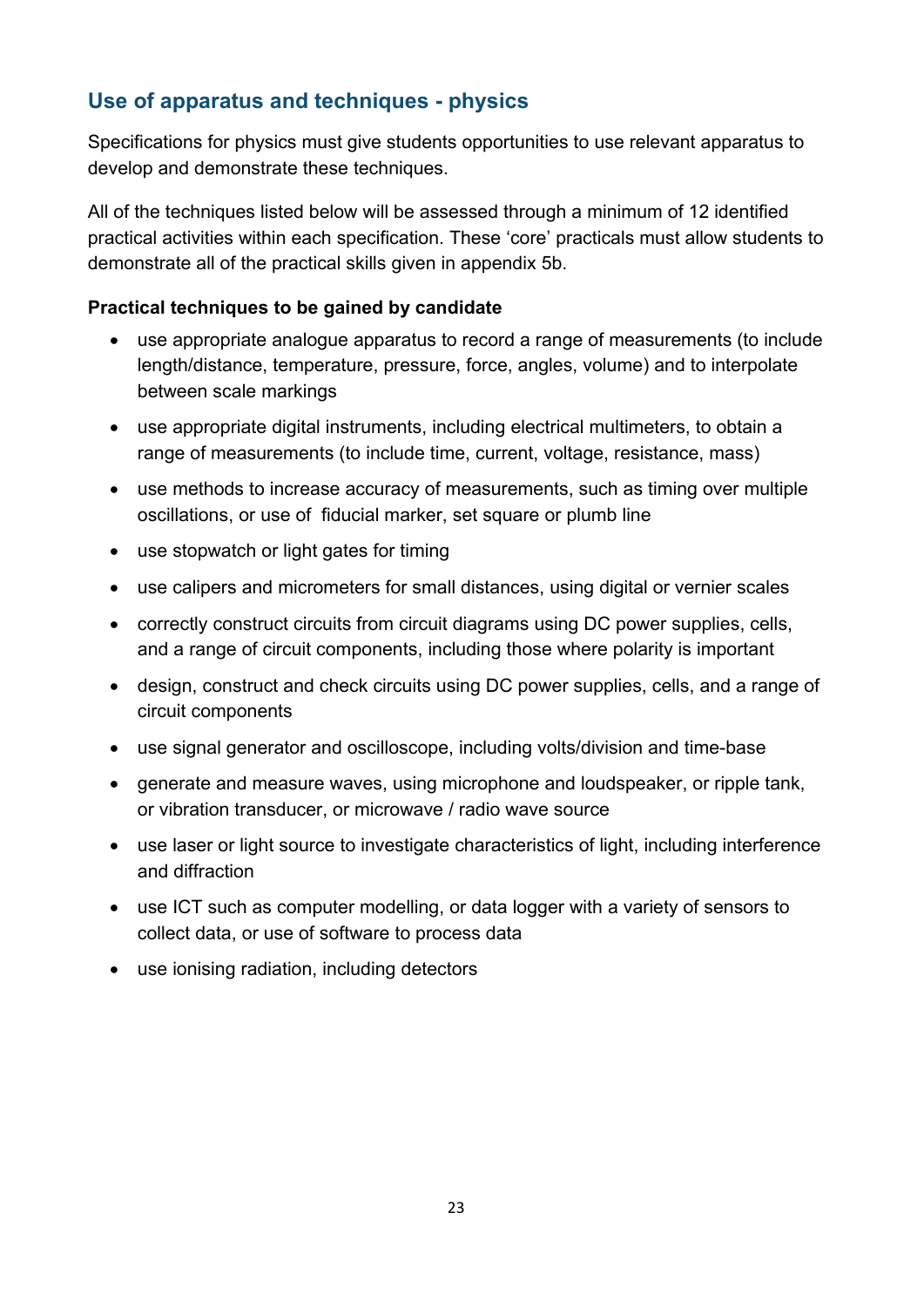# <span id="page-42-0"></span>**Appendix 6 - mathematical requirements and exemplifications**

In order to be able to develop their skills, knowledge and understanding in science, students need to have been taught, and to have acquired competence in, the appropriate areas of mathematics relevant to the subject as indicated in the table of coverage below.

The assessment of quantitative skills will include at least 10% level 2 or above mathematical skills for biology and psychology, 20% for chemistry and 40% for physics, these skills will be applied in the context of the relevant science A level.

All mathematical content must be assessed within the lifetime of the specification.

The following tables illustrate where these mathematical skills may be developed and could be assessed in each of the sciences. Those shown in bold type would only be tested in the full A Level course.

This list of examples is not exhaustive. These skills could be developed in other areas of specification content.

### <span id="page-42-1"></span>**6a - biology**

|       | <b>Mathematical skills</b>                                     | <b>Exemplification of mathematical skill in</b><br>the context of A level biology<br>(assessment is not limited to the<br>examples given below) |
|-------|----------------------------------------------------------------|-------------------------------------------------------------------------------------------------------------------------------------------------|
|       | A.0 - arithmetic and numerical computation                     |                                                                                                                                                 |
| A.0.1 | Recognise and make use of<br>appropriate units in calculations | Candidates may be tested on their ability to:<br>convert between units, e.g. $mm3$ to $cm3$<br>as part of volumetric calculations               |
|       |                                                                | work out the unit for a rate e.g.<br>breathing rate                                                                                             |
| A.0.2 | Recognise and use expressions<br>in decimal and standard form  | Candidates may be tested on their ability to:<br>use an appropriate number of decimal<br>places in calculations, e.g. for a mean                |
|       |                                                                | carry out calculations using numbers in<br>standard and ordinary form, e.g. use of<br>magnification                                             |
|       |                                                                | understand standard form when applied<br>to areas such as size of organelles                                                                    |
|       |                                                                | convert between numbers in standard                                                                                                             |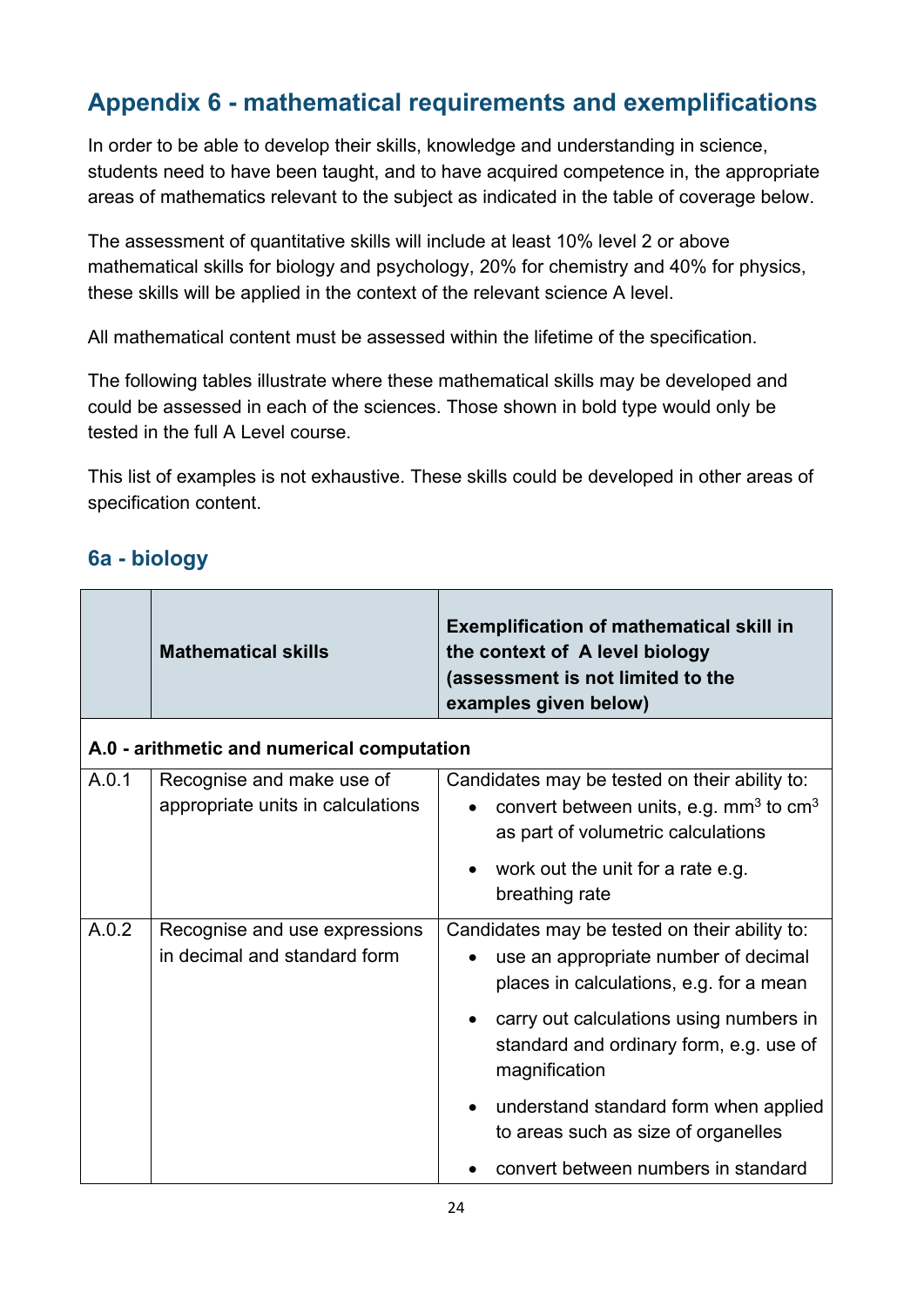|       |                                                                                        | and ordinary form                                                                                                                                                                                                 |
|-------|----------------------------------------------------------------------------------------|-------------------------------------------------------------------------------------------------------------------------------------------------------------------------------------------------------------------|
|       |                                                                                        | understand that significant figures need<br>retaining when making conversions<br>between standard and ordinary form,<br>e.g. 0.0050 mol dm <sup>-3</sup> is equivalent to<br>5.0 x $10^{-3}$ mol dm <sup>-3</sup> |
| A.0.3 | Use ratios, fractions and<br>percentages                                               | Candidates may be tested on their ability to:<br>calculate percentage yields                                                                                                                                      |
|       |                                                                                        | calculate surface area to volume ratio                                                                                                                                                                            |
|       |                                                                                        | use scales for measuring                                                                                                                                                                                          |
|       |                                                                                        | represent phenotypic ratios<br>(monohybrid and dihybrid crosses)                                                                                                                                                  |
| A.0.4 | <b>Estimate results</b>                                                                | Candidates may be tested on their ability to:<br>estimate results to sense check that the<br>calculated values are appropriate                                                                                    |
| A.0.5 | Use calculators to find and                                                            | Candidates may be tested on their ability                                                                                                                                                                         |
|       | use power, exponential and                                                             | to:                                                                                                                                                                                                               |
|       | logarithmic functions                                                                  | estimate the number of bacteria                                                                                                                                                                                   |
|       |                                                                                        | grown over a certain length of time                                                                                                                                                                               |
|       | A.1- handling data                                                                     |                                                                                                                                                                                                                   |
| A.1.1 | Use an appropriate number of<br>significant figures                                    | Candidates may be tested on their ability to:<br>report calculations to an appropriate<br>number of significant figures given raw<br>data quoted to varying numbers of<br>significant figures                     |
|       |                                                                                        | understand that calculated results can<br>only be reported to the limits of the<br>least accurate measurement                                                                                                     |
| A.1.2 | Find arithmetic means                                                                  | Candidates may be tested on their ability to:<br>find the mean of a range of data, e.g.<br>the mean number of stomata in the<br>leaves of a plant                                                                 |
| A.1.3 | Construct and interpret<br>frequency tables and diagrams,<br>bar charts and histograms | Candidates may be tested on their ability to:<br>represent a range of data in a table with<br>clear headings, units and consistent<br>decimal places<br>interpret data from a variety of tables,                  |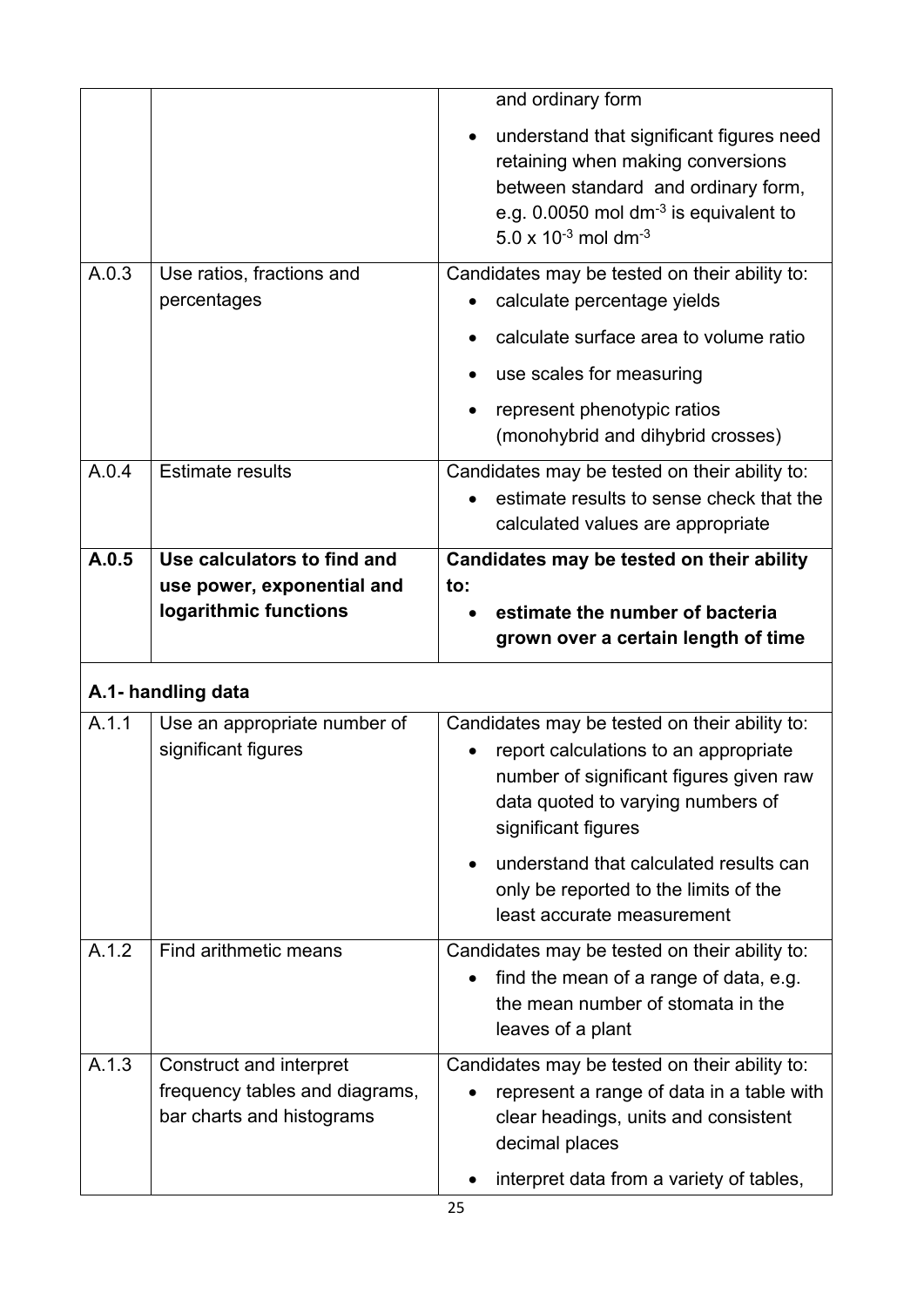|       |                                                                             | e.g. data relating to organ function                                                                                                                                                                   |
|-------|-----------------------------------------------------------------------------|--------------------------------------------------------------------------------------------------------------------------------------------------------------------------------------------------------|
|       |                                                                             | plot a range of data in an appropriate<br>format, e.g. enzyme activity over time<br>represented on a graph                                                                                             |
|       |                                                                             | interpret data for a variety of graphs,<br>e.g. explain electrocardiogram traces                                                                                                                       |
| A.1.4 | Understand simple probability                                               | Candidates may be tested on their ability to:<br>use the terms probability and chance<br>appropriately                                                                                                 |
|       |                                                                             | understand the probability associated<br>with genetic inheritance                                                                                                                                      |
| A.1.5 | Understand the principles of<br>sampling as applied to scientific<br>data   | Candidates may be tested on their ability to:<br>analyse random data collected by an<br>appropriate means, e.g. use Simpson's<br>index of diversity to calculate the<br>biodiversity of a habitat      |
| A.1.6 | Understand the terms mean,<br>median and mode                               | Candidates may be tested on their ability to:<br>calculate or compare the mean, median<br>and mode of a set of data, e.g.<br>height/mass/size of a group of<br>organisms                               |
| A.1.7 | Use a scatter diagram to identify<br>a correlation between two<br>variables | Candidates may be tested on their ability to:<br>interpret a scattergram, e.g. the effect<br>of life style factors on health                                                                           |
| A.1.8 | Make order of magnitude<br>calculations                                     | Candidates may be tested on their ability to:<br>use and manipulate the magnification<br>formula                                                                                                       |
|       |                                                                             | magnification $=$ size of image                                                                                                                                                                        |
|       |                                                                             | size of real object                                                                                                                                                                                    |
| A.1.9 | Select and use a statistical test                                           | Candidates may be tested on their ability to<br>select and use:<br>the chi squared test to test the<br>significance of the difference between<br>observed and expected results<br>the Student's t-test |
|       |                                                                             | the correlation coefficient                                                                                                                                                                            |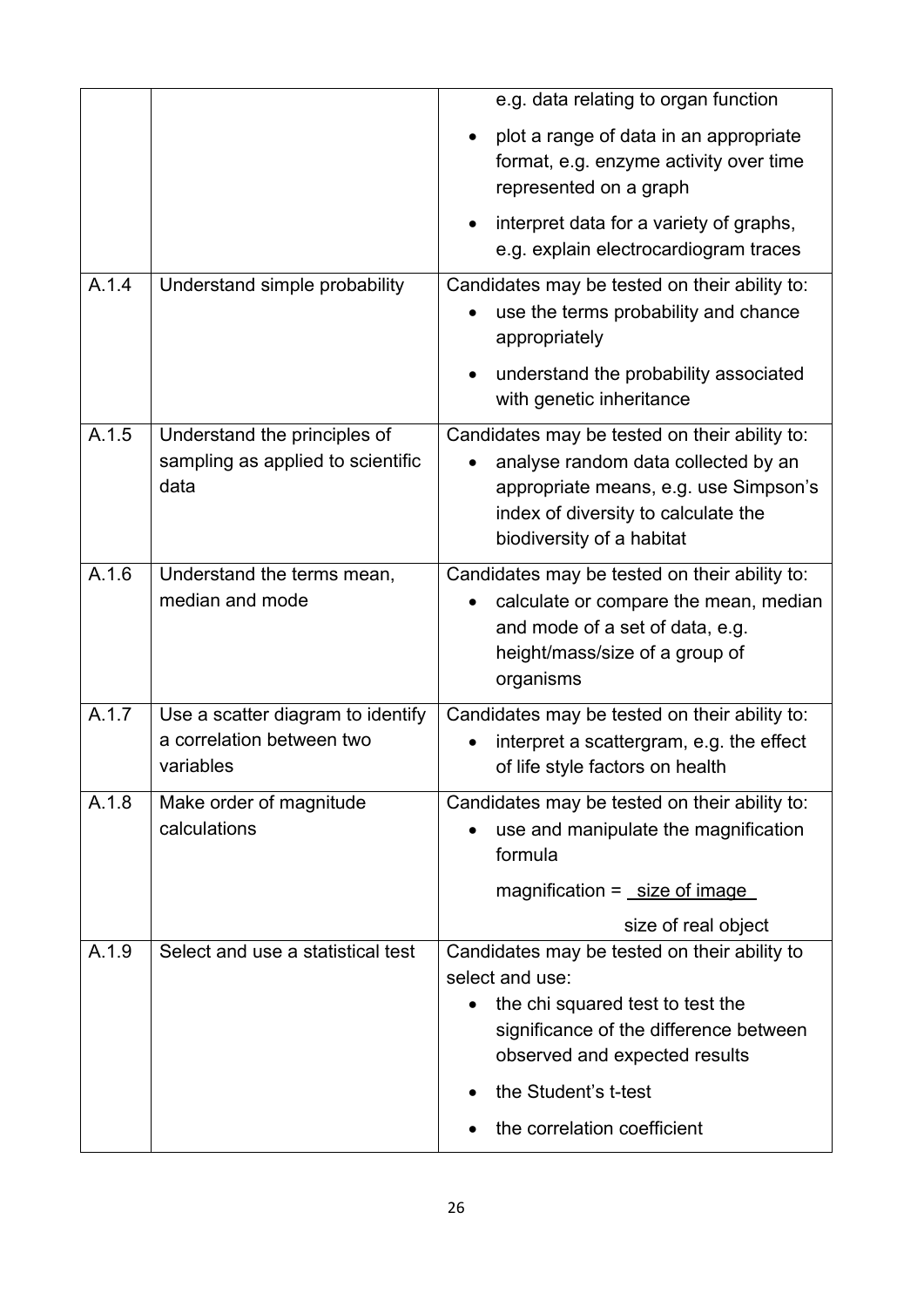| A.1.10<br>A.1.11 | Understand measures of<br>dispersion, including standard<br>deviation and range<br>Identify uncertainties in<br>measurements and use simple<br>techniques to determine<br>uncertainty when data are<br>combined | Candidates may be tested on their ability to:<br>calculate the standard deviation<br>understand why standard deviation<br>$\bullet$<br>might be a more useful measure of<br>dispersion for a given set of data<br>e.g. where there is an outlying result<br>Candidates may be tested on their ability to:<br>calculate percentage error where there<br>are uncertainties in measurement |
|------------------|-----------------------------------------------------------------------------------------------------------------------------------------------------------------------------------------------------------------|-----------------------------------------------------------------------------------------------------------------------------------------------------------------------------------------------------------------------------------------------------------------------------------------------------------------------------------------------------------------------------------------|
| A.2 - algebra    |                                                                                                                                                                                                                 |                                                                                                                                                                                                                                                                                                                                                                                         |
| A.2.1            | Understand and use the<br>symbols: =, <, <<, >>, >, $\alpha$ , $\alpha$ .                                                                                                                                       | No exemplification required.                                                                                                                                                                                                                                                                                                                                                            |
| A.2.2            | Change the subject of an<br>equation                                                                                                                                                                            | Candidates may be tested on their ability to:<br>use and manipulate equations, e.g.<br>magnification                                                                                                                                                                                                                                                                                    |
| A.2.3            | Substitute numerical values into<br>algebraic equations using<br>appropriate units for physical<br>quantities                                                                                                   | Candidates may be tested on their ability to:<br>use a given equation e.g. Simpson's-<br>index of diversity $[D = 1 - (\Sigma(n/N)^2]$                                                                                                                                                                                                                                                  |
| A.2.4            | Solve algebraic equations                                                                                                                                                                                       | Candidates may be tested on their ability to:<br>solve equations in a biological context,<br>e.g. cardiac output = stroke volume $x$<br>heart rate                                                                                                                                                                                                                                      |
| A.2.5            | Use logarithms in relation to                                                                                                                                                                                   | Candidates may be tested on their ability                                                                                                                                                                                                                                                                                                                                               |
|                  | quantities that range over<br>several orders of magnitude                                                                                                                                                       | to:<br>use a logarithmic scale in the<br>context of microbiology, e.g. growth<br>rate of a microorganism such as<br>yeast                                                                                                                                                                                                                                                               |
| A.3 - graphs     |                                                                                                                                                                                                                 |                                                                                                                                                                                                                                                                                                                                                                                         |
| A.3.1            | Translate information between<br>graphical, numerical and<br>algebraic forms                                                                                                                                    | Candidates may be tested on their ability to:<br>understand that data may be presented<br>in a number of formats and be able to<br>use these data, e.g. dissociation curves                                                                                                                                                                                                             |
| A.3.2            | Plot two variables from<br>experimental or other data                                                                                                                                                           | Candidates may be tested on their ability to:<br>select an appropriate format for                                                                                                                                                                                                                                                                                                       |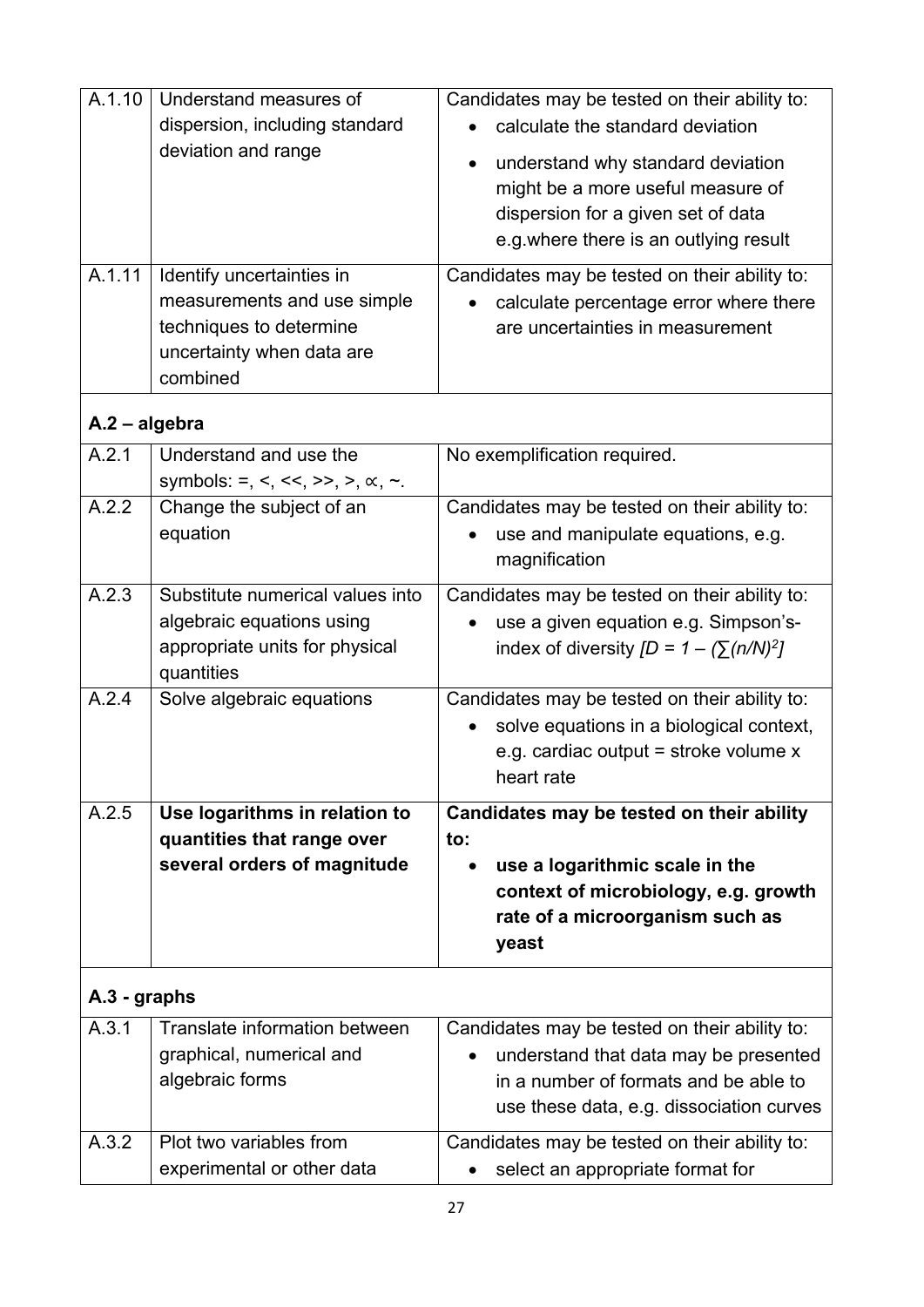|       |                                                                                     | presenting data, bar charts, histograms,<br>graphs and scattergrams                                                                                                                                                                     |
|-------|-------------------------------------------------------------------------------------|-----------------------------------------------------------------------------------------------------------------------------------------------------------------------------------------------------------------------------------------|
| A.3.3 | Understand that $y = mx + c$<br>represents a linear relationship                    | Candidates may be tested on their ability to:<br>predict/sketch the shape of a graph<br>with a linear relationship, e.g. the effect<br>of substrate concentration on the rate<br>of an enzyme-controlled reaction with<br>excess enzyme |
| A.3.4 | Determine the intercept of a                                                        | Candidates may be tested on their ability                                                                                                                                                                                               |
|       | graph                                                                               | to:<br>read off an intercept point from a<br>graph, e.g. compensation point in<br>plants                                                                                                                                                |
| A.3.5 | Calculate rate of change from a<br>graph showing a linear<br>relationship           | Candidates may be tested on their ability to:<br>calculate a rate from a graph, e.g. rate<br>of transpiration                                                                                                                           |
| A.3.6 | Draw and use the slope of a<br>tangent to a curve as a measure<br>of rate of change | Candidates may be tested on their ability to:<br>use this method to measure the<br>gradient of a point on a curve, e.g.<br>amount of product formed plotted<br>against time when the concentration of<br>enzyme is fixed                |
|       | A.4 - geometry and trigonometry                                                     |                                                                                                                                                                                                                                         |
| A.4.1 | Calculate the circumferences.<br>surface areas and volumes of<br>regular shapes     | Candidates may be tested on their ability to:<br>calculate the circumference and area of<br>a circle                                                                                                                                    |
|       |                                                                                     | calculate the surface area and volume<br>of rectangular prisms, of cylindrical<br>prisms and of spheres                                                                                                                                 |
|       |                                                                                     | e.g. calculate the surface area or<br>volume of a cell                                                                                                                                                                                  |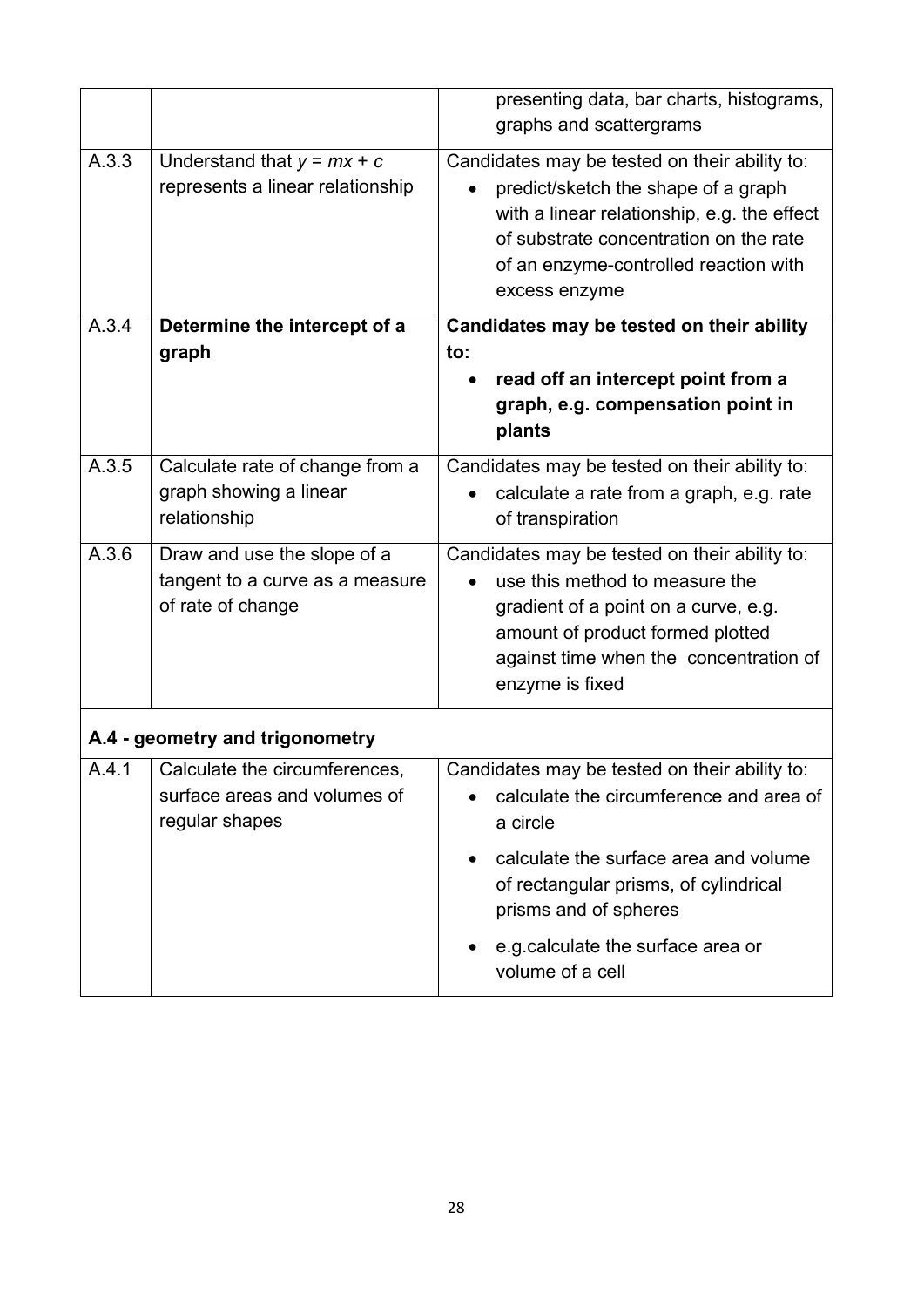### <span id="page-47-0"></span>**6b - chemistry**

|       | <b>Mathematical skills</b>                                    | <b>Exemplification of mathematical skill</b><br>in the context of A level chemistry<br>(assessment is not limited to the<br>examples given below)                                                                                                                                                                                                                                                                                                                                                                                                                                                                |
|-------|---------------------------------------------------------------|------------------------------------------------------------------------------------------------------------------------------------------------------------------------------------------------------------------------------------------------------------------------------------------------------------------------------------------------------------------------------------------------------------------------------------------------------------------------------------------------------------------------------------------------------------------------------------------------------------------|
|       | <b>B.0 - arithmetic and numerical computation</b>             |                                                                                                                                                                                                                                                                                                                                                                                                                                                                                                                                                                                                                  |
| B.0.0 | Recognise and make use of<br>appropriate units in calculation | Candidates may be tested on their ability to:<br>convert between units e.g. cm <sup>3</sup> to dm <sup>3</sup><br>as part of volumetric calculations<br>give units for an equilibrium constant<br>or a rate constant<br>understand that different units are used<br>in similar topic areas, so that<br>conversions may be necessary e.g.<br>entropy in J mol <sup>-1</sup> $K$ <sup>-1</sup> and enthalpy<br>changes in kJ mol-1                                                                                                                                                                                 |
| B.0.1 | Recognise and use expressions<br>in decimal and ordinary form | Candidates may be tested on their ability to:<br>use an appropriate number of decimal<br>places in calculations, e.g. for pH<br>carry out calculations using numbers in<br>standard and ordinary form, e.g. use of<br>Avogadro's number<br>understand standard form when applied<br>to areas such as (but not limited to) $K_w$<br>convert between numbers in standard<br>and ordinary form<br>understand that significant figures need<br>retaining when making conversions<br>between standard and ordinary form,<br>e.g. 0.0050 mol dm <sup>-3</sup> is equivalent to 5.0<br>$x 10^{-3}$ mol dm <sup>-3</sup> |
| B.0.2 | Use ratios, fractions and<br>percentages                      | Candidates may be tested on their ability to:<br>calculate percentage yields<br>calculate the atom economy of a<br>reaction<br>construct and/or balance equations                                                                                                                                                                                                                                                                                                                                                                                                                                                |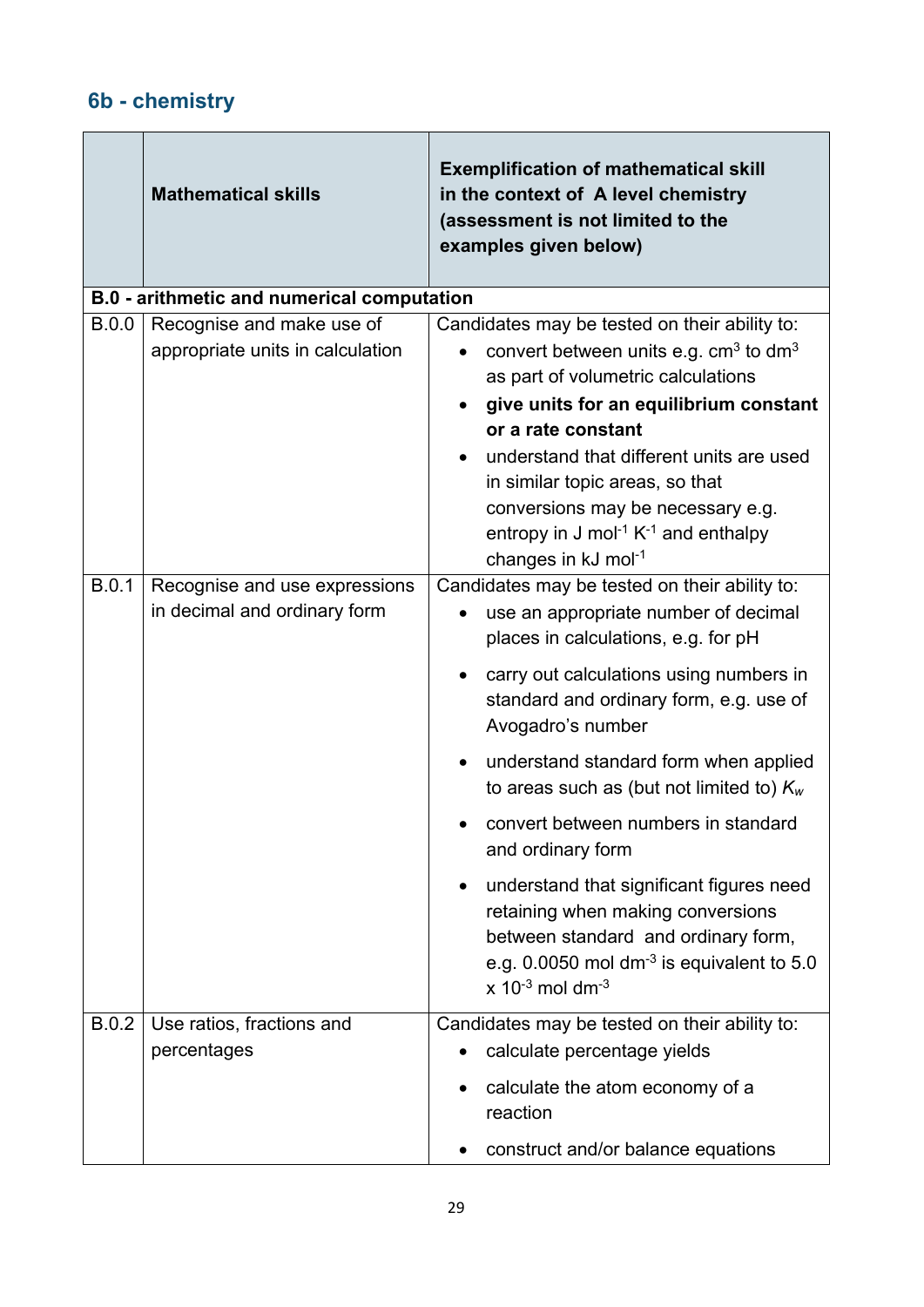|              |                                                                                                                              | using ratios                                                                                                                                                                                                                                          |
|--------------|------------------------------------------------------------------------------------------------------------------------------|-------------------------------------------------------------------------------------------------------------------------------------------------------------------------------------------------------------------------------------------------------|
| <b>B.0.3</b> | <b>Estimate results</b>                                                                                                      | Candidates may be tested on their ability to:<br>evaluate the effect of changing<br>experimental parameters on<br>measurable values, e.g. how the<br>value of K <sub>c</sub> would change with<br>temperature given different specified<br>conditions |
| <b>B.0.4</b> | Use calculators to find and use<br>power, exponential and<br>logarithmic functions                                           | Candidates may be tested on their ability to:<br>carry out calculations using the<br>Avogadro constant                                                                                                                                                |
|              |                                                                                                                              | carry out pH and $pK_a$ calculations                                                                                                                                                                                                                  |
|              |                                                                                                                              | make appropriate mathematical<br>approximations in buffer calculations                                                                                                                                                                                |
|              | <b>B.1- handling data</b>                                                                                                    |                                                                                                                                                                                                                                                       |
| B.1.1        | Use an appropriate number of<br>significant figures                                                                          | Candidates may be tested on their ability to:<br>report calculations to an appropriate<br>number of significant figures given raw<br>data quoted to varying numbers of<br>significant figures<br>understand that calculated results can               |
|              |                                                                                                                              | only be reported to the limits of the least<br>accurate measurement                                                                                                                                                                                   |
| <b>B.1.2</b> | Find arithmetic means                                                                                                        | Candidates may be tested on their ability to:<br>calculate weighted means, e.g.<br>calculation of an atomic mass based on<br>supplied isotopic abundances<br>select appropriate titration data (i.e.<br>identification of outliers) in order to       |
|              |                                                                                                                              | calculate mean titres                                                                                                                                                                                                                                 |
| <b>B.1.3</b> | Identify uncertainties in<br>measurements and use simple<br>techniques to determine<br>uncertainty when data are<br>combined | Candidates may be tested on their ability to:<br>determine uncertainty when two burette<br>readings are used to calculate a titre<br>value                                                                                                            |
|              | B.2 - algebra                                                                                                                |                                                                                                                                                                                                                                                       |
| B.2.1        | Understand and use the                                                                                                       | No exemplification required.                                                                                                                                                                                                                          |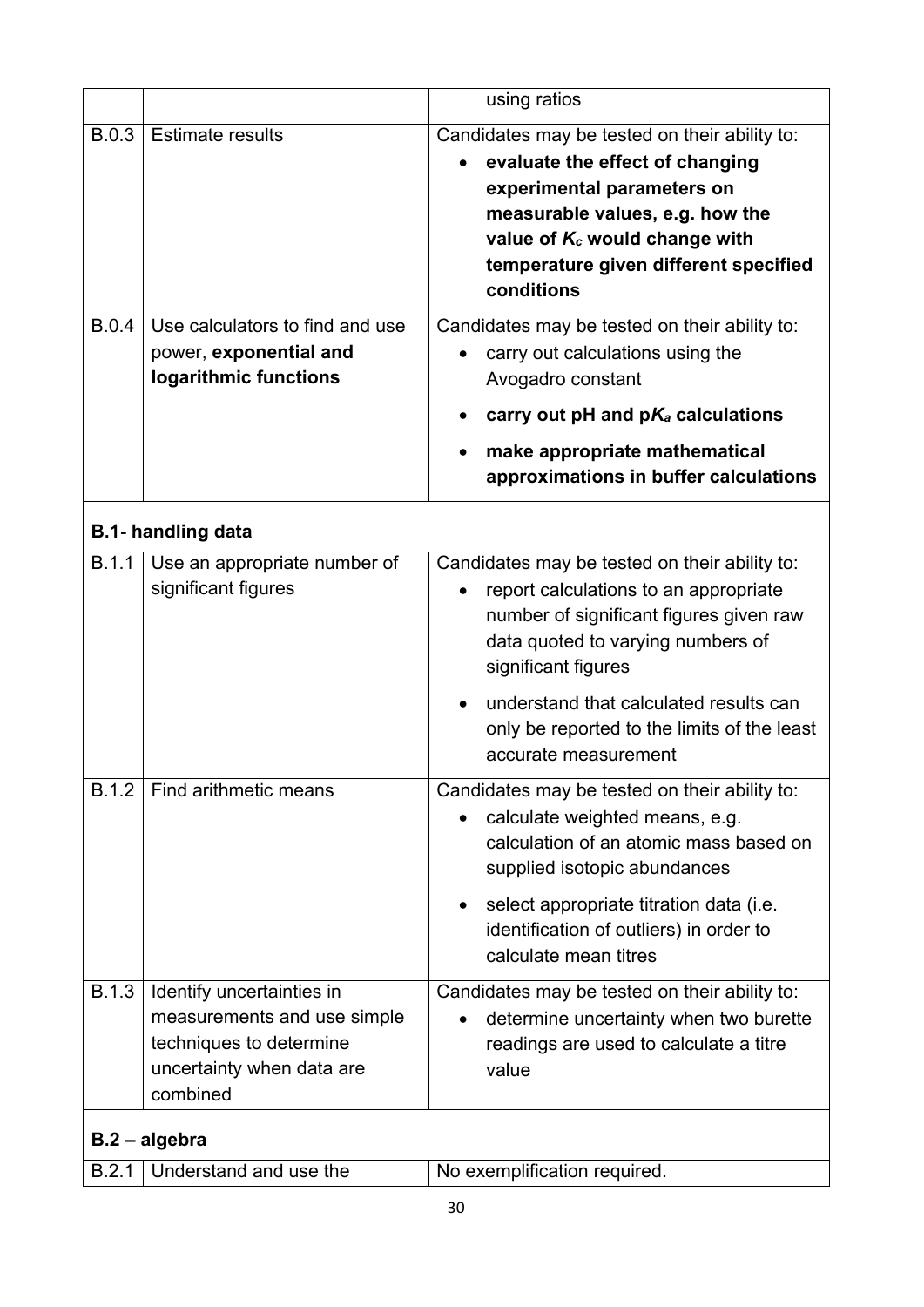|              | symbols: =, <, <<, >>, >, $\alpha$ , $\alpha$ , $\alpha$ ,<br>equilibrium sign                                |                                                                                                                                                                                                    |
|--------------|---------------------------------------------------------------------------------------------------------------|----------------------------------------------------------------------------------------------------------------------------------------------------------------------------------------------------|
| B.2.2        | Change the subject of an<br>equation                                                                          | Candidates may be tested on their ability to:<br>carry out structured and unstructured<br>mole calculations e.g. calculate a rate<br>constant k from a rate equation                               |
| <b>B.2.3</b> | Substitute numerical values into<br>algebraic equations using<br>appropriate units for physical<br>quantities | Candidates may be tested on their ability to:<br>carry out structured and unstructured<br>mole calculations<br>carry out rate calculations<br>calculate the value of an equilibrium<br>constant Kc |
| B.2.4        | Solve algebraic equations                                                                                     | Candidates may be tested on their ability to:<br>carry out Hess's law calculations<br>calculate a rate constant k from a rate<br>equation                                                          |
| B.2.5        | Use logarithms in relation to                                                                                 | Candidates may be tested on their ability                                                                                                                                                          |
|              | quantities that range over                                                                                    | to:                                                                                                                                                                                                |
|              | several orders of magnitude                                                                                   | carry out pH and $pK_a$ calculations                                                                                                                                                               |
|              | $B.3 - graphs$                                                                                                |                                                                                                                                                                                                    |
| B.3.1        | Translate information between<br>graphical, numerical and                                                     | Candidates may be tested on their ability to:<br>interpret and analyse spectra                                                                                                                     |
|              | algebraic forms                                                                                               | determine the order of a reaction<br>from a graph                                                                                                                                                  |
|              |                                                                                                               | derive rate expression from a graph                                                                                                                                                                |
| <b>B.3.2</b> | Plot two variables from<br>experimental or other data                                                         | Candidates may be tested on their ability to:<br>plot concentration-time graphs from<br>collected or supplied data and draw an<br>appropriate best-fit curve                                       |
| <b>B.3.3</b> | Determine the slope and<br>intercept of a linear graph                                                        | Candidates may be tested on their ability to:<br>calculate the rate constant of a zero-<br>order reaction by determination of<br>the gradient of a concentration-time<br>graph                     |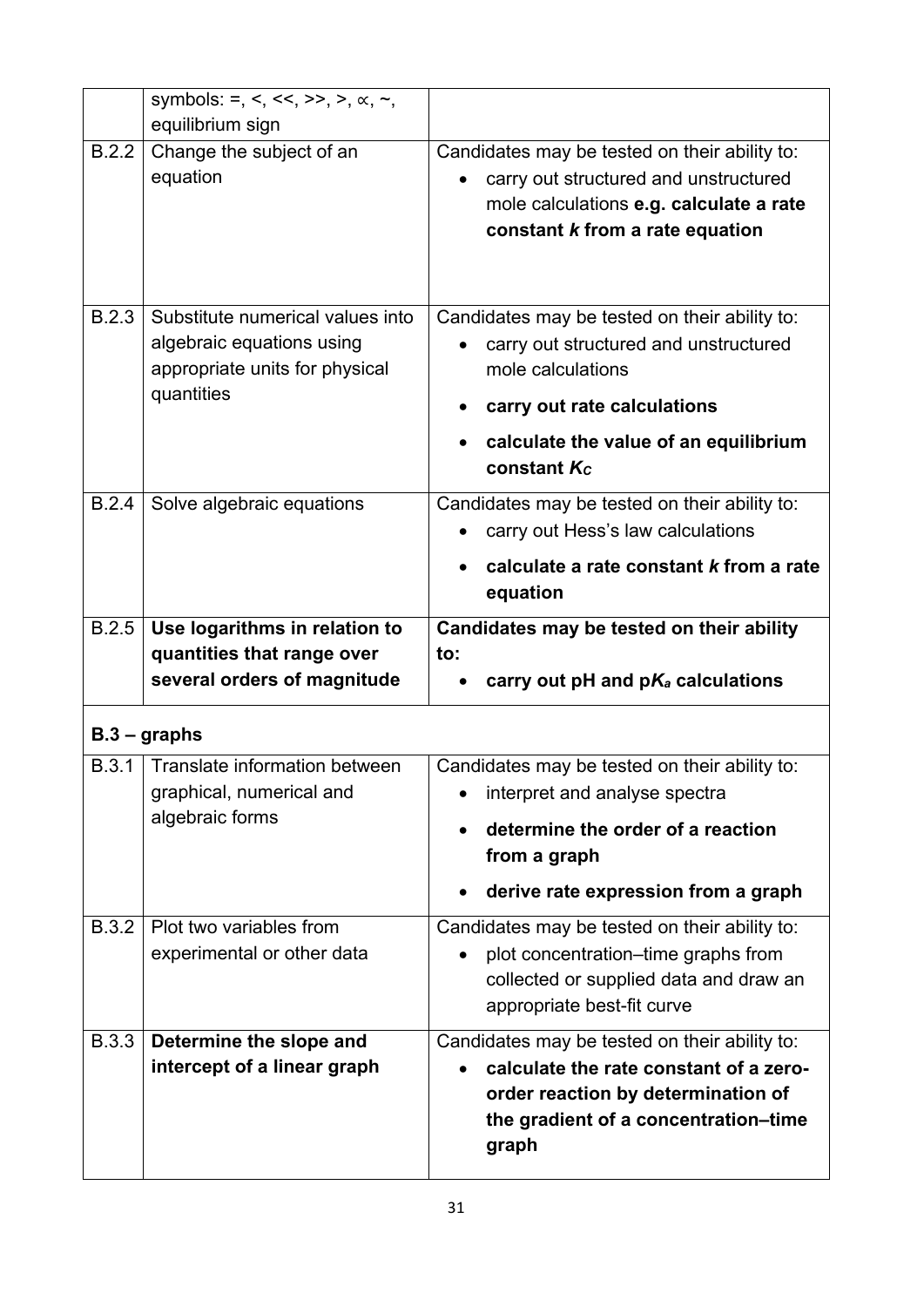| <b>B.3.4</b> | <b>Calculate rate of change from</b><br>a graph showing a linear<br>relationship                          | Candidates may be tested on their ability to:<br>calculate the rate constant of a zero-<br>order reaction by determination of<br>the gradient of a concentration-time<br>graph               |
|--------------|-----------------------------------------------------------------------------------------------------------|----------------------------------------------------------------------------------------------------------------------------------------------------------------------------------------------|
| <b>B.3.5</b> | Draw and use the slope of a<br>tangent to a curve as a<br>measure of rate of change                       | Candidates may be tested on their ability to:<br>determine the order of a reaction<br>using the initial rates method                                                                         |
|              | <b>B.4 - geometry and trigonometry</b>                                                                    |                                                                                                                                                                                              |
| <b>B.4.1</b> | Use angles and shapes in<br>regular 2D and 3D structures                                                  | Candidates may be tested on their ability to:<br>predict/identify shapes of and bond<br>angles in molecules with and without a<br>lone pair(s), for example $NH_3$ , $CH_4$ , $H_2O$<br>etc. |
| <b>B.4.2</b> | Visualise and represent 2D and<br>3D forms including two-<br>dimensional representations of<br>3D objects | Candidates may be tested on their ability to:<br>draw different forms of isomers<br>identify chiral centres from a 2D or<br><b>3D representation</b>                                         |
| <b>B.4.3</b> | Understand the symmetry of 2D<br>and 3D shapes                                                            | Candidates may be tested on their ability to:<br>describe the types of stereoisomerism<br>shown by molecules/complexes                                                                       |
|              |                                                                                                           | identify chiral centres from a 2D or<br><b>3D representation</b>                                                                                                                             |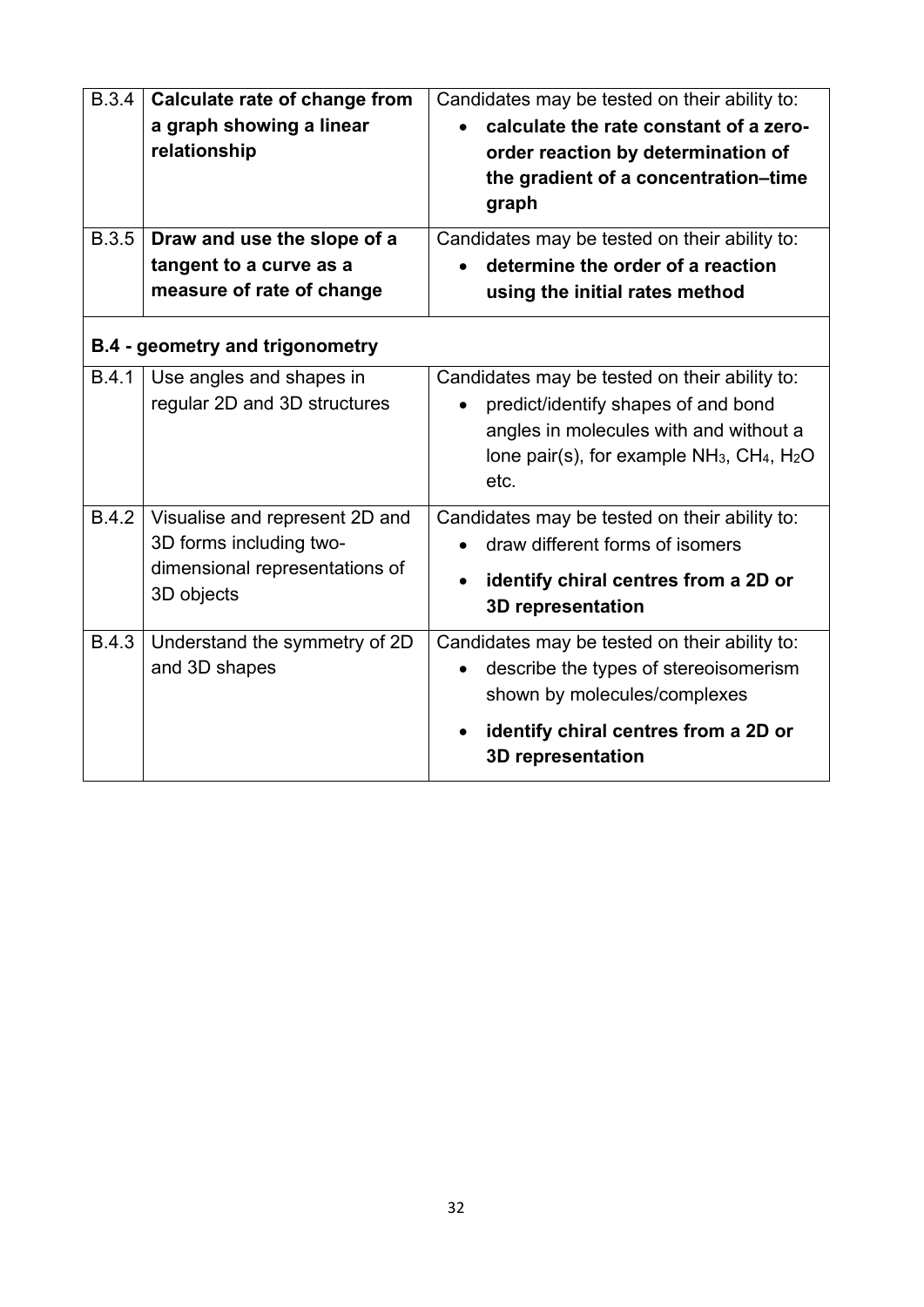# <span id="page-51-0"></span>**6c - physics**

|       | <b>Mathematical skills</b>                                                                             | <b>Exemplification of mathematical skill</b><br>in the context of A level physics<br>(assessment is not limited to the<br>examples given below)           |
|-------|--------------------------------------------------------------------------------------------------------|-----------------------------------------------------------------------------------------------------------------------------------------------------------|
|       | C.0 - arithmetic and numerical computation                                                             |                                                                                                                                                           |
| C.0.1 | Recognise and make use of<br>appropriate units in calculations                                         | Candidates may be tested on their ability to:<br>identify the correct units for physical<br>properties such as $m s^{-1}$ , the unit for<br>velocity      |
|       |                                                                                                        | convert between units with different<br>$\bullet$<br>prefixes e.g. $cm3$ to $m3$                                                                          |
| C.0.2 | Recognise and use<br>expressions in decimal and<br>standard form                                       | Candidates may be tested on their ability to:<br>use physical constants expressed in<br>standard form such as<br>$c = 3.00 \times 10^8$ m s <sup>-1</sup> |
| C.0.3 | Use ratios, fractions and<br>percentages                                                               | Candidates may be tested on their ability to:<br>calculate efficiency of devices                                                                          |
|       |                                                                                                        | calculate percentage uncertainties in<br>measurements                                                                                                     |
| C.0.4 | <b>Estimate results</b>                                                                                | Candidates may be tested on their ability to:<br>estimate the effect of changing<br>$\bullet$<br>experimental parameters on measurable<br>values          |
| C.0.5 | Use calculators to find and use                                                                        | Candidates may be tested on their ability to:                                                                                                             |
|       | power, exponential and                                                                                 | solve for unknowns in decay                                                                                                                               |
|       | logarithmic functions                                                                                  | problems such as $N = N_0 e^{-\lambda t}$                                                                                                                 |
| C.0.6 | Use calculators to handle sin $x$ ,<br>$cos x$ , tan x when x is<br>expressed in degrees or<br>radians | Candidates may be tested on their ability to:<br>calculate the direction of resultant<br>vectors                                                          |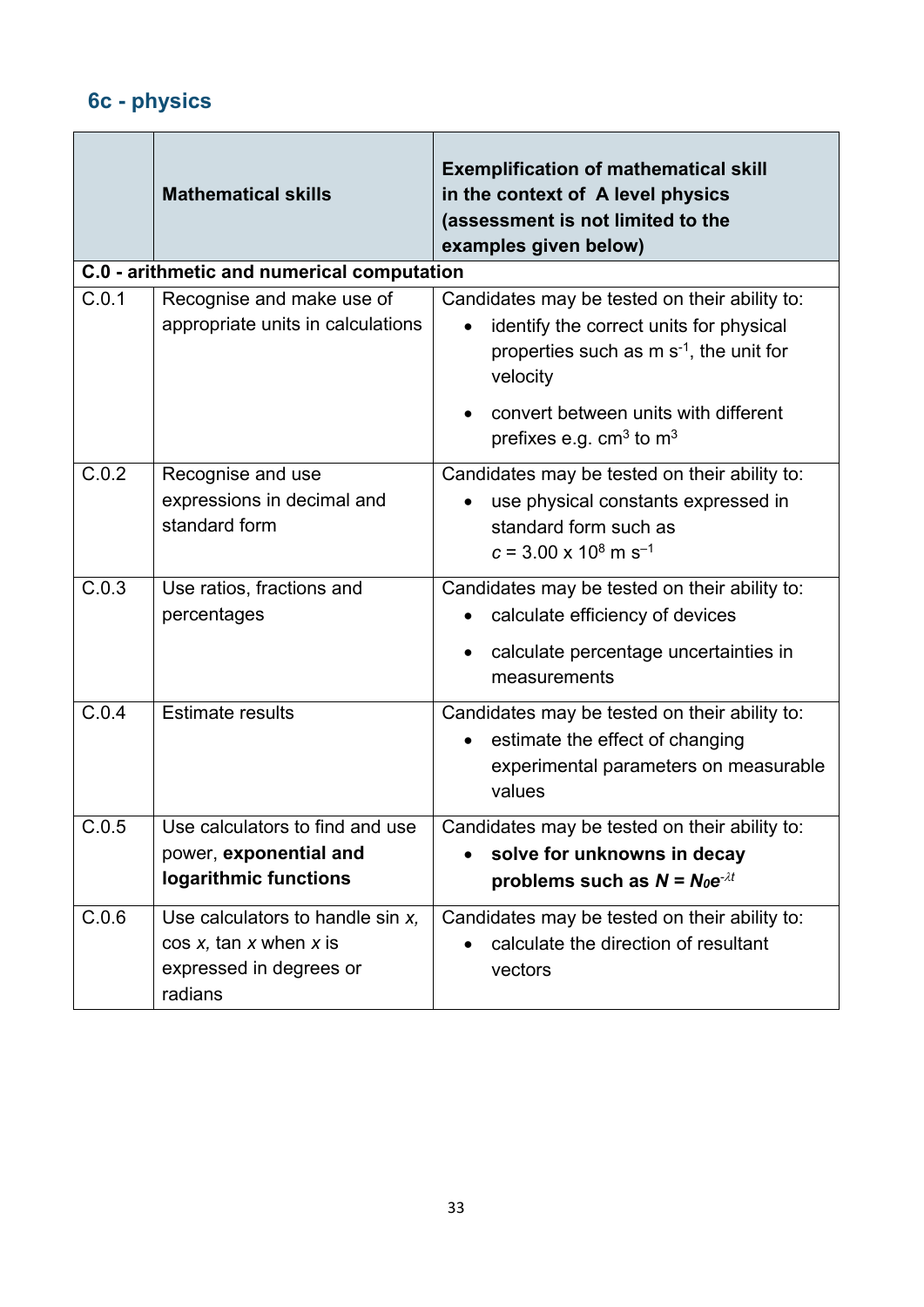| C.1 - handling data |                                                                                                                                                                                                             |                                                                                                                                                                                               |
|---------------------|-------------------------------------------------------------------------------------------------------------------------------------------------------------------------------------------------------------|-----------------------------------------------------------------------------------------------------------------------------------------------------------------------------------------------|
| C.1.1               | Use an appropriate number of<br>significant figures                                                                                                                                                         | Candidates may be tested on their ability to:<br>report calculations to an appropriate<br>number of significant figures given raw<br>data quoted to varying numbers of<br>significant figures |
|                     |                                                                                                                                                                                                             | understand that calculated results can<br>only be reported to the limits of the least<br>accurate measurement                                                                                 |
| C.1.2               | Find arithmetic means                                                                                                                                                                                       | Candidates may be tested on their ability to:<br>calculate a mean value for repeated<br>experimental readings                                                                                 |
| $\overline{C.1.3}$  | Understand simple probability                                                                                                                                                                               | Candidates may be tested on their ability to:<br>understand probability in the context of<br>$\bullet$<br>radioactive decay                                                                   |
| C.1.4               | Make order of magnitude<br>calculations                                                                                                                                                                     | Candidates may be tested on their ability to:<br>evaluate equations with variables<br>expressed in different orders of<br>magnitude                                                           |
| C.1.5               | Identify uncertainties in<br>measurements and use simple<br>techniques to determine<br>uncertainty when data are<br>combined by addition,<br>subtraction, multiplication,<br>division and raising to powers | Candidates may be tested on their ability to:<br>determine the uncertainty where two<br>$\bullet$<br>readings for length need to be added<br>together                                         |
| C.2 - algebra       |                                                                                                                                                                                                             |                                                                                                                                                                                               |
| C.2.1               | Understand and use the<br>symbols: =, <, <<, >>, >, $\alpha$ , $\approx$ , $\Delta$                                                                                                                         | Candidates may be tested on their ability to:<br>recognise the significance of the symbols<br>in the expression $F \propto \Delta p/\Delta t$                                                 |
| C.2.2               | Change the subject of an<br>equation, including non-linear<br>equations                                                                                                                                     | Candidates may be tested on their ability to:<br>rearrange $E = mc^2$ to make m the subject                                                                                                   |
| C.2.3               | Substitute numerical values into<br>algebraic equations using<br>appropriate units for physical<br>quantities                                                                                               | Candidates may be tested on their ability to:<br>calculate the momentum $p$ of an object<br>by substituting the values for mass m<br>and velocity v into the equation $p = mv$                |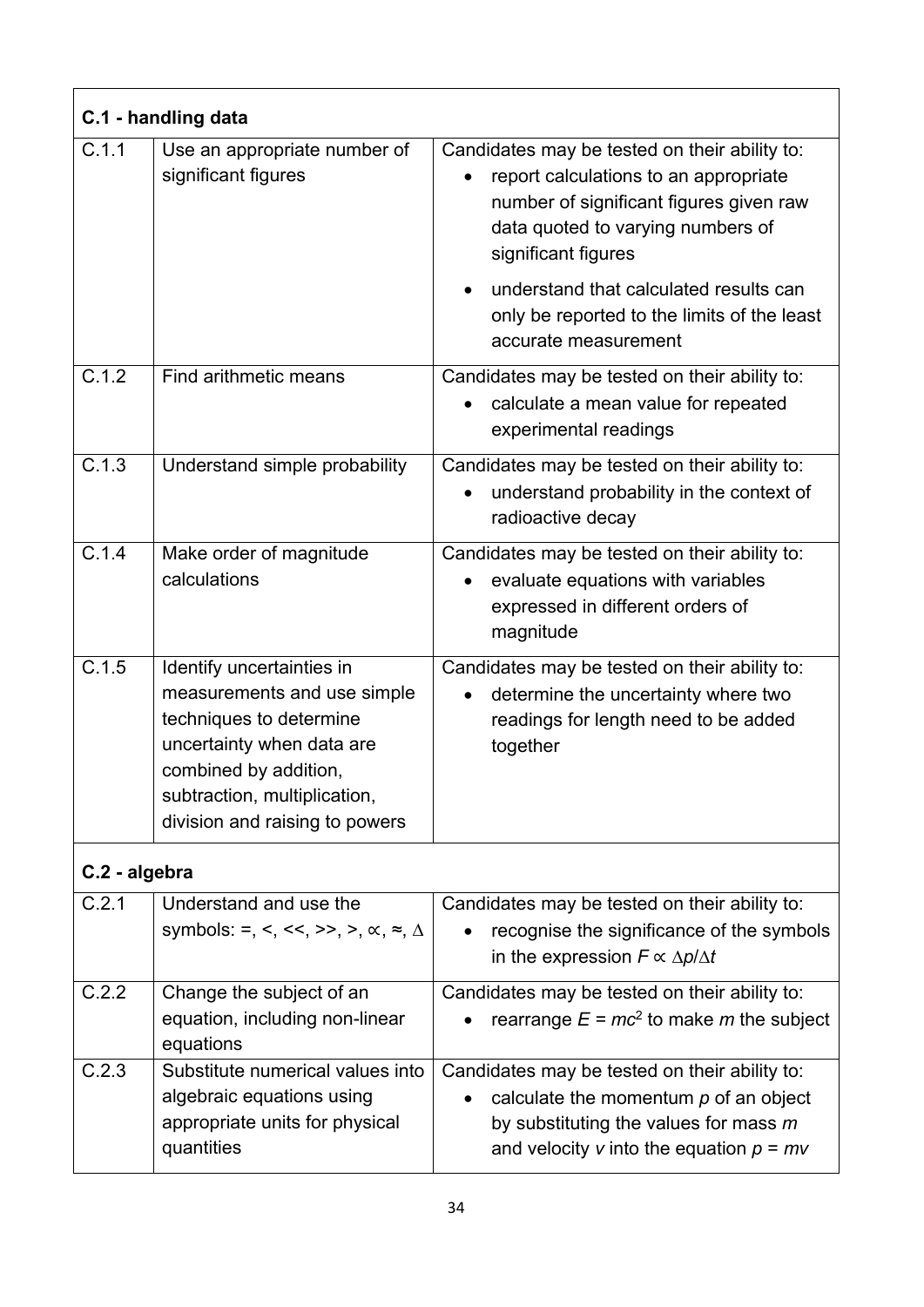| C.2.4        | Solve algebraic equations,                                                                 | Candidates may be tested on their ability to:                                                                                                                                                                                    |
|--------------|--------------------------------------------------------------------------------------------|----------------------------------------------------------------------------------------------------------------------------------------------------------------------------------------------------------------------------------|
|              | including quadratic equations                                                              | solve kinematic equations for constant<br>acceleration such as $v = u + at$ and<br>$s = ut + \frac{1}{2}$ at <sup>2</sup>                                                                                                        |
| C.2.5        | Use logarithms in relation to<br>quantities that range over<br>several orders of magnitude | Candidates may be tested on their ability to:<br>recognise and interpret real world<br>examples of logarithmic scales                                                                                                            |
| C.3 - graphs |                                                                                            |                                                                                                                                                                                                                                  |
| C.3.1        | Translate information between<br>graphical, numerical and<br>algebraic forms               | Candidates may be tested on their ability to:<br>calculate Young modulus for materials<br>using stress-strain graphs                                                                                                             |
| C.3.2        | Plot two variables from<br>experimental or other data                                      | Candidates may be tested on their ability to:<br>plot graphs of extension of a wire against<br>force applied                                                                                                                     |
| C.3.3        | Understand that $y = mx + c$<br>represents a linear relationship                           | Candidates may be tested on their ability to:<br>rearrange and compare $v = u + at$ with<br>$y = mx + c$ for velocity-time graph in<br>constant acceleration problems                                                            |
| C.3.4        | Determine the slope and<br>intercept of a linear graph                                     | Candidates may be tested on their ability to:<br>read off and interpret intercept point from<br>$\bullet$<br>a graph e.g. the initial velocity in a<br>velocity-time graph                                                       |
| C.3.5        | Calculate rate of change from a<br>graph showing a linear<br>relationship                  | Candidates may be tested on their ability to:<br>calculate acceleration from a linear<br>velocity-time graph                                                                                                                     |
| C.3.6        | Draw and use the slope of a<br>tangent to a curve as a<br>measure of rate of change        | Candidates may be tested on their ability to:<br>draw a tangent to the curve of a<br>displacement-time graph and use the<br>gradient to approximate the velocity at a<br>specific time                                           |
| C.3.7        | Distinguish between<br>instantaneous rate of change<br>and average rate of change          | Candidates may be tested on their ability to:<br>understand that the gradient of the<br>tangent of a displacement-time graph<br>gives the velocity at a point in time which<br>is a different measure to the average<br>velocity |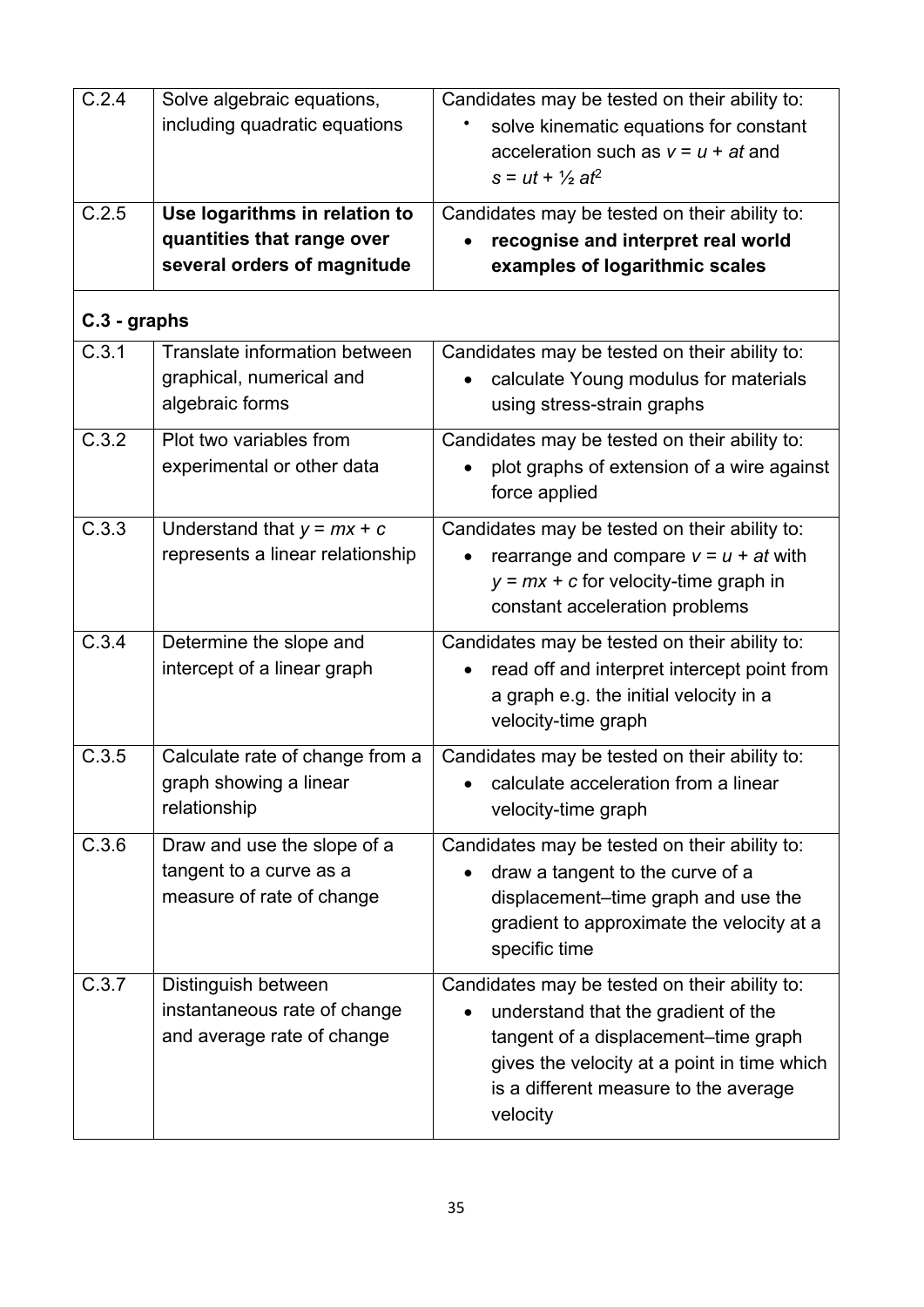| C.3.8  | Understand the possible<br>physical significance of the<br>area between a curve and the x<br>axis and be able to calculate it<br>or estimate it by graphical<br>methods as appropriate                                                                                     | Candidates may be tested on their ability to:<br>recognise that for a capacitor the area<br>under a voltage-charge graph is<br>equivalent to the energy stored |
|--------|----------------------------------------------------------------------------------------------------------------------------------------------------------------------------------------------------------------------------------------------------------------------------|----------------------------------------------------------------------------------------------------------------------------------------------------------------|
| C.3.9  | Apply the concepts underlying<br>calculus (but without requiring<br>the explicit use of derivatives or<br>integrals) by solving equations<br>involving rates of change, e.g.<br>$\Delta x / \Delta t = -\lambda x$<br>using a graphical method or<br>spreadsheet modelling | Candidates may be tested on their ability to:<br>determine g from distance-time plot,<br>projectile motion                                                     |
| C.3.10 | Interpret logarithmic plots                                                                                                                                                                                                                                                | Candidates may be tested on their ability to:<br>obtain time constant for capacitor<br>discharge by interpreting plot of log V<br>against time                 |
| C.3.11 | Use logarithmic plots to test<br>exponential and power law<br>variations                                                                                                                                                                                                   | Candidates may be tested on their ability to:<br>use logarithmic plots with decay law<br>of radioactivity / charging and<br>discharging of a capacitor         |
| C.3.12 | Sketch relationships which are<br>modelled by $y = k/x$ , $y = kx^2$ , y<br>$= k/x^2$ , $y = kx$ , $y = \sin x$ , $y = \cos x$<br>x, $y = e^{\pm x}$ , and $y = \sin^2 x$ , $y =$<br>$cos2x$ as applied to physical<br>relationships                                       | Candidates may be tested on their ability to:<br>sketch relationships between<br>$\bullet$<br>pressure and volume for an ideal gas                             |
|        | C.4- geometry and trigonometry                                                                                                                                                                                                                                             |                                                                                                                                                                |
| C.4.1  | Use angles in regular 2D and<br>3D structures                                                                                                                                                                                                                              | Candidates may be tested on their ability to:<br>interpret force diagrams to solve<br>$\bullet$<br>problems                                                    |
| C.4.2  | Visualise and represent 2D and<br>3D forms including two-<br>dimensional representations of<br>3D objects                                                                                                                                                                  | Candidates may be tested on their ability to:<br>draw force diagrams to solve mechanics<br>problems                                                            |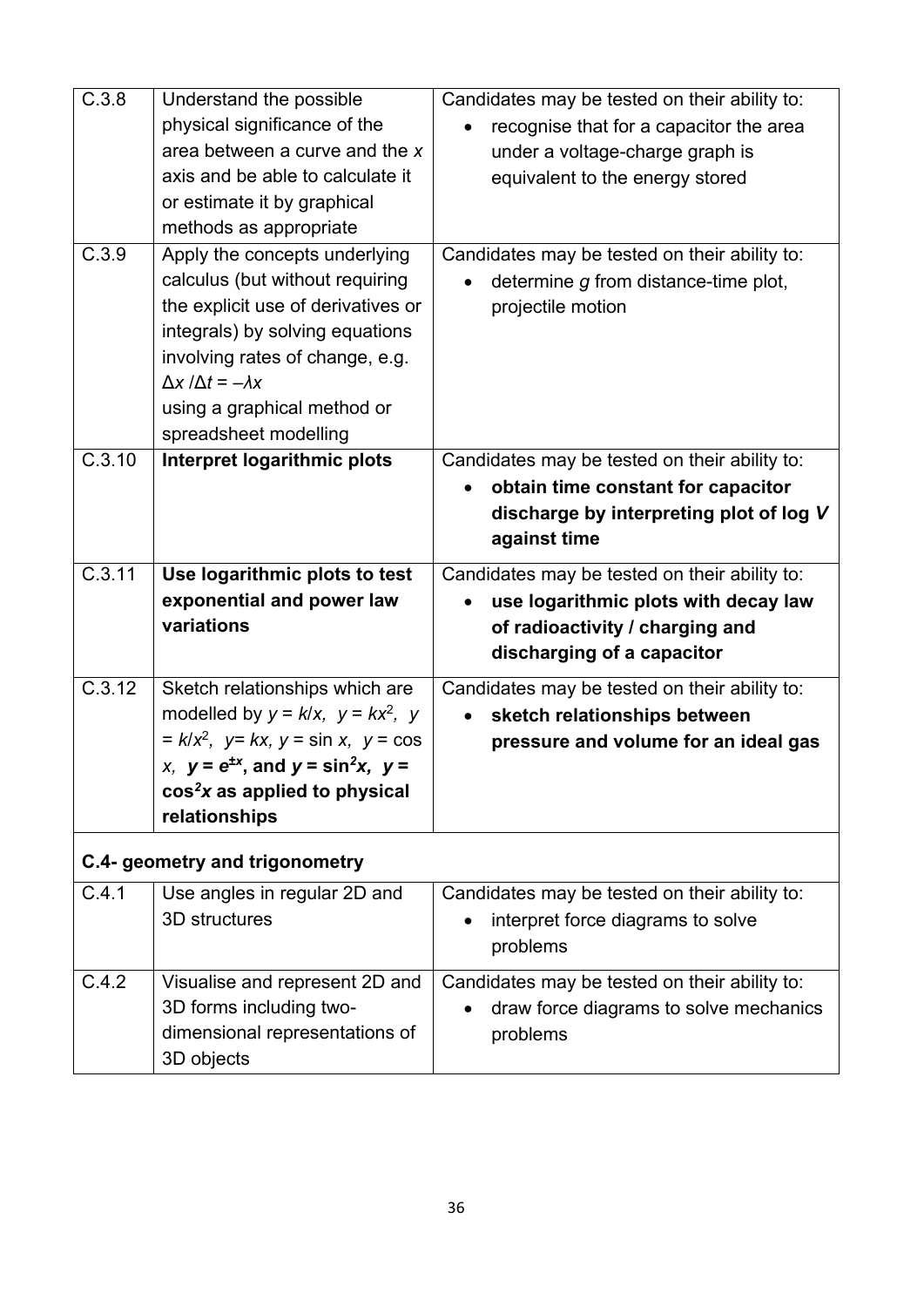| C.4.3 | Calculate areas of triangles,<br>circumferences and areas of<br>circles, surface areas and<br>volumes of rectangular blocks,<br>cylinders and spheres                          | Candidates may be tested on their ability to:<br>calculate the area of the cross section to<br>$\bullet$<br>work out the resistance of a conductor<br>given its length and resistivity |
|-------|--------------------------------------------------------------------------------------------------------------------------------------------------------------------------------|----------------------------------------------------------------------------------------------------------------------------------------------------------------------------------------|
| C.4.4 | Use Pythagoras' theorem, and<br>the angle sum of a triangle                                                                                                                    | Candidates may be tested on their ability to:<br>calculate the magnitude of a resultant<br>vector, resolving forces into components<br>to solve problems                               |
| C.4.5 | Use sin, cos and tan in physical<br>problems                                                                                                                                   | Candidates may be tested on their ability to:<br>resolve forces into components<br>$\bullet$                                                                                           |
| C.4.6 | Use of small angle<br>approximations including sin $\theta$<br>$\approx \theta$ , tan $\theta \approx \theta$ , cos $\theta \approx 1$ for<br>small $\theta$ where appropriate | Candidates may be tested on their ability to:<br>calculate fringe separations in<br>$\bullet$<br>interference patterns                                                                 |
| C.4.7 | Understand the relationship<br>between degrees and radians<br>and translate from one to the<br>other                                                                           | Candidates may be tested on their ability to:<br>convert angle in degrees to angle in<br>$\bullet$<br>radians                                                                          |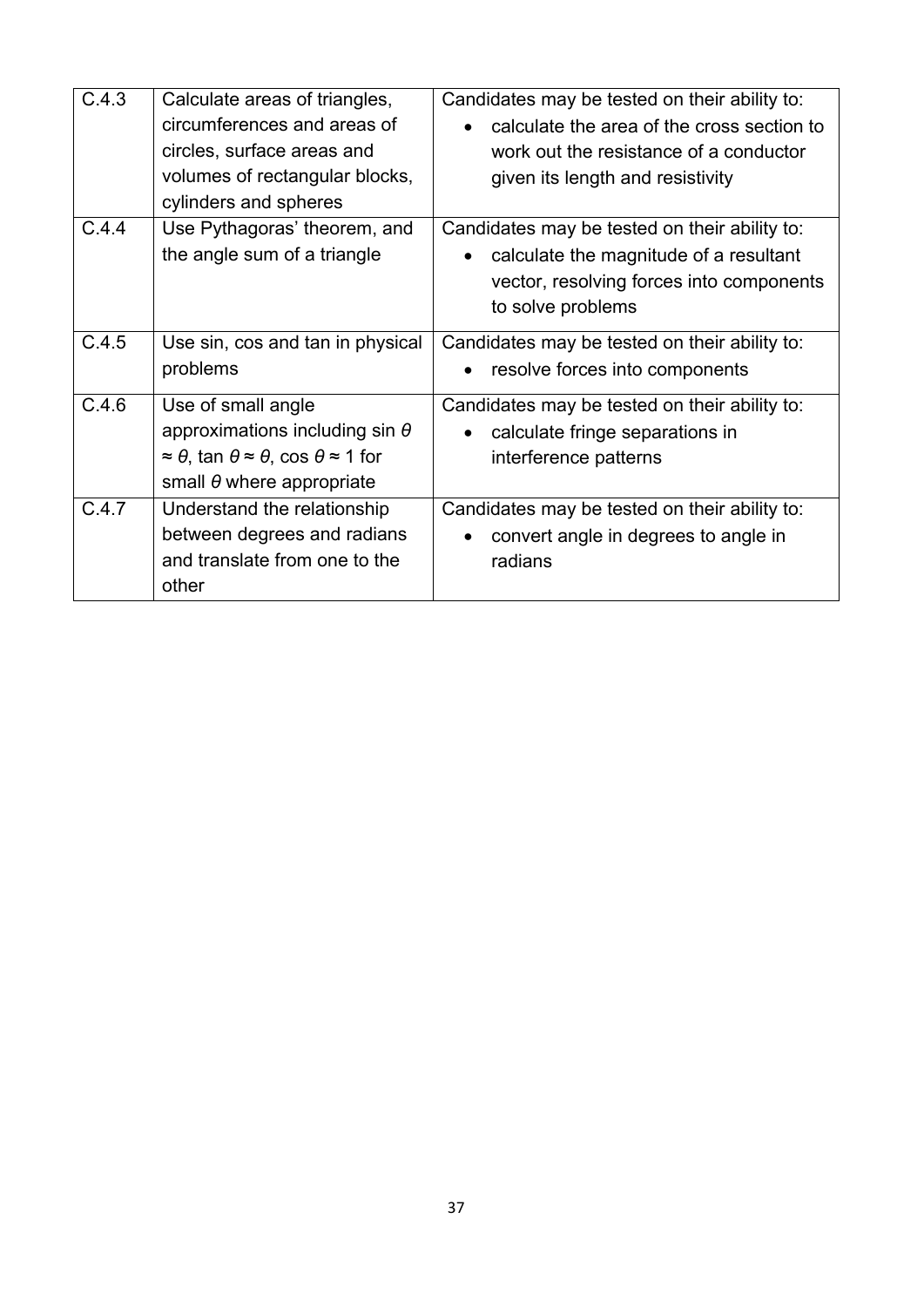# <span id="page-56-0"></span>**6d - psychology**

|       | <b>Mathematical skills</b>                                                                | <b>Exemplification of mathematical skill in the</b><br>context of A level psychology (assessment<br>is not limited to the examples given below)                                                                 |
|-------|-------------------------------------------------------------------------------------------|-----------------------------------------------------------------------------------------------------------------------------------------------------------------------------------------------------------------|
|       | D.0 - arithmetic and numerical computation                                                |                                                                                                                                                                                                                 |
| D.0.1 | Recognise and use<br>expressions in decimal and<br>standard form                          | For example, converting data in standard form<br>from a results table into decimal form in order to<br>construct a pie chart.                                                                                   |
| D.0.2 | Use ratios, fractions and<br>percentages                                                  | For example, calculating the percentages of<br>cases that fall into different categories in an<br>observation study.                                                                                            |
| D.0.3 | <b>Estimate results</b>                                                                   | For example, commenting on the spread of<br>scores for a set of data, which would require<br>estimating the range.                                                                                              |
|       | D.1 - handling data                                                                       |                                                                                                                                                                                                                 |
| D.1.1 | Use an appropriate number<br>of significant figures                                       | For example, expressing a correlation<br>coefficient to two or three significant figures.                                                                                                                       |
| D.1.2 | Find arithmetic means                                                                     | For example, calculating the means for two<br>conditions using raw data from a class<br>experiment.                                                                                                             |
| D.1.3 | Construct and interpret<br>frequency tables and<br>diagrams, bar charts and<br>histograms | For example, selecting and sketching an<br>appropriate form of data display for a given set<br>of data.                                                                                                         |
| D.1.4 | <b>Understand simple</b><br>probability                                                   | For example, explaining the difference between<br>the 0.05 and 0.01 levels of significance.                                                                                                                     |
| D.1.5 | Understand the principles of<br>sampling as applied to<br>scientific data                 | For example, explaining how a random or<br>stratified sample could be obtained from a<br>target population.                                                                                                     |
| D.1.6 | Understand the terms mean,<br>median and mode                                             | For example, explaining the differences<br>between the mean, median and mode and<br>selecting which measure of central tendency is<br>most appropriate for a given set of data.<br>Calculate standard deviation |
| D.1.7 | Use a scatter diagram to<br>identify a correlation<br>between two variables               | For example, plotting two variables from an<br>investigation on a scatter diagram and<br>identifying the pattern as a positive correlation,<br>a negative correlation or no correlation.                        |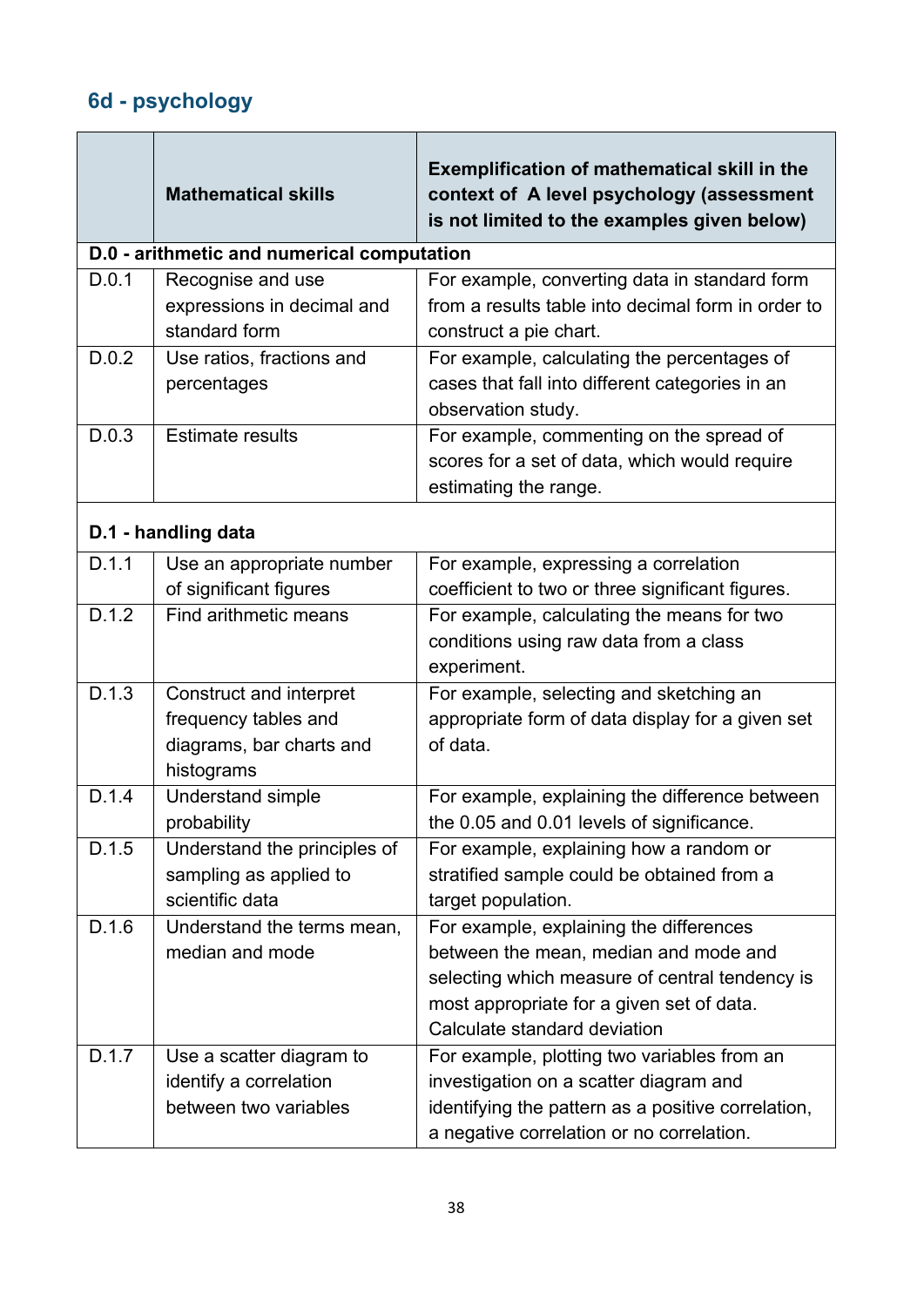| D.1.8         | Use a statistical test                | For example, calculating a non-parametric test                                   |
|---------------|---------------------------------------|----------------------------------------------------------------------------------|
|               |                                       |                                                                                  |
|               |                                       | of differences using data from a given                                           |
|               |                                       | experiment.                                                                      |
| D.1.9         | Make order of magnitude               | For example, estimating the mean test score for                                  |
|               | calculations                          | a large number of participants on the basis of                                   |
|               |                                       | the total overall score.                                                         |
| D.1.10        | Distinguish between levels            | For example, stating the level of                                                |
|               | of measurement                        | measurement (nominal, ordinal or interval)                                       |
|               |                                       | that has been used in a study.                                                   |
| D.1.11        | Know the characteristics of           | For example, being presented with a set of                                       |
|               | normal and skewed                     | scores from an experiment and being asked to                                     |
|               | distributions                         | indicate the position of the mean (or median, or                                 |
|               |                                       | mode).                                                                           |
| D.1.12        | Select an appropriate                 | For example, selecting a suitable inferential                                    |
|               | statistical test                      | test for a given practical investigation and                                     |
|               |                                       | explaining why the chosen test is                                                |
|               |                                       | appropriate.                                                                     |
| D.1.13        | Use statistical tables to             | For example, using an extract from                                               |
|               | determine significance                | statistical tables to say whether or not a                                       |
|               |                                       | given observed value is significant at the                                       |
|               |                                       | 0.05 level of significance for a one-tailed                                      |
|               |                                       | test.                                                                            |
| D.1.14        | Understand measures of                | For example, explaining why the standard                                         |
|               | dispersion, including                 | deviation might be a more useful measure of                                      |
|               | standard deviation and                |                                                                                  |
|               |                                       | dispersion for a given set of scores e.g. where                                  |
|               | range                                 | there is an outlying score.                                                      |
| D.1.15        | Understand the differences            | For example, explaining how a given qualitative                                  |
|               | between qualitative and               | measure (for example, an interview transcript)                                   |
|               | quantitative data                     | might be converted into quantitative data.                                       |
| D.1.16        | Understand the difference             | For example, stating whether data collected by                                   |
|               |                                       |                                                                                  |
|               | between primary and<br>secondary data | a researcher dealing directly with participants is<br>primary or secondary data. |
|               |                                       |                                                                                  |
| D.2 - algebra |                                       |                                                                                  |
| D.2.1         | Understand and use the                | For example, expressing the outcome of an                                        |
|               | symbols: =, <, <<, >>, >,<br>$\infty$ | inferential test in the conventional form by                                     |
|               | ~.                                    | stating the level of significance at the 0.05 level                              |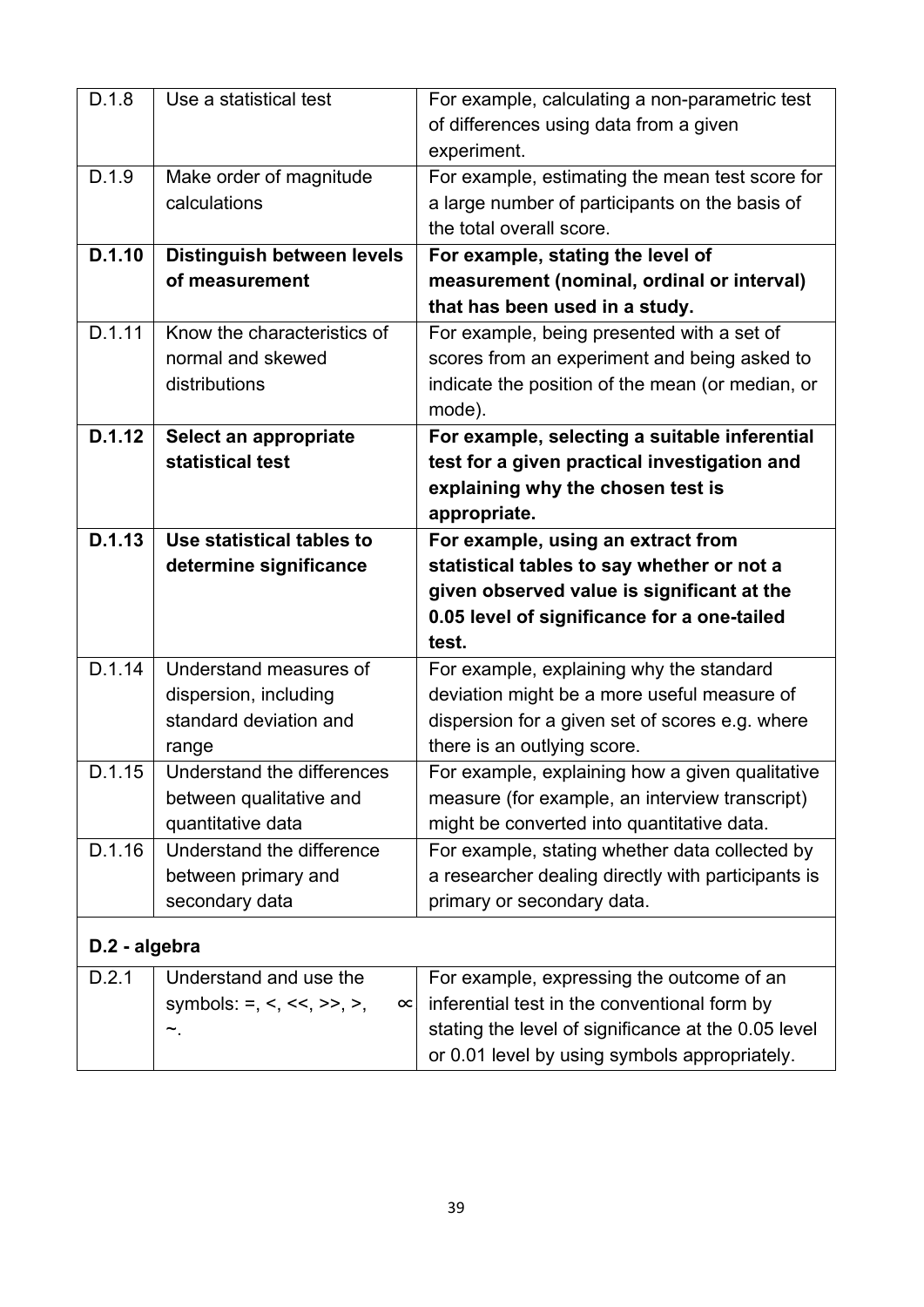| D.2.2        | <b>Substitute numerical</b> | For example, inserting the appropriate            |
|--------------|-----------------------------|---------------------------------------------------|
|              | values into algebraic       | values from a given set of data into the          |
|              | equations using             | formula for a statistical test e.g. inserting     |
|              | appropriate units for       | the N value (for the number of scores) into       |
|              | physical quantities         | the Chi Square formula.                           |
| D.2.3        | Solve simple algebraic      | For example, calculating the degrees of           |
|              | equations                   | freedom for a Chi Square test.                    |
| D.3 - graphs |                             |                                                   |
| D.3.1        | Translate information       | For example, using a set of numerical data (a     |
|              | between graphical,          | set of scores) from a record sheet to construct a |
|              | numerical and algebraic     | bar graph.                                        |
|              | forms                       |                                                   |
| D.3.2        | Plot two variables from     | For example, sketching a scatter diagram using    |
|              | experimental or other data  | two sets of data from a correlational             |
|              |                             | investigation.                                    |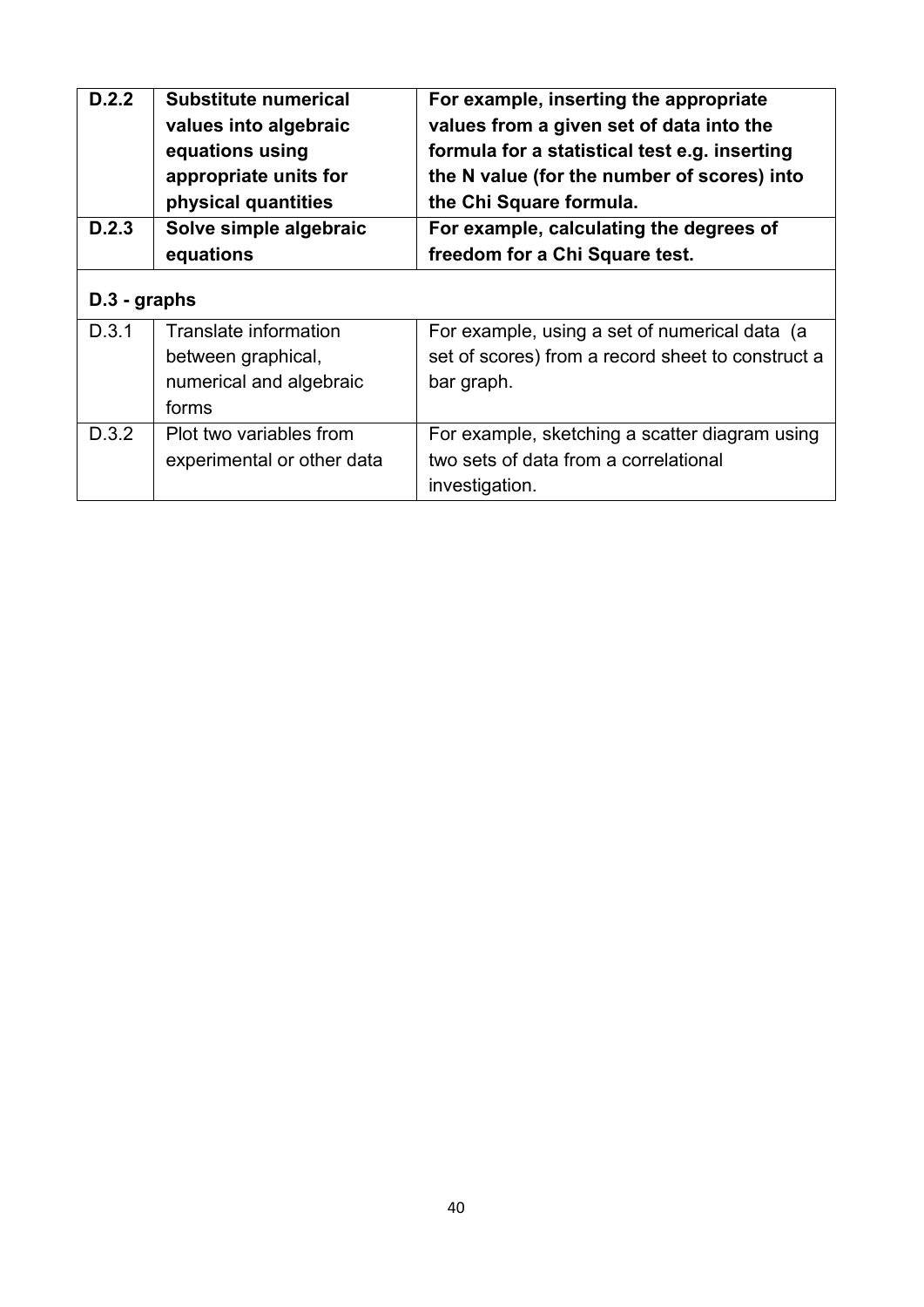

### © Crown copyright 2014

You may re-use this document/publication (not including logos) free of charge in any format or medium, under the terms of the Open Government Licence v2.0. To view this licence, visit [www.nationalarchives.gov.uk/doc/open-government-licence/version/2](http://www.nationalarchives.gov.uk/doc/open-government-licence/version/2) or email: [psi@nationalarchives.gsi.gov.uk.](mailto:psi@nationalarchives.gsi.gov.uk)

Where we have identified any third party copyright information you will need to obtain permission from the copyright holders concerned.

Any enquiries regarding this publication should be sent to us at [www.education.gov.uk/contactus.](http://www.education.gov.uk/contactus)

This document is available to download at [www.gov.uk/government/publications.](http://www.gov.uk/government/publications)



Follow us on Twitter: @educationgovuk

Like us on Facebook: [www.facebook.com/educationgovuk](http://www.facebook.com/educationgovuk)